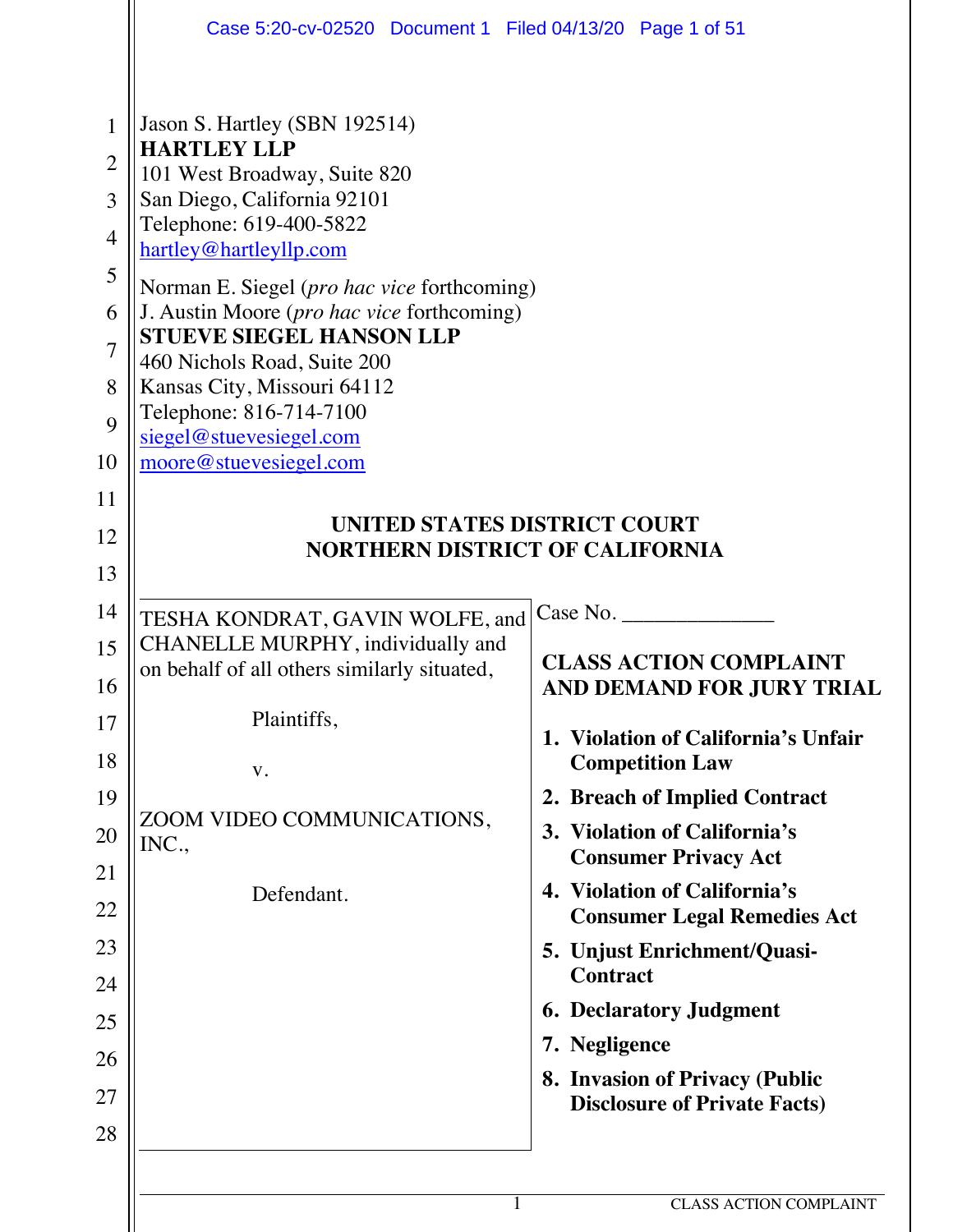Plaintiffs Tesha Kondrat, Gavin Wolfe, and Chanelle Murphy, individually and on behalf of all persons similarly situated, bring this Class Action Complaint against Defendant Zoom Video Communications, Inc. ("Defendant" or "Zoom"), based upon personal knowledge with respect to themselves, and on information and belief derived from investigation of counsel and review of public documents as to all other matters.

## **INTRODUCTION**

1. "*I really messed up*." That's what Zoom's chief executive officer (CEO) Eric Yuan admitted on April 4, 2020, after dozens of security and privacy flaws had been exposed in his company's wildly popular video-conferencing platform Zoom. But Mr. Yuan's admission comes too late for the millions of individuals who already downloaded and utilized the Zoom platform, unknowingly exposing themselves to sweeping privacy issues that could place them at risk of harm for years to come. As Mr. Yuan soberly acknowledged: "*This kind of thing shouldn't have happened*."

2. Zoom is a video communications provider, offering a cloud platform for video and audio conferencing, collaboration, chat and webinars. Its meteoric rise from a startup with 40 engineers in 2011 to its \$20 billion initial public offering in 2019 was celebrated, and its trajectory during the COVID-19 pandemic has exponentially increased as the homebound population uses it as their business and social lifeline. But Zoom's assent came at the expense of consumers' privacy, as it prioritized its breakneck growth above the security of consumers' data and privacy.

3. Zoom's sudden ubiquitous presence in the lives of Americans forced to stay at home and limit face-to-face communications has exposed numerous deficiencies in the technology's data privacy and security, with new problems coming to light as each day passes. Zoom is now playing catch-up to fix each problem as it arises, but it appears to always be one step behind. By using Zoom's rushed-to-market technologies, consumers' private communications and personally-identifying information and data are being exposed to third-parties, both intentionally by Zoom, and maliciously by nefarious actors exploiting flaws in Zoom's data security.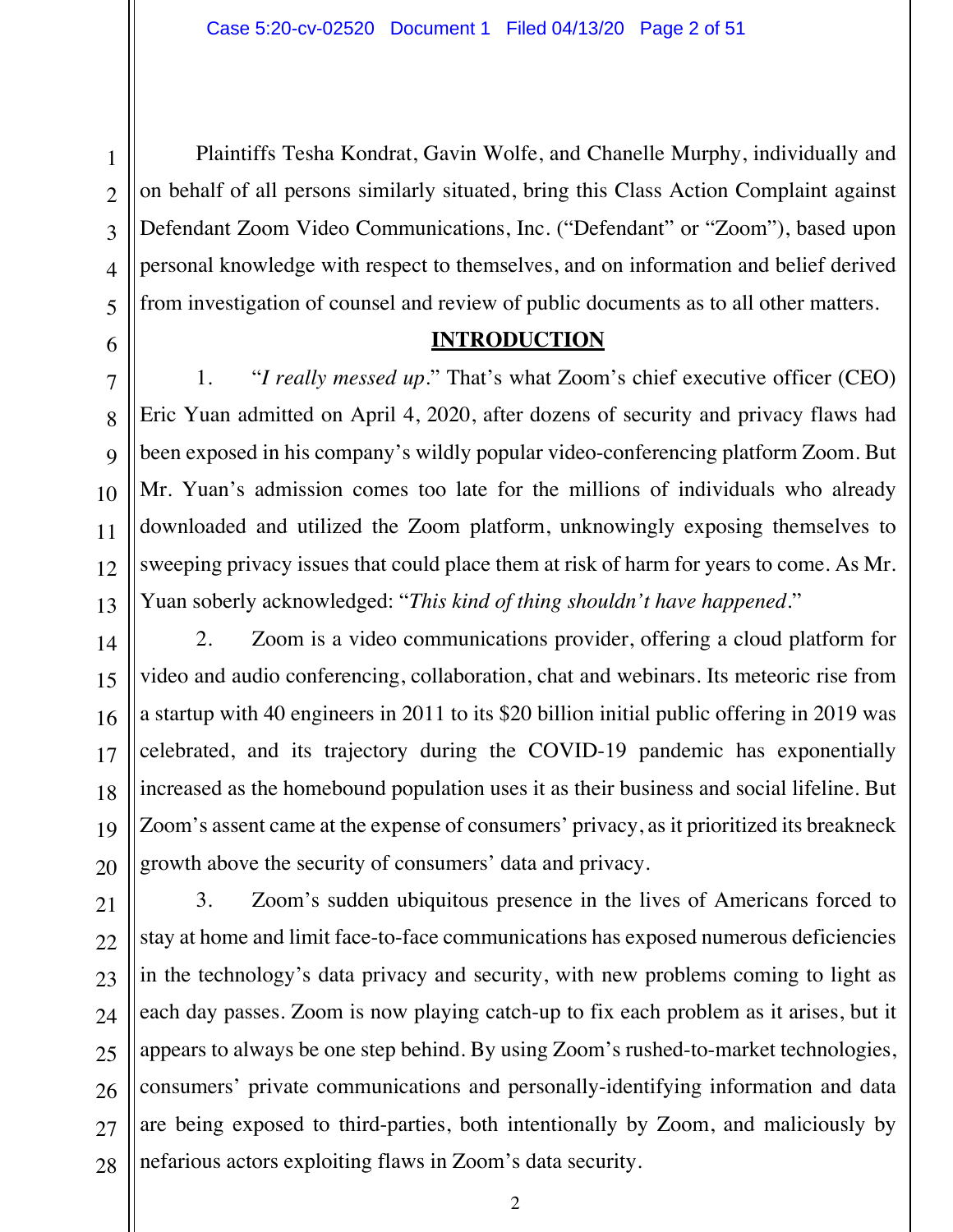4. As a result of Zoom's intentional and negligent data security failures, Plaintiffs' and Class Members' personal information has been exposed and is at a significant risk of further exposure, and their privacy-rights have been violated. Plaintiffs bring this lawsuit on behalf of themselves and other similarly-situated users of Zoom's technologies to hold Zoom responsible for its deficient privacy and data security, stop Zoom from continuing to profit at the expense of consumers' privacy and security, require that Zoom take all necessary measures to secure the privacy of user accounts and devices, and compensate Plaintiffs and Class Members for the damage that its acts and omissions have caused.

# **PARTIES**

5. Plaintiff Tesha Kondrat is a resident and citizen of Los Angeles, California. She agreed to pay \$14.99 per month for Zoom's "Pro" video conferencing plan to communicate with family, friends, and business colleagues in the midst of the pandemic. At the time she began using Zoom's products and services, she was not aware, and did not understand, that they included significant security-deficiencies that would result in the exposure and risk of exposure of her private communications and personally-identifying information. If Ms. Kondrat had known what she now knows about Zoom's data security and privacy deficiencies, she would not have purchased Zoom, or would not have paid as much for it.

6. Plaintiff Gavin Wolfe is a resident and citizen of Sunnyvale, California. He agreed to pay \$149.90 annually for Zoom's "Pro" video conferencing plan to host a Bible study group in the midst of the pandemic. At the time he began using Zoom's products and services, he was not aware, and did not understand, that they included significant security-deficiencies that would result in the exposure and risk of exposure of his private communications and personally-identifying information. If Mr. Wolfe had known what he now knows about Zoom's data security and privacy deficiencies, he would not have purchased Zoom, or would not have paid as much for it.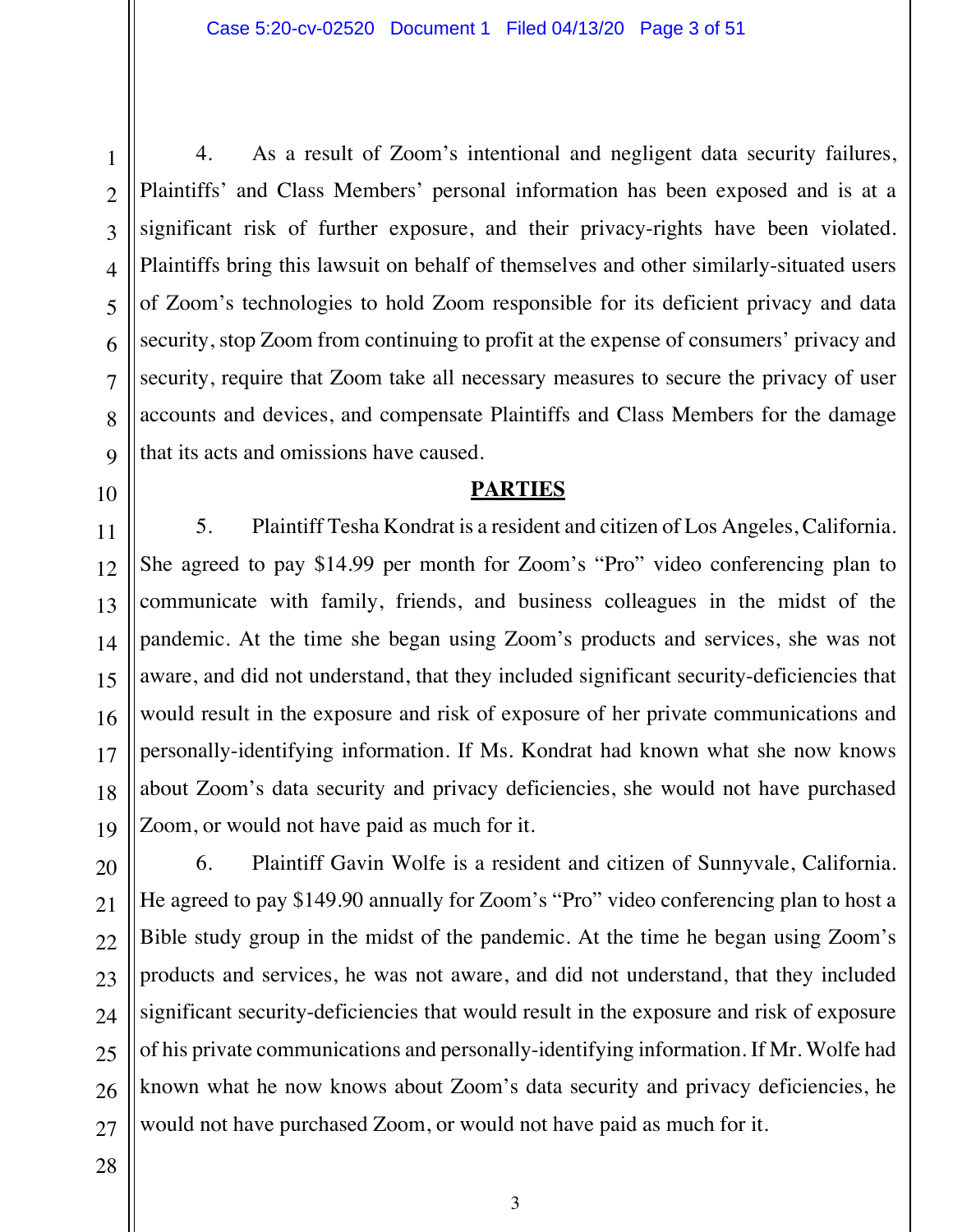7. Plaintiff Chanelle Murphy is a resident and citizen of Sunnyvale, California. She downloaded and used the Zoom application for iOS. At the time she began using Zoom's products and services, she did not know Zoom was sharing her personally-identifying information to third-parties, like Facebook, and did not consent to this practice. If Ms. Murphy had learned what she knows now about Zoom's practice of sharing personally-identifying information with third-parties, like Facebook, she would not have downloaded and used the Zoom application.

8. Defendant Zoom is a Delaware corporation with its principal place of business in San Jose, California.

## **JURISDICTION AND VENUE**

9. This Court has subject matter jurisdiction over this action under 28 U.S.C. § 1332, the Class Action Fairness Act, because: (i) there are 100 or more class members; (ii) the aggregate amount in controversy exceeds \$5,000,000, exclusive of interest and costs; and (iii) there is minimal diversity because members of the Class are citizens of different states from Defendant.

10. This Court has personal jurisdiction over Defendant because it maintains its headquarters in this District and operates in this District. Through its business operations in this District, Defendant intentionally avails itself of the markets within this District to render the exercise of jurisdiction by this Court just and proper.

11. Venue is proper in this Court pursuant to 28 U.S.C. § 1391 because significant events giving risk to this case took place in this District, and because Defendant is authorized to conduct business in this District, has intentionally availed itself of the laws and markets within this District, does substantial business in this District, and is subject to personal jurisdiction in this District.

# **STATEMENT OF FACTS**

12. Zoom is a cloud-based video communications platform that offers companies and consumers the ability to hold video conferences, webinars, conference

1 1

2 2

3 3

4 4

5 5

6 6

7 7

8 8

9 9

10 10

11 11

12 12

13 13

14 14

15 15

16 16

17 17

18 18

19 19

20 20

21 21

22 22

23 23

24 24

25 25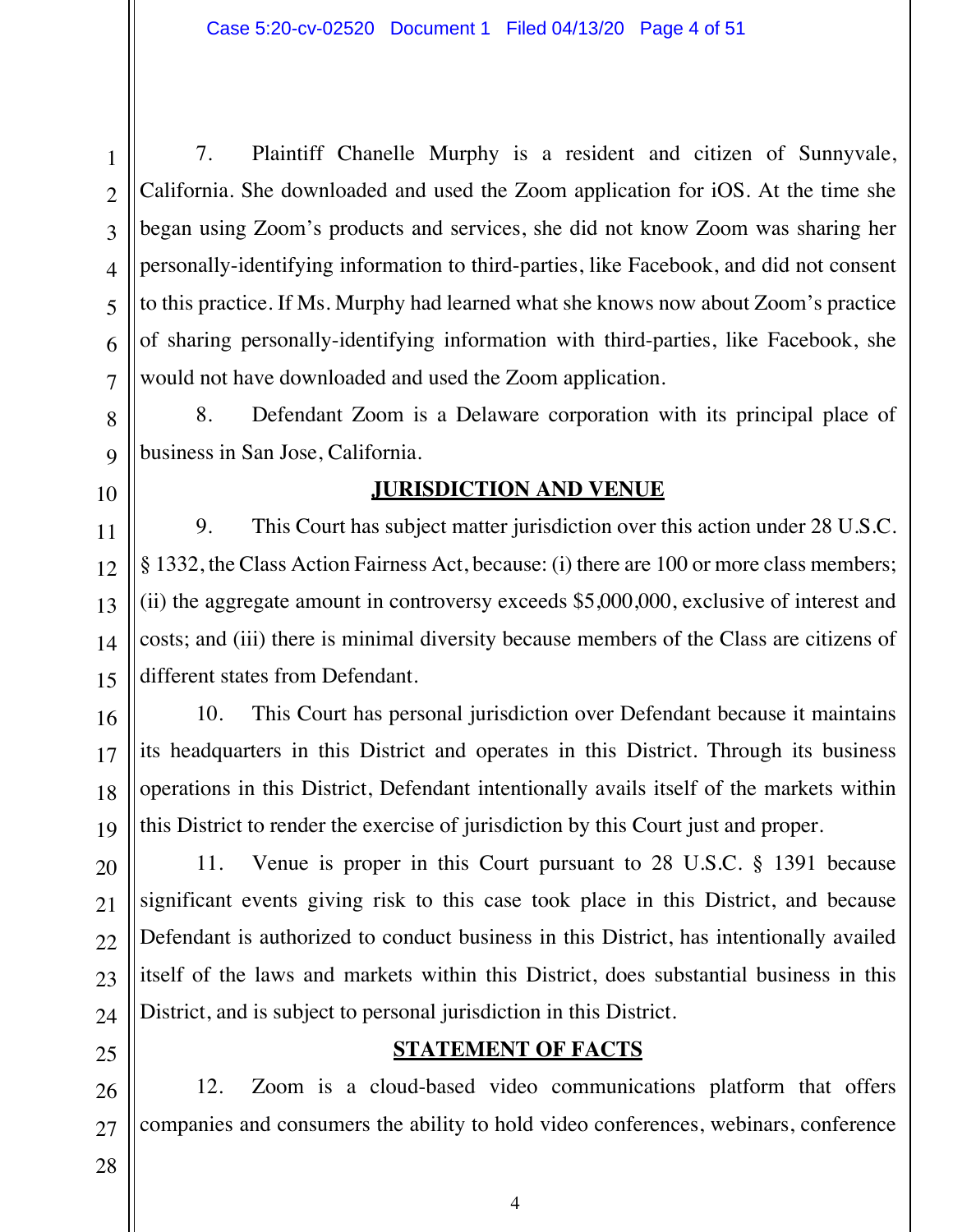calls, and chats. Zoom claims that it can provide "video for every need," allowing users to "join anywhere, on any device."<sup>1</sup>

13. Businesses, healthcare organizations, educational institutions, and individuals use the Zoom platform for a variety of business and social purposes. Zoom's use has exploded recently in response to the novel-coronavirus pandemic's socialdistancing requirements that are forcing more people to stay at home. "Where once it enabled client conferences or training webinars, it is now also a venue for virtual cocktail hours, Zumba classes and children's birthday parties."2 The number of daily meeting participants across Zoom's services has increased from 10 million at the end of 2019 to 200 million now.<sup>3</sup>

14. Zoom's initial public offering last year was one of 2019's most successful public offerings, making Zoom's CEO, Eric Yuan, a billionaire.<sup>4</sup> And while the stock market has seen its first bear market since the 2008 financial crisis,<sup>5</sup> Zoom's share price soared,<sup>6</sup> that is, until recently when investors learned of its major security and privacy flaws.<sup>7</sup>

<sup>3</sup> *Id.*

 $4$   $Id$ .

1 1

2 2

<sup>&</sup>lt;sup>1</sup> Zoom Meetings & Chat, https://zoom.us/meetings (last visited April 12, 2020).

<sup>2</sup> Aaron Tilley and Robert McMillan, *Zoom CEO: 'I Really Messed Up' on Security as Coronavirus Drove Video Too's Appeal*, The Wall Street Journal (April 4, 2020) ("*I really messed up*"), https://www.wsj.com/articles/zoom-ceo-i-really-messed-up-on-security-as-coronavirus-drovevideo-tools-appeal-11586031129?st=jmn0xqiy1ea3c63&mod=openfreereg.

<sup>5</sup> Sergei Klebnikov, *Bear Market, Dow Drops Over 1,400 Points, Ending Longest Bull Market in U.S. History*, Forbes (Mar. 11, 2020),

https://www.forbes.com/sites/sergeiklebnikov/2020/03/11/bear-market-dow-drops-over-1400 points-ending-longest-bull-market-in-us-history/#6e75715c6ae4.

<sup>25</sup> 25 26 26 6 Rupert Neate, *Zoom booms as demand for video-conferencing tech grows*, The Guardian (Mar 31, 2020), https://www.theguardian.com/technology/2020/mar/31/zoom-booms-as-demand-for-videoconferencing-tech-grows-in-coronavirus-outbreak.

<sup>27</sup> 27 28 28 7 Wallace Witkowski, *Zoom Video stock slides as much as 15% after analyst joins in backlash on valuation fears*, Market Watch (April 6, 2020), https://www.marketwatch.com/story/zoom-videostock-slides-as-much-as-15-after-analyst-joins-in-backlash-on-valuation-fears-2020-04-06.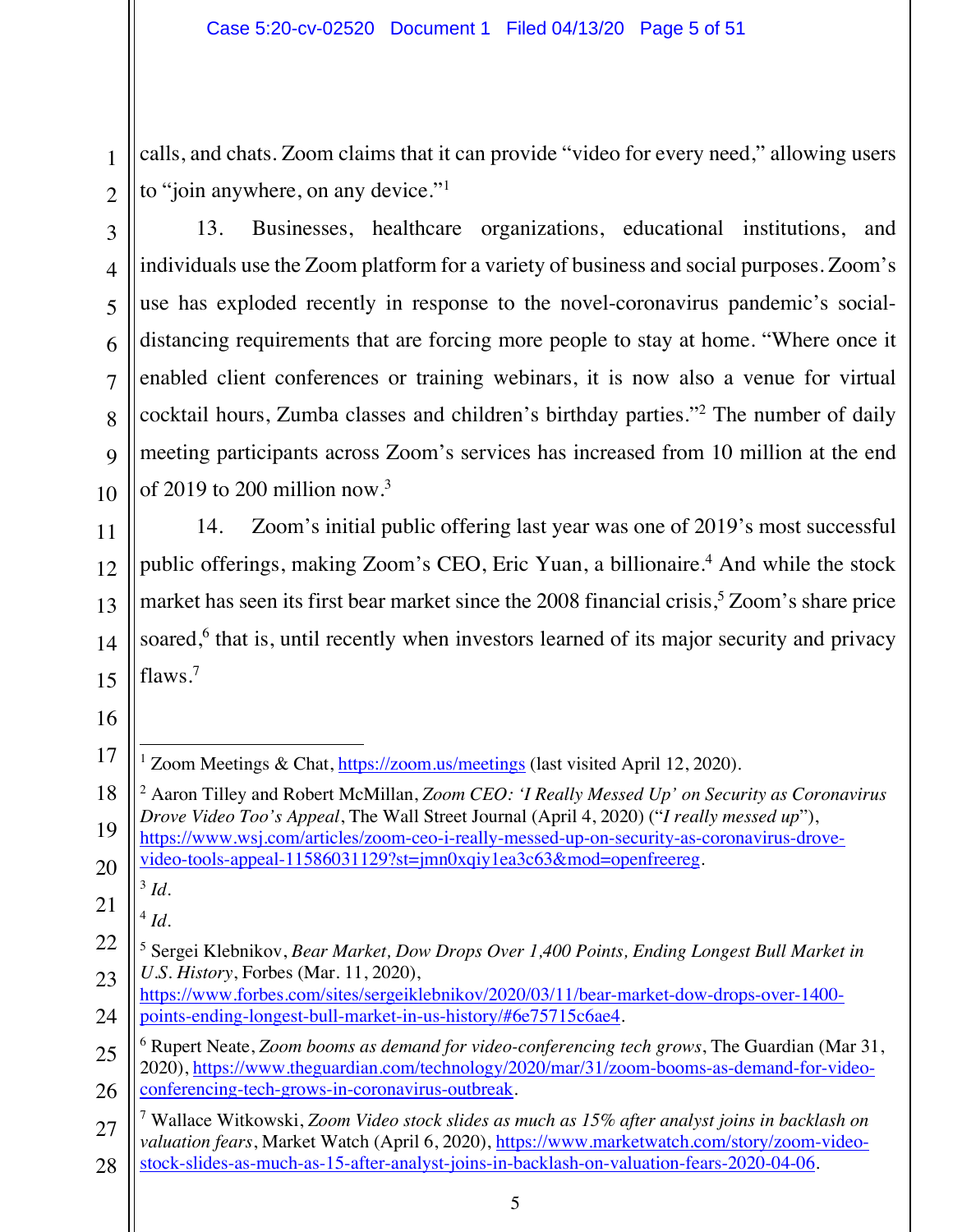15. Zoom understands that its users want their private meetings to remain private, and their personal information secured, touting its "end-to-end encryption for all meetings, role-based user security, password protection, waiting rooms, and place attendee on hold," as measures to allow users to "meet securely."8 Zoom promises its customers that "we take security seriously and we are proud to exceed industry standards when it comes to your organizations communications."9 It further promises that it "is committed to protecting your privacy," and claims it has "designed policies and controls to safeguard the collection, use, and disclosure of your information."10 According to Zoom, it "places privacy and security as the highest priority in the lifecycle operations of our communications infrastructure."<sup>11</sup>

16. Plaintiffs and Class Members place significant value in data security. According to a recent survey conducted by cyber-security company FireEye, approximately 50% of consumers consider data security to be a main or important consideration when making purchasing decisions and nearly the same percentage would be willing to pay more in order to work with a provider that has better data security. Likewise, 70% of consumers would provide less personal information to organizations that do not secure their personal data.<sup>12</sup>

17. Because of the value consumers place on data privacy and security, companies with robust data security practices can command higher prices than those who do not. Indeed, if consumers did not value their data security and privacy, Zoom

<sup>8</sup> Zoom Security Guide (April 2020), https://zoom.us/docs/doc/Zoom-Security-White-Paper.pdf (last visited April 12, 2020).

<sup>9</sup> Security at Zoom, https://zoom.us/security (last visited April 12, 2020).  $10 \, Id.$ 

<sup>11</sup> *See* Zoom Security Guide, *supra* note 8.

<sup>28</sup> 28 12 FireEye, *Beyond the Bottom Line: The Real Cost of Data Breaches* (May 2016), https://www.fireeye.com/blog/executive-perspective/2016/05/beyond the bottomli.html (last visited April 12, 2020).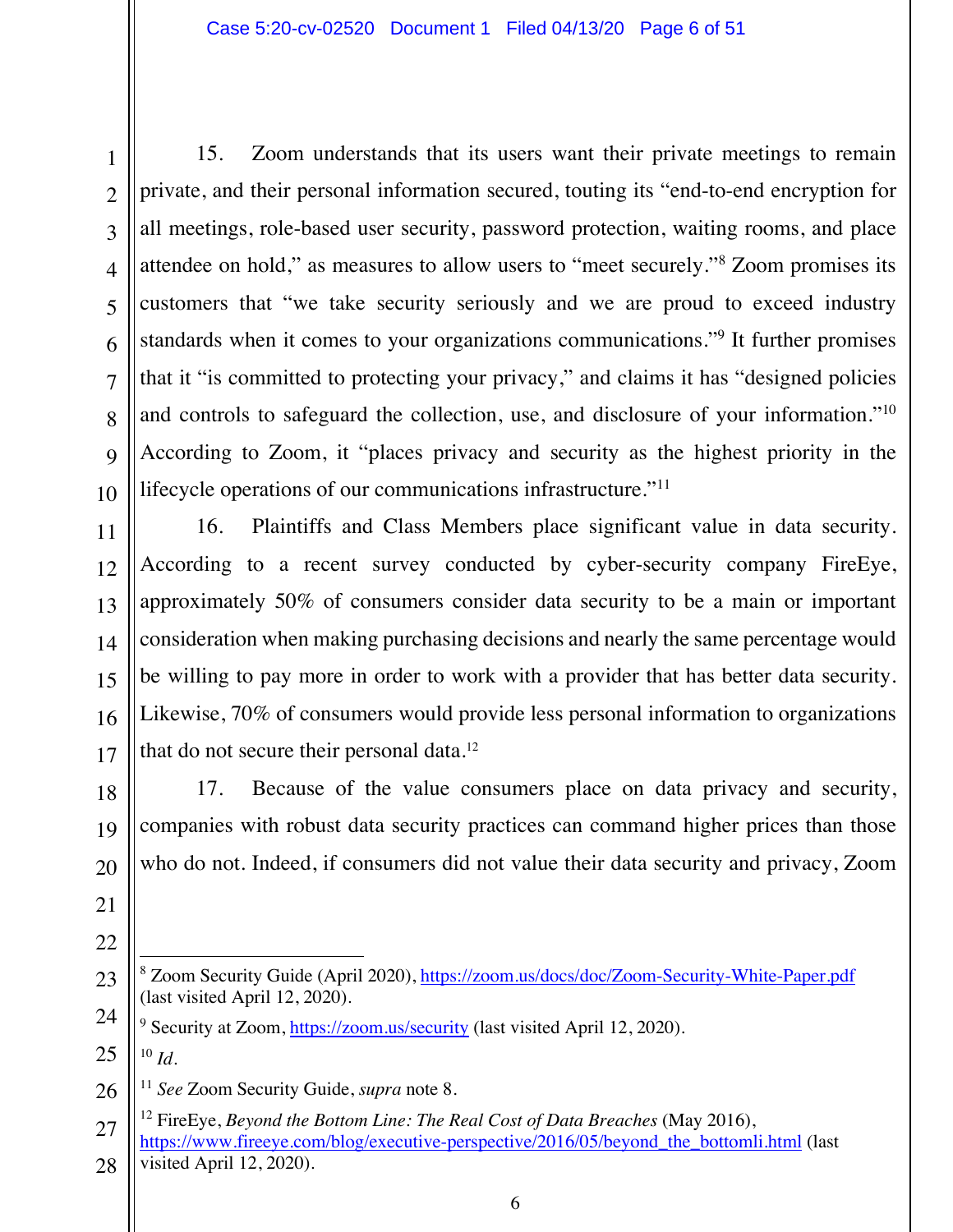1 1 2 2 would have no reason to tout its data security and privacy efforts to their actual and potential customers.

18. As it turns out, Zoom's promises of privacy and security were false, and Zoom has been forced to walk many of these representations back as the company's meteoric rise has put a spotlight on its technologies' numerous security flaws.

19. On April 1, 2020, Zoom's Chief Executive Officer, Eric Yuan, admitted that the company had "fallen short of the community's – and our own – privacy and security expectations,"<sup>13</sup> acknowledging that Zoom "did not design the product with the foresight" to accommodate the number of people using and the variety of reasons it was being used. This, he said, "present[ed] us with challenges we did not anticipate when the platform was conceived."14 On April 4, 2020, after more and more security and privacy flaws were exposed, Yuan admitted that he had "really messed up as CEO, and we need to win [users'] trust back," stating "[t]his kind of thing shouldn't have happened."<sup>15</sup>

# **A. Zoom prioritizes rapid growth over consumers' security.**

20. Compared to other video-conferencing platforms, Zoom is easy to set up and use, and this ease-of-use has caused Zoom to take off while other platforms have not.<sup>16</sup> "But there's a downside." Zoom's ease-of-use comes at the expense of data security, as numerous security and privacy problems have been exposed in a matter of

 $^{14}$  *Id.* 

<sup>15</sup> *See I Really Messed Up*, *supra* note 2.

<sup>13</sup> Eric S. Yuan, *A Message to Our Users*, Zoom Blog (April 1, 2020) ("*April 1, 2020 Zoom Blog*"), https://blog.zoom.us/wordpress/2020/04/01/a-message-to-our-users/.

<sup>28</sup> 28 16 Paul Wagenseil, *Zoom privacy and security issues: Here's everything that's wrong (so far)*, Tom's Guide (last updated April 10, 2020) ("*Tom's Guide*"), https://www.tomsguide.com/news/zoom-security-privacy-woes.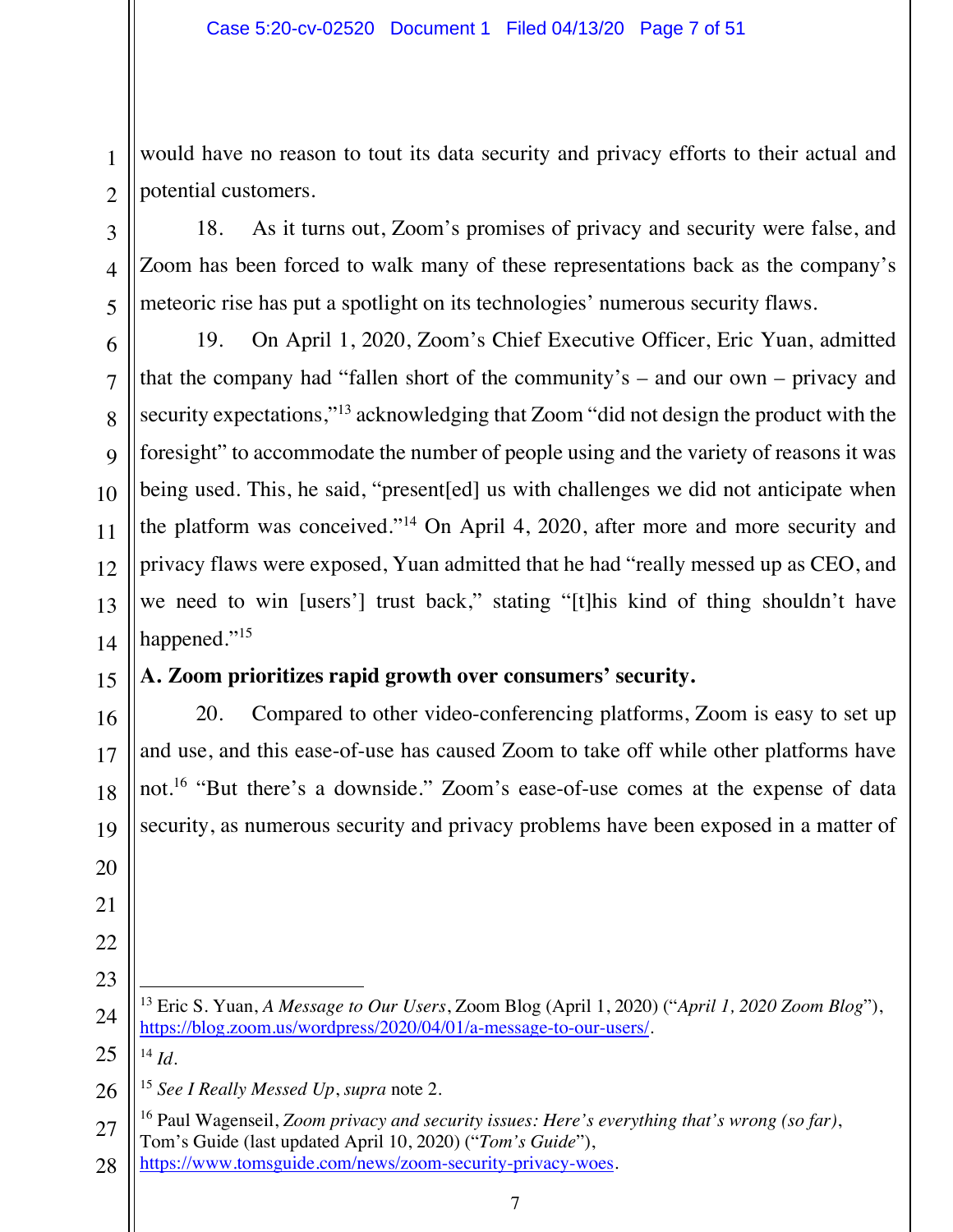weeks.<sup>17</sup> The backlash against Zoom has already begun, with school districts,<sup>18</sup> governments,<sup>19</sup> and major companies like SpaceX and Google<sup>20</sup> banning the use of Zoom due to privacy and security concerns.

security and privacy problems with Zoom's technologies have come to light, exposing

the company's overall lax view of data security as it rushed to get its technology to

21. As detailed below, as of the filing of this Complaint, more than a dozen

1 1

2 2

market and to the front-of-the-line. Each of these problems shows that consumers' information and privacy is at risk and that Zoom's representations of data security were false and misleading.

# **1. Zoom blatantly misrepresents its encryption capabilities.**

22. Prior to April 2020, Zoom's website and its security white paper claimed its meetings use "end-to-end encryption"—a method of secure communication that prevents third parties from accessing data while it is transferred from one end system or device to another. "End-to-end encryption" is well known in the technology field to designate data that can be sent from one user endpoint (like a desktop, laptop, smartphone or tablet) to another endpoint where the server delivering the information

<sup>17</sup> *Id.*

Lovejoy, *Governments restrict or ban the use of Zoom, as company faces lawsuit*, 9to5mac (April 8, 2020), https://9to5mac.com/2020/04/08/ban-the-use-of-zoom/; Kiran Stacey and Hannah Murphy,

<sup>18</sup> Sean Keane, *School districts reportedly ban Zoom over security issues*, CNET (April 6, 2020), https://www.cnet.com/news/school-districts-reportedly-ban-zoom-over-security-issues/; John

Geddie, *Singapore stops teachers using Zoom app after 'very serious incidents'*, Reuters (April 9, 2020), https://www.reuters.com/article/us-zoom-video-comm-privacy-singapore-

idUSKCN21S0AH.

<sup>19</sup> Mary Hui, *Taiwan is taking cybersecurity seriously by banning the use of Zoom in government* (April 7, 2020), https://qz.com/1834151/taiwan-government-bans-official-use-of-zoom/; Ben

<sup>24</sup> 24 *US Senate tells members not to use Zoom*, ars technical (April 9, 2020), https://arstechnica.com/tech-policy/2020/04/us-senate-tells-members-not-to-use-zoom/.

<sup>25</sup> 25 26 26 20 Munsif Vengattil, Joey Roulette, *Elon Musk's SpaceX bans Zoom over privacy concerns – memo*, Reuters (April 1, 2020), https://www.reuters.com/article/us-spacex-zoom-video-commn/elon-

musks-spacex-bans-zoom-over-privacy-concerns-memo-idUSKBN21J71H?il=0; Pranav Dixit, *Google Has Banned Zoom Software From Employees' Computers, Citing Security Vulnerabilities*,

<sup>27</sup> 27 28 28 BuzzFeed News (April 8, 2020), https://www.buzzfeednews.com/article/pranavdixit/google-banszoom?bftwnews&utm\_term=4ldqpgc#4ldqpgc.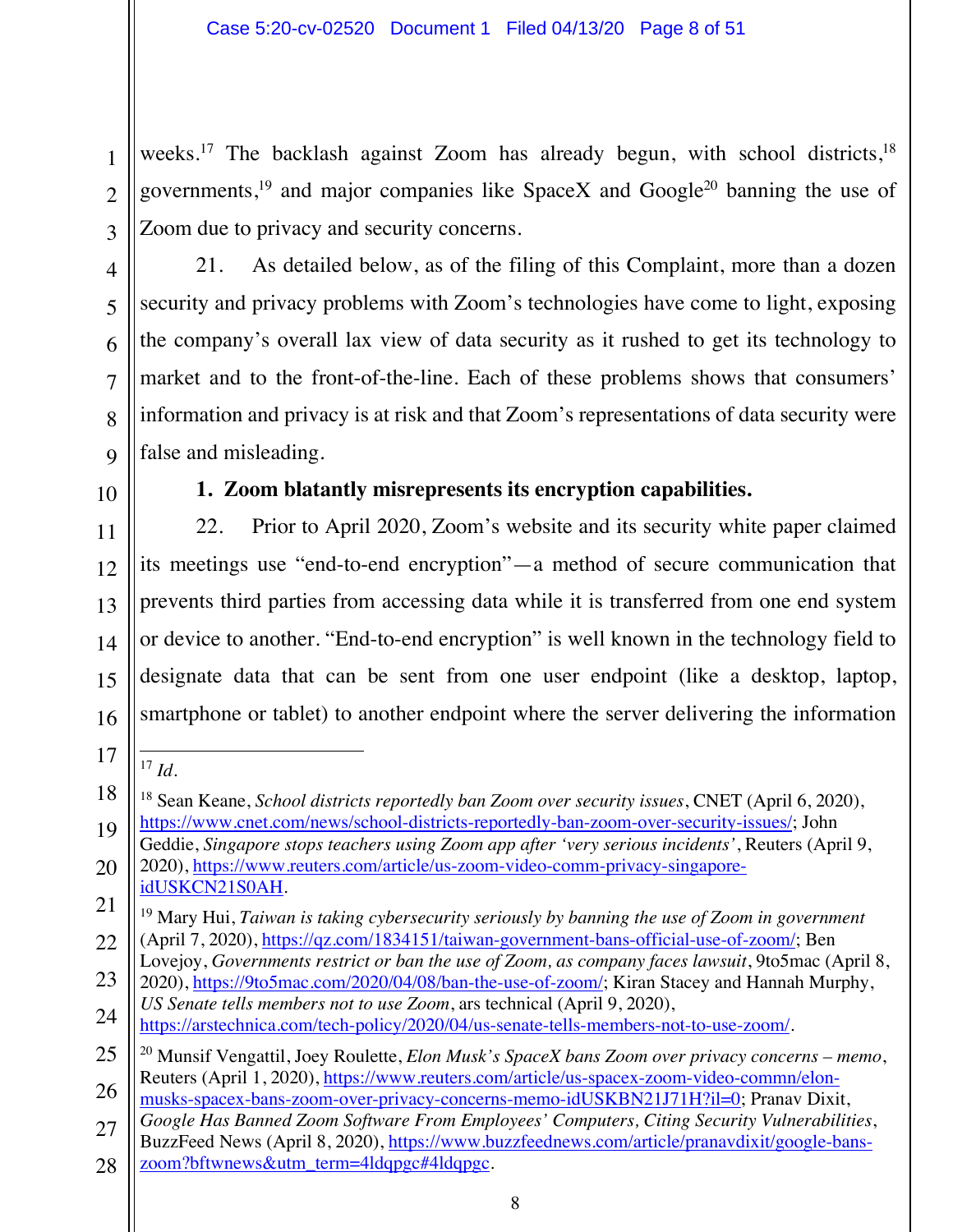cannot decrypt the message. For example, when a user sends an Apple message from an iPhone to another iPhone user, Apple's servers help the message get from one place to another, but they can't read the content. So end-to-end encryption means that only the parties to the communication can access it, and not any middlemen that relay the communication through its servers. This is not the case with Zoom.

23. Under pressure from investigative journalists at *The Intercept*, a Zoom representative admitted that Zoom's definitions of "end-to-end" and "endpoint" are not the same as that commonly used in the technology industry.21 The Zoom spokesperson admitted "When we use the phrase 'End to End,' in our literature, it is in reference to the connection being encrypted from Zoom end point to Zoom end point."22 Because it holds the encryption keys, Zoom can view users' communications, and could share that information with others, for example, if presented with a warrant from law enforcement.<sup>23</sup>

24. Notably, Apple's FaceTime, which allows group videoconferencing, offers actual end-to-end encryption, so the technology is available and used by Zoom's competitors.24 Of course that's what Zoom users thought they were getting based on Zoom's false representations that it too provided "end-to-end" encryption.

25. In a blog post dated April 1, 2020, Zoom's chief product officer Oded Gal admitted the company had misrepresented its level of encryption writing "we want to start by apologizing for the confusion we have caused by incorrectly suggesting that Zoom meetings were capable of using end-to-end encryption."25 He further

- 21 Micah Lee, Yael Grauer, *Zoom Meeting Aren't End-To-End Encrypted, Despite Misleading Marketing*, The Intercept (Mar. 31, 2020), https://theintercept.com/2020/03/31/zoom-meetingencryption/.
- $^{22}$  *Id.*

 $^{24}$  *Id*.

<sup>23</sup> *See Tom's Guide*, *supra* note 16.

<sup>28</sup> 28 25 Oded Gal, *The Facts Around Zoom and Encryption for Meetings/Webinars*, Zoom Blog (April 1, 2020), https://blog.zoom.us/wordpress/2020/04/01/facts-around-zoom-encryption-for-meetingswebinars/.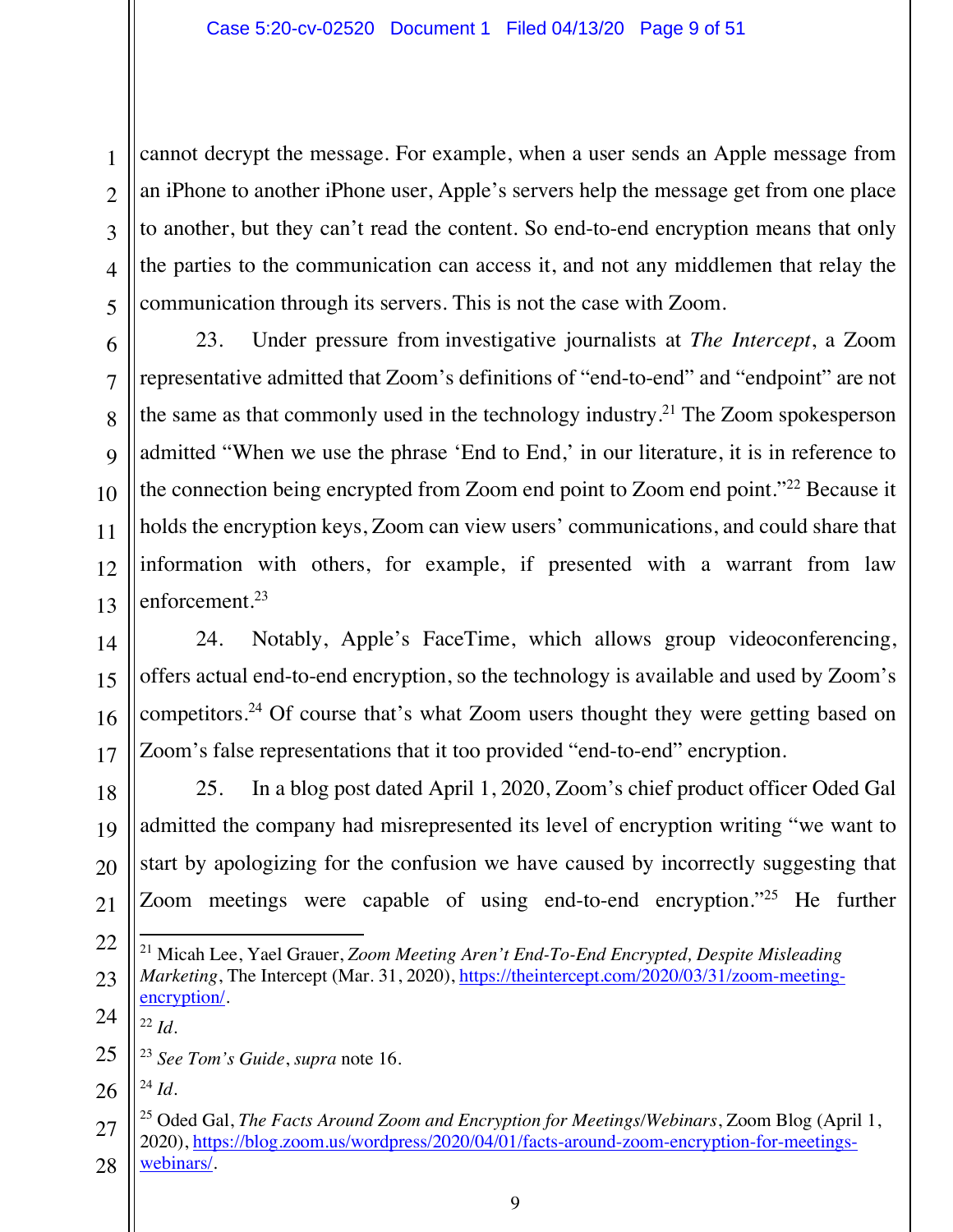acknowledged: "We recognize that there is a discrepancy between the commonly accepted definition of end-to-end encryption and how we were using it."<sup>26</sup>

4 4

5 5

6 6

7 7

8 8

9 9

10 10

11 11

12 12

13 13

14 14

15 15

18 18

19 19

20 20

1 1

26. Not only was Zoom misleading consumers about its "end-to-end encryption" capabilities, but it also falsely represented the quality of its encryption algorithm. Zoom says it uses AES-256 encryption to encode video and audio data traveling between Zoom servers and Zoom users, but researchers at The Citizen Lab at the University of Toronto reported on April 3, 2020, that Zoom actually uses a weaker single AES-128 key in a home-grown "ECB mode", which is not as secure as promised.27 "Even worse, Zoom uses an in-house implementation of encryption algorithm that preserves patterns from the original file. It's as if someone drew a red circle on a gray wall, and then a censor painted over the red circle with a whi[t]e circle. You're not seeing the original message, but the shape is still there."<sup>28</sup>

27. In a blog post on April 3, 2020, Zoom's CEO Eric Yuan acknowledged the encryption issue but said only that "we recognize that we can do better with our encryption design" and "we expect to have more to share on this front in the coming days."29

# **2. The Chinese Government may have access to private information.**

28. The Citizen Lab report also revealed that several Zoom servers in China were issuing encryption keys to Zoom users even when all participants in the meeting were in North America.30

21 21

22 22

<sup>26</sup> *Id.*

23 23 24 24 27 Bill Marczak and John Scott-Railton, *Move Fast and Roll Your Own Crypto, A Quick Look at the Confidentiality of Zoom Meetings*, The Citizen Lab (April 3, 2020) ("*The Citizen Lab*"), https://citizenlab.ca/2020/04/move-fast-roll-your-own-crypto-a-quick-look-at-the-confidentiality-ofzoom-meetings/.

25 25 <sup>28</sup> *See Tom's Guide*, *supra* note 16.

26 26 27 27 29 Eric S. Yuan, *Response to Research From University of Toronto's Citizen Lab Zoom Blog* (April 3, 2020) ("*April 3, 2020 Zoom Blog*"), https://blog.zoom.us/wordpress/2020/04/03/response-toresearch-from-university-of-torontos-citizen-lab/.

28 28 <sup>30</sup> *The Citizen Lab*, *supra* note 27.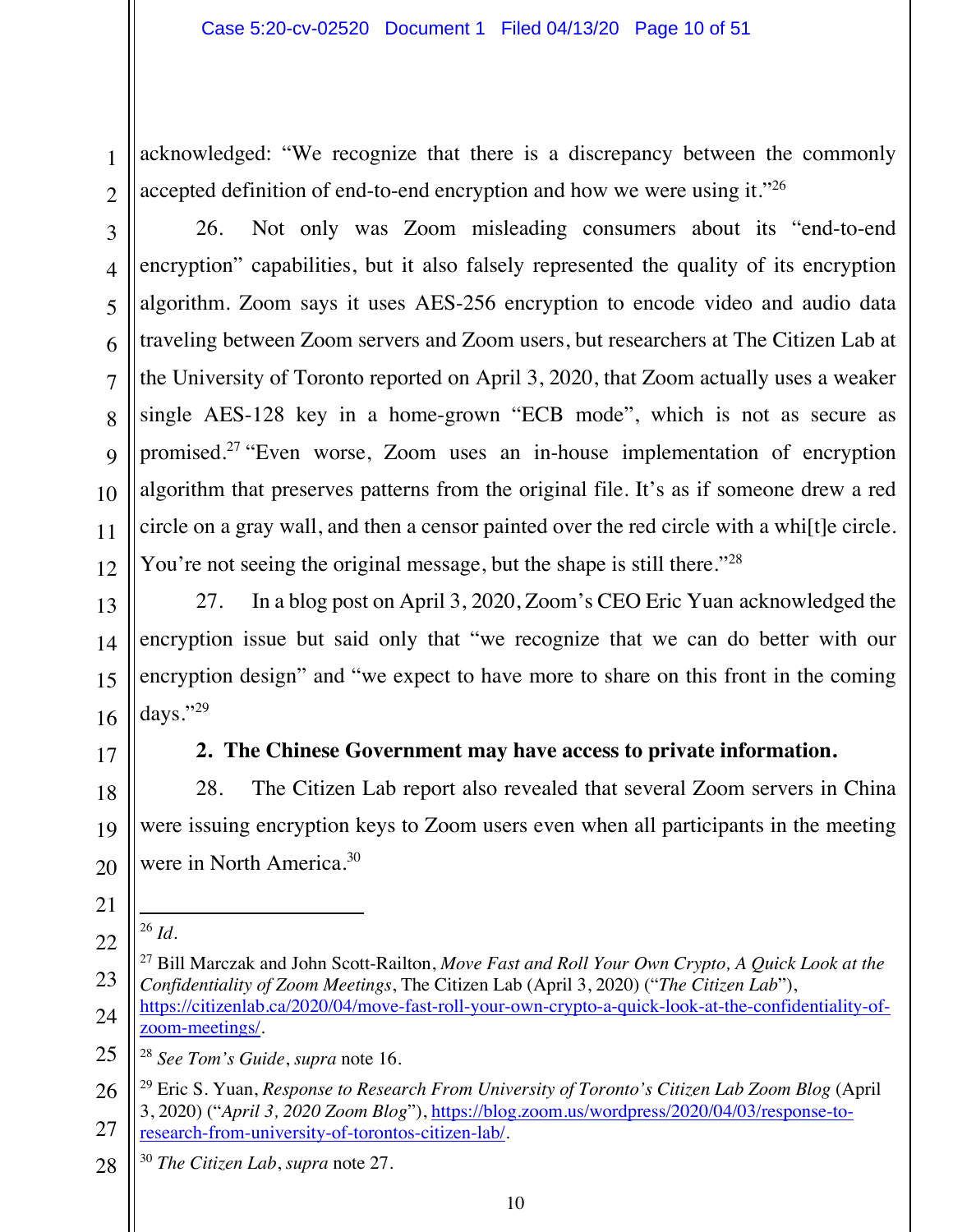29. While Zoom is a Silicon Valley-based company, it owns three companies in China through which at least 700 employees are paid to develop Zoom's software. According to the Citizen Lab: "This arrangement is ostensibly an effort at labor arbitrage: Zoom can avoid paying US wages while selling to US customers, thus increasing their profit margin. However, this arrangement may make Zoom responsive to pressure from Chinese authorities."31

30. Since Zoom servers can decrypt Zoom meetings while falsely claiming "end-to-end encryption", and Chinese authorities can compel operators of Chinese servers to hand over data, "the Chinese government might be able to see your Zoom meetings."32

31. In his April 3, 2020 blog post, Zoom's CEO Eric Yuan admitted this was a problem: "In our urgency to come to the aid of people around the world during this unprecedented pandemic, we added server capacity and deployed it quickly — starting in China, where the outbreak began. In that process, we failed to fully implement our usual geo-fencing best practices. As a result, it is possible certain meetings were allowed to connect to systems in China, where they should not have been able to connect."<sup>33</sup> Zoom claims to have fixed this problem.<sup>34</sup>

18 18

1 1

2 2

3 3

4 4

5 5

6 6

7 7

8 8

9 9

10 10

11 11

12 12

13 13

14 14

15 15

16 16

17 17

19 19

20 20

21 21

22 22

# **3. Zoom meeting recordings can be found online.**

32. Zoom meeting recordings saved to the meeting host's computer are automatically assigned a certain type of default file name. Patrick Jackson, the technology chief of the privacy-software company Disconnect and a former researcher for the National Security Agency, searched unprotected cloud servers to see if anyone

25 25

<sup>31</sup> *Id*.

26 26 <sup>32</sup> *See Tom's Guide*, *supra* note 16.

27 27 <sup>33</sup> *April 3, 2020 Zoom Blog*, *supra* note 29.

28 28 <sup>34</sup> *Id.*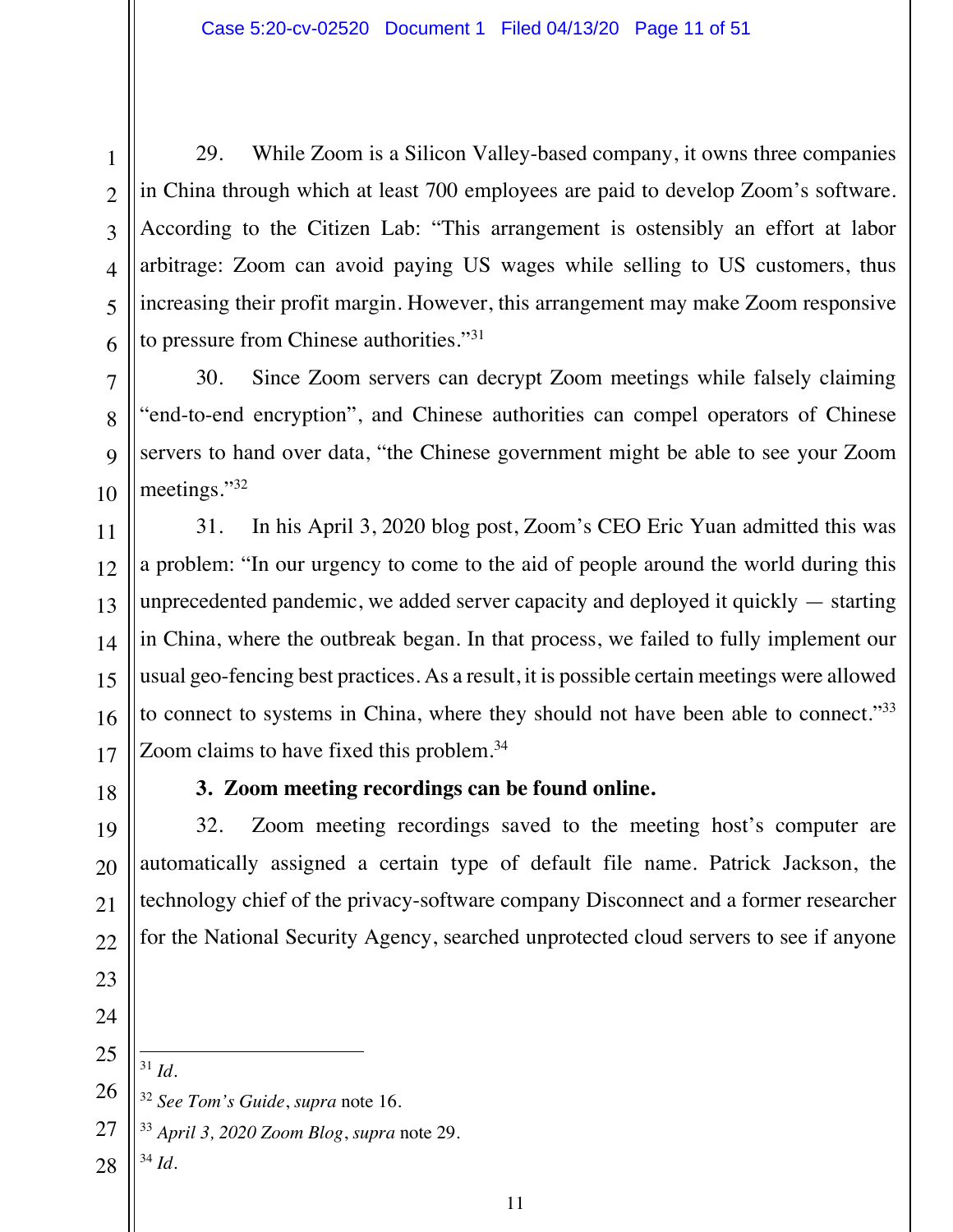had uploaded Zoom recordings and found more than 15,000 unprotected examples, according to The Washington Post.35

2 2

3 3

4 4

5 5

6 6

7 7

8 8

9 9

10 10

11 11

12 12

13 13

14 14

15 15

16 16

17 17

18 18

19 19

20 20

21 21

22 22

1 1

33. Videos viewed by The Washington Post included "one-on-one therapy sessions; a training orientation for workers doing telehealth calls that included people's names and phone numbers; small-business meetings that included private company financial statements; and elementary school classes, in which children's faces, voices and personal details were exposed. Many of the videos include personally identifiable information and deeply intimate conversations, recorded in people's homes. Other videos include nudity, such as one in which an aesthetician teaches students how to give a Brazilian wax."36

34. As explained by The Post, "because Zoom names every video recording in an identical way, a simple online search can reveal a long stream of videos elsewhere that anyone can download and watch."37

35. Jackson said Zoom could do a better job at cautioning people to protect their videos. Zoom could also help by implementing design tweaks, such as naming videos in an unpredictable way to make them harder to find.<sup>38</sup> In designing their service, Zoom's engineers bypassed these common security features. "That style of operating simplicity has powered Zoom to become the most popular video-chat application in the United States, but it has also frustrated some security researchers who believe such shortcuts can leave users more vulnerable to hacks or abuse."39

23 23 24 24 35 Drew Harwell, *Thousands of Zoom video calls left exposed on open Web*, The Washington Post (April 3, 2020), https://www.washingtonpost.com/technology/2020/04/03/thousands-zoom-videocalls-left-exposed-open-web/*.*

25 25  $36$  *Id.* 

26 26  $37$  *Id.* 

- 27 27 <sup>38</sup> *Id.*
- 28 28 <sup>39</sup> *Id.*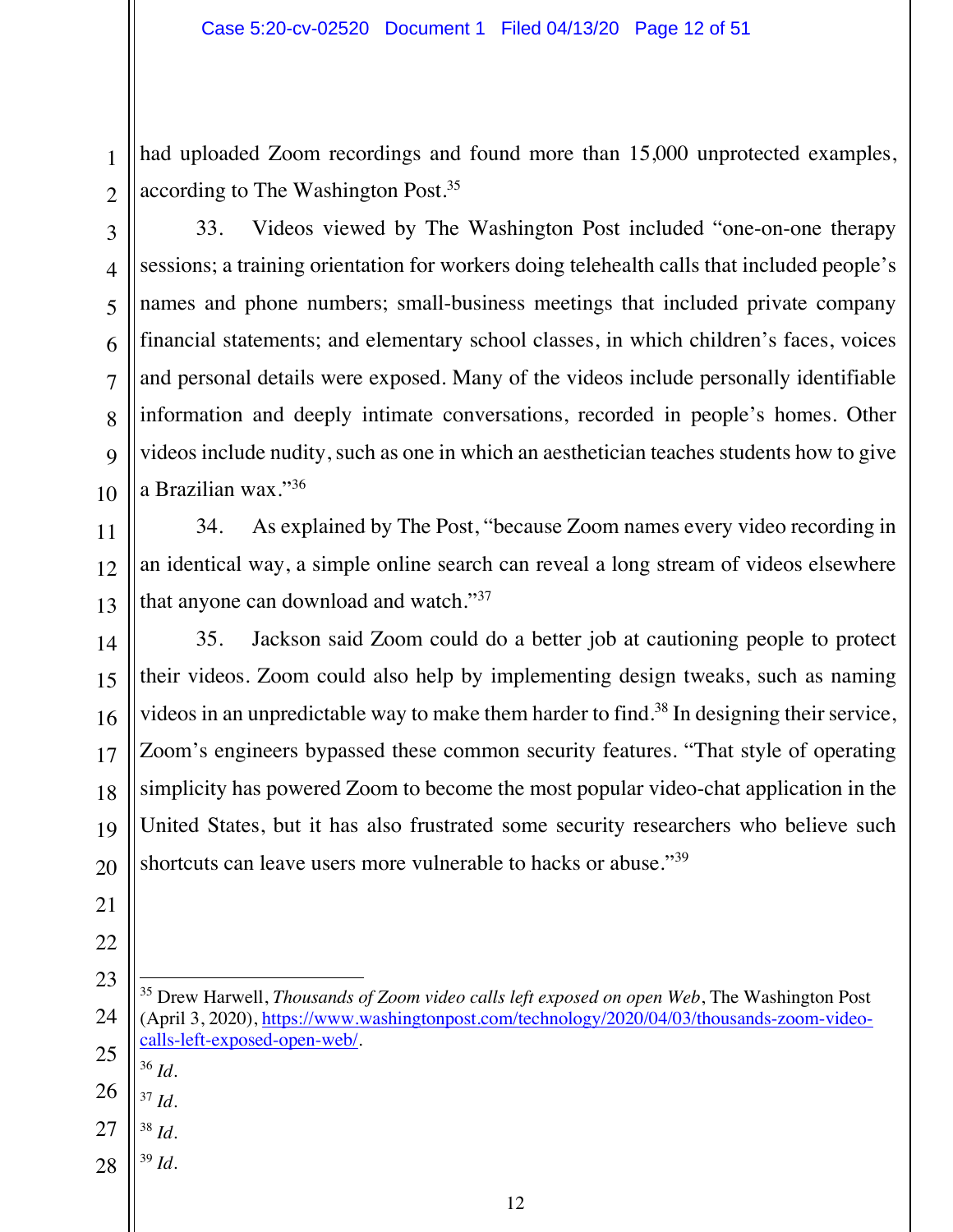#### **4. Zoom meetings can be accessed by malicious, uninvited participants.**

36. Due to Zoom's lax privacy controls, anyone can join a public Zoom meeting if they know the meeting number, and then use the file-share photo to post shocking images, or make disruptive sounds in the audio—a phenomenon dubbed "Zoombombing". The uses of Zoombombing by nefarious actors are as varied as the imaginations of the hackers themselves. The incidents started as pranks or trolling, and have risen to the level of hate speech and harassment. The host of the Zoom meeting can mute or even kick out troublemakers, but they can come right back with new user IDs. Zoom made such so-called "Zoombombs" easy because its default settings did not require users to have a password to join.40

37. An analysis by *The New York Times* found "153 Instagram accounts, dozens of Twitter accounts and private chats, and several active message boards on Reddit and 4Chan where thousands of people had gathered to organize Zoom harassment campaigns, sharing meeting passwords and plans for sowing chaos in public and private meetings."41

38. For example, on April 6, 2020, the first day the San Diego school district started its distance learning program, a high school biology class was Zoombombed. A person with the username "Dee Znuts" wore a red ski mask and a red sweatshirt during the meeting and made several hand signs in front of his computer's camera, screenshots of the Zoom meeting show. Another unknown person displayed a photo of a bearded man on their camera and displayed a caption that claimed the biology teacher "Hates BlackPeople." And a third unknown person typed the n-word in the group chat.<sup>42</sup>

<sup>40</sup> Taylor Lorenz and Davey Alba, *'Zoombombing' Becomes a Dangerous Organized Effort*, The New York Times (April 3, 2020), https://www.nytimes.com/2020/04/03/technology/zoomharassment-abuse-racism-fbi-warning.html*.*

 $41$  *Id.* 

<sup>42</sup> Kristen Taketa, *San Diego 'Zoombombing' incident highlights need for schools to use safety controls*, The San Diego Union-Tribune (April 8, 2020),

<sup>28</sup> 28 https://www.sandiegouniontribune.com/news/education/story/2020-04-08/san-diego-zoombombingincident-highlights-need-for-schools-to-use-safety-controls*.*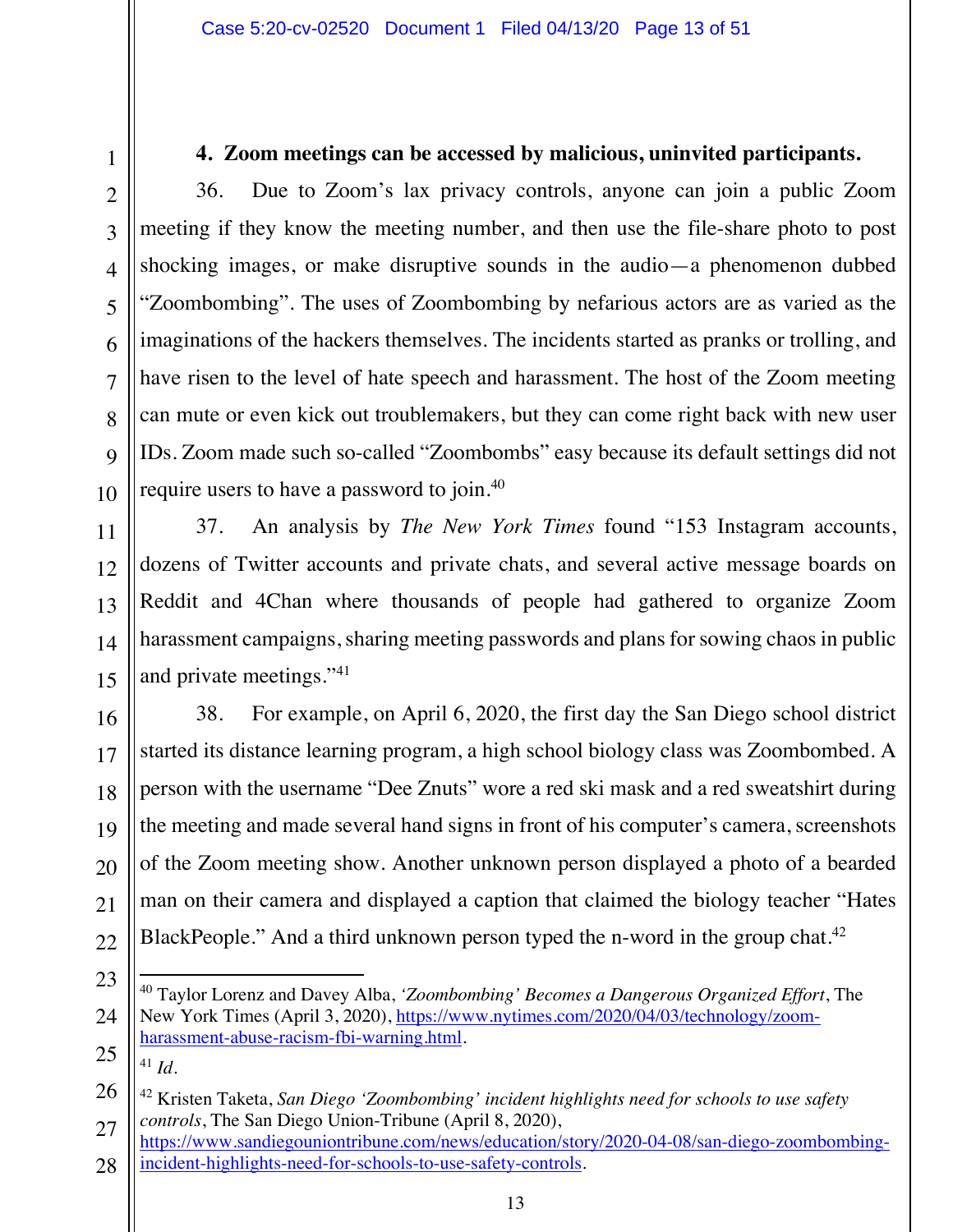39. On March 29, 2020, during a call among members of the Concordia Forum, a global network of Muslim leaders, about maintaining spirituality and wellness during the coronavirus crisis, a cursor began to draw a racial slur across one of the slides. The infiltrator then began to screen-share a pornographic video while repeating the racial epithet verbally. $43$ 

40. Harassers have begun to use every feature of Zoom's platform for abuse, including using the app's custom background feature to project a GIF of a person drinking to participants in an Alcoholics Anonymous meeting, and its annotation feature to write racist messages in a meeting of the American Jewish Committee in Paris.44

41. The frequency and reach of the incidents on Zoom prompted the F.B.I. to issue a warning on March 30, 2020, singling out Zoom and stating that it had "received multiple reports of conferences being disrupted by pornographic or hate images and threatening language" nationwide.<sup>45</sup>

42. To avoid Zoombombing, Zoom advises meeting hosts to set up "waiting rooms." A waiting room keeps participants on hold until a host lets them in, either all at once or one at a time. However, The Citizen Lab said it found a serious security issue with Zoom waiting rooms, and advised hosts and participants to not use them for now. The Citizen Lab is not disclosing the details of the waiting room flaw because the issue presents a risk to users, and it did not want the issue to be abused before Zoom could fix it, but has told Zoom of the flaw.46

43. Moreover, nefarious actors can easily find open meetings to harass users by rapidly cycling through possible Zoom meeting IDs, a security researcher told

- 
- - <sup>44</sup> *Id.*

<sup>43</sup> *Id*.

- 27 27 offices/boston/news/press-releases/fbi-warns-of-teleconferencing-and-online-classroom-hijackingduring-covid-19-pandemic*.*
- 28 28 <sup>46</sup> *The Citizen Lab*, *supra* note 27.

1 1

2 2

<sup>45</sup> Kristen Setera, *FBI Wans of Teleconferencing and Online Classroom Hijacking During COVID-19 Pandemic*, FBI Boston (March 30, 2020), https://www.fbi.gov/contact-us/field-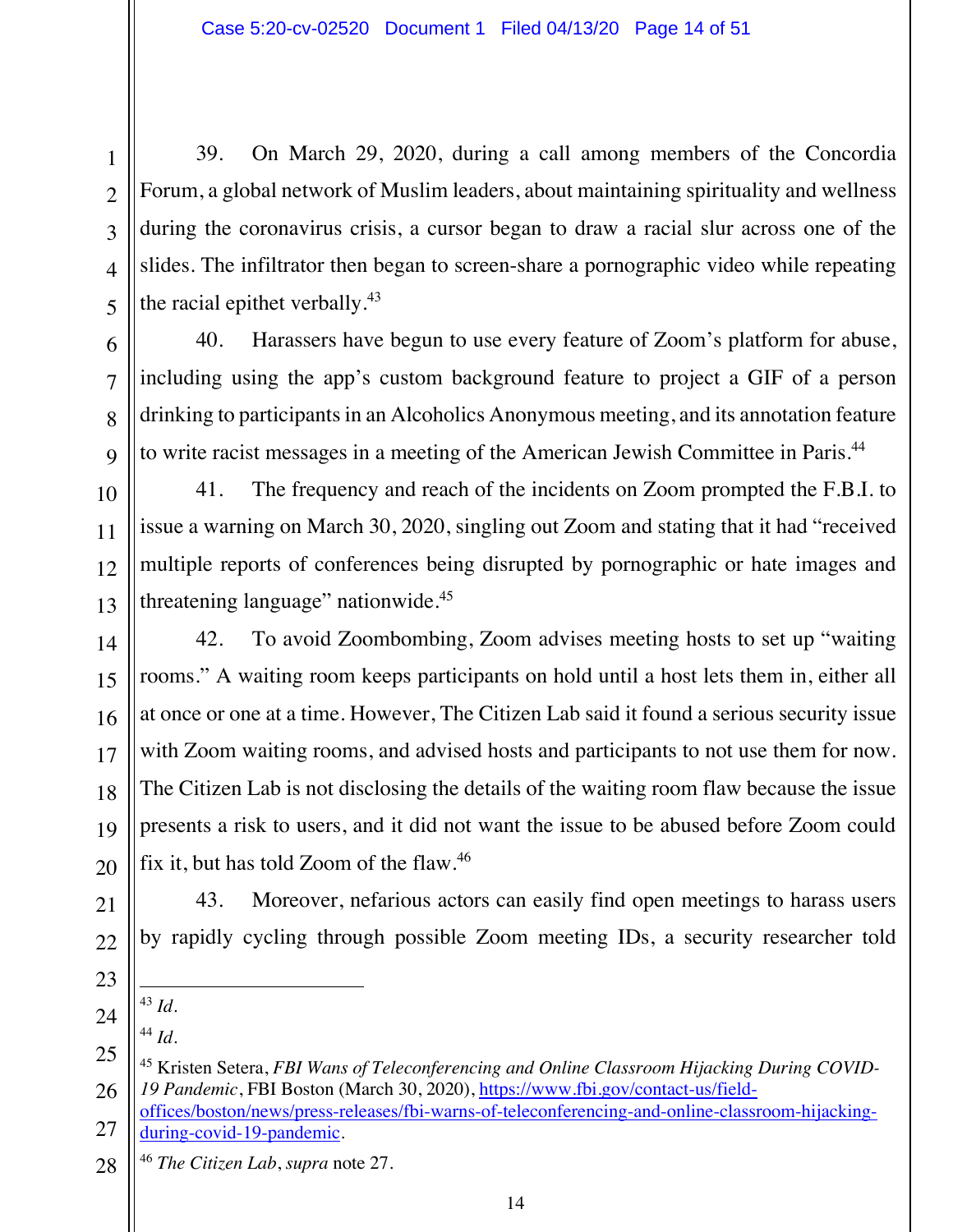security blogger Brian Krebs.<sup>47</sup> The researcher got past Zoom's meeting-scan blocker by running queries through Tor, which randomized his IP address. It's a variation on "war driving" by randomly dialing telephone numbers to find open modems in the dialup days. The researcher told Krebs that he could find about 100 open Zoom meetings every hour with the tool, and that "having a password enabled on the [Zoom] meeting," which is not the default, "is the only thing that defeats it."

1 1

2 2

3 3

4 4

5 5

6 6

7 7

8 8

9 9

10 10

11 11

12 12

13 13

14 14

15 15

16 16

17 17

18 18

19 19

20 20

21 21

22 22

# **5. Zoom meeting chats don't stay private and are not secure.**

44. During meetings, Zoom ostensibly allows users to message privately amongst each other through a private window in the meeting's chat app. But unbeknownst to those users, their conversations are not private and will be visible in the end-of-meeting transcript the host receives, thus allowing the host to see the discussion had during the supposedly private side-meeting.<sup>48</sup>

45. In addition, during side chats, participants can send text-based messages and post web links. But until recently, Zoom made no distinction between regular web addresses and a different kind of remote networking link called a Universal Naming Convention (UNC) path. That left Zoom chats vulnerable to attack.<sup>49</sup>

46. If a malicious Zoombomber slipped a UNC path to a remote server that he controlled into a Zoom meeting chat, an unwitting participant could click on it. The participant's Windows computer would then try to reach out to the hacker's remote server specified in the path and automatically try to log into it using the user's Windows username and password. The hacker could capture the password "hash" and decrypt it, giving him access to the Zoom user's Windows account.<sup>50</sup> The security firm Seekurity,

23 23

- <sup>49</sup> *See Tom's Guide*, *supra* note 16.
- 28 28 <sup>50</sup> *Id*.

<sup>24</sup> 24 25 25 47 Brian Krebs, *'War Dialing' Tool Exposes Zoom's Password Problems*, Krebs on Security (April 2, 2020), https://krebsonsecurity.com/2020/04/war-dialing-tool-exposes-zooms-passwordproblems/.

<sup>26</sup> 26 <sup>48</sup> *See* https://twitter.com/MoriartyCR/status/1245875244302204936 (last visited April 12, 2020).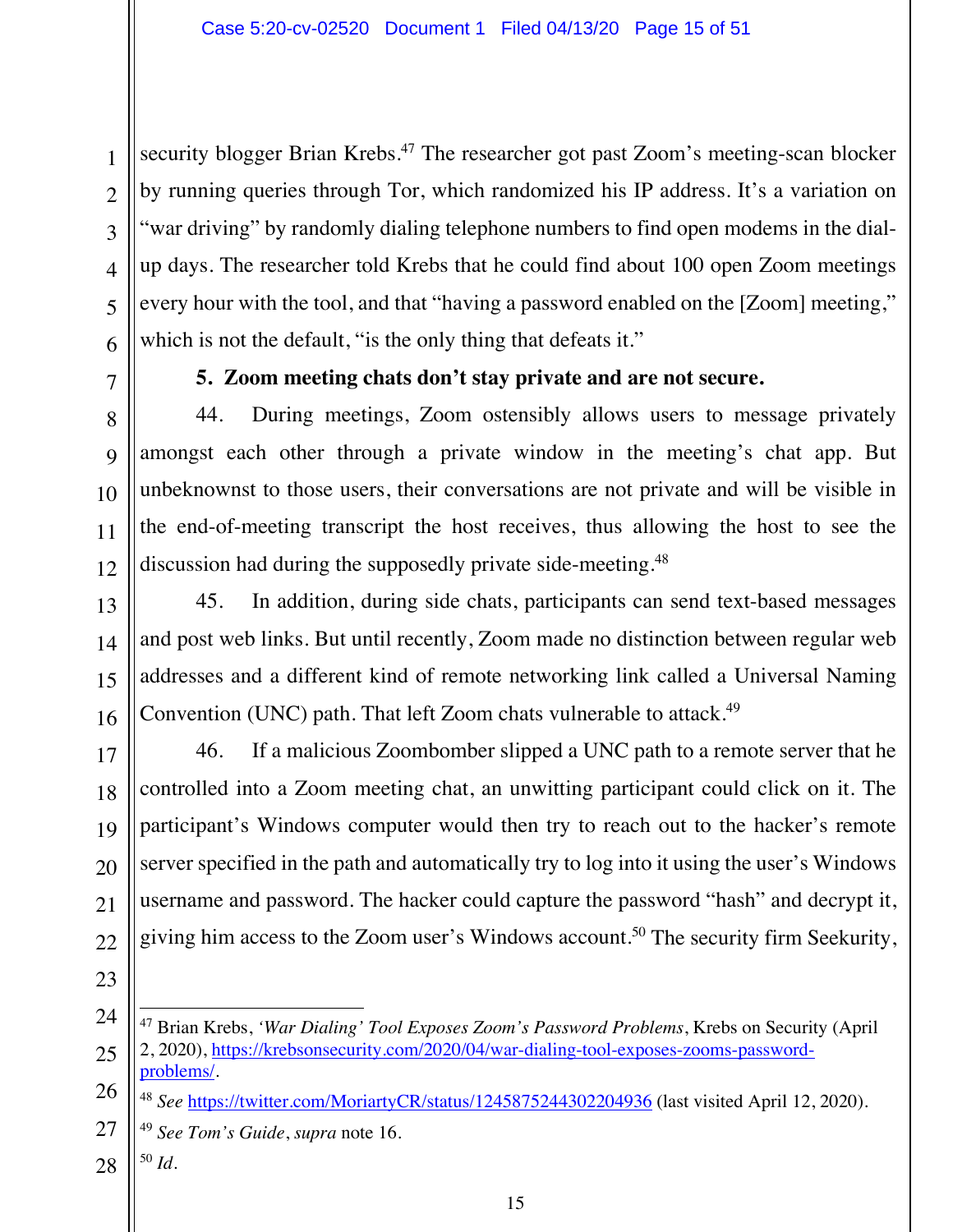discovered this same flaw would let a hacker inject malware onto a Windows user's computer.<sup>51</sup> Zoom claims to have fixed this problem.<sup>52</sup>

3 3

1 1

2 2

# **6. Zoom leaks users' email addresses and profile photos.**

47. As one tech writer put it, Zoom "seems to be leaking data like a colander draining pasta."53 A report from Vice Media's *Motherboard* exposed that a default Zoom setting, the "Company Directory" setting, "automatically adds other people to a user's lists of contacts if they signed up with an email address that shares the same domain. This can make it easier to find a specific colleague to call when the domain belongs to an individual company. But multiple Zoom users say they signed up with personal email addresses, and Zoom pooled them together with thousands of other people as if they all worked for the same company, exposing their personal information to one another."<sup>54</sup>

48. One Zoom user, Barend Gehrels, provided *Motherboard* with a redacted screenshot of him logged into Zoom with nearly 1000 different accounts listed in the "Company Directory" section, all people he did not know. "If you subscribe to Zoom with a non-standard provider (I mean, not Gmail or Hotmail or Yahoo etc.), then you get insight to ALL subscribed users of that provider: their full names, their mail addresses, their profile picture (if they have any) and their status. And you can video call them," Gehrels said.

49. "I just had a look at the free for private use version of Zoom and registered with my private email. I now got 1000 names, email addresses and even pictures of

<sup>51</sup> *Id.*

<sup>52</sup> *See April 1, 2020 Zoom Blog*, *supra* note 13.

<sup>53</sup> Henry T. Casey, *Zoom may be leaking your email address: What to do now*, Tom's Guide (April 1, 2020), https://www.tomsguide.com/news/zoom-may-be-leaking-your-email-address-what-to-donow.

<sup>27</sup> 27 54 Joseph Cox, *Zoom is Leaking Peoples' Email Addresses and Photos to Strangers*, Motherboard Tech by Vice (April 1, 2020) ("*Zoom is leaking*"),

<sup>28</sup> 28 https://www.vice.com/en\_us/article/k7e95m/zoom-leaking-email-addresses-photos.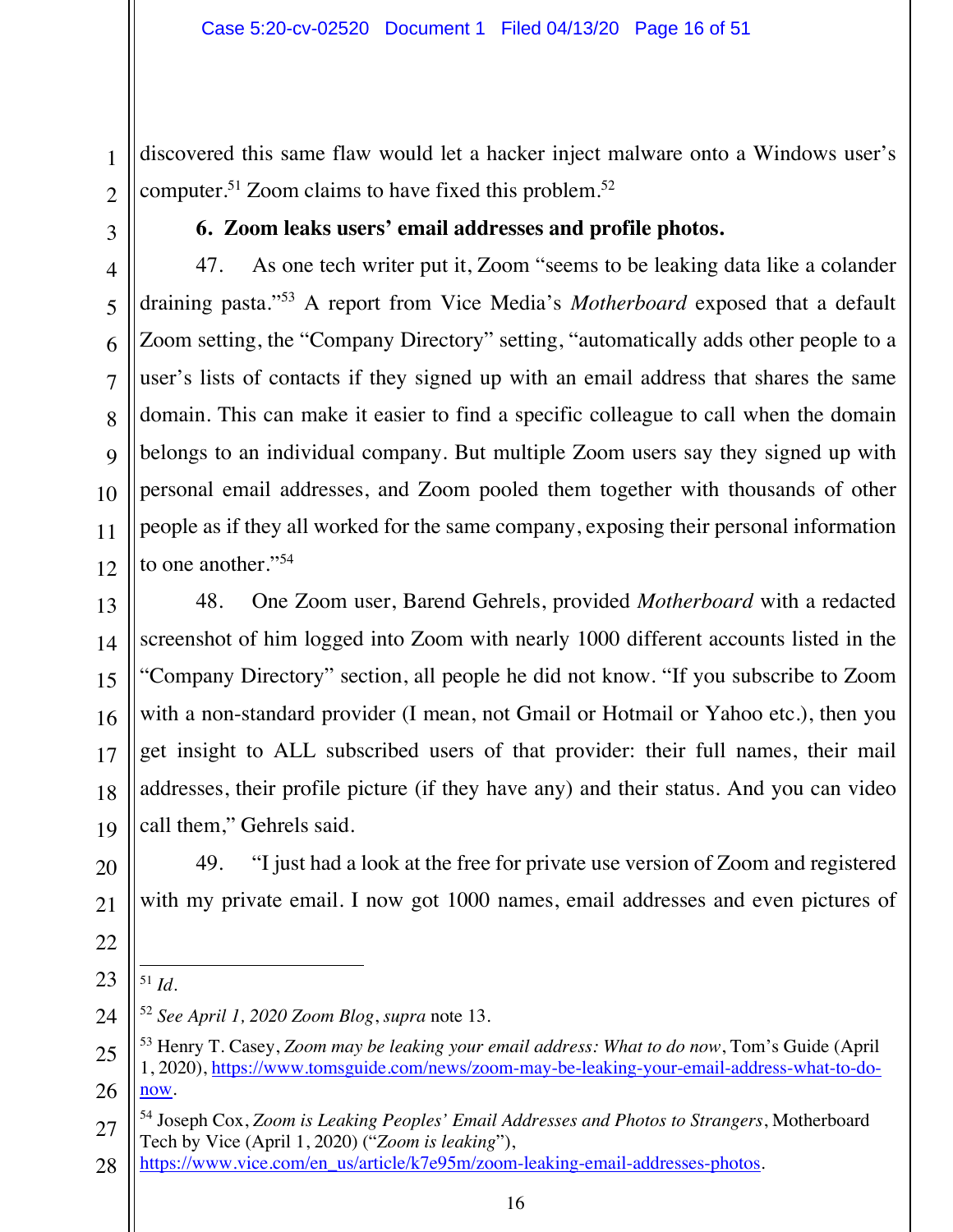people in the company Directory. Is this intentional?," one user recently tweeted along with a screenshot.<sup>55</sup>

50. A Zoom user affected by this issue must contact Zoom to request their domain be removed from the Company Directory feature.<sup>56</sup>

1 1

2 2

3 3

4 4

5 5

6 6

7 7

8 8

9 9

10 10

11 11

12 12

13 13

14 14

15 15

16 16

17 17

18 18

19 19

20 20

21 21

# **7. Zoom's accounts can be hijacked.**

51. On April 10, 2020, *Tom's Guide* reported that Zoom paid a Kurdish security researcher a "bug bounty"—a reward for finding a serious flaw—after he discovered and privately reported a way for anyone to easily hijack any existing Zoom account if the account email address was known or successfully guessed.<sup>57</sup> The researcher described how if he tried to log into the Zoom website with a Facebook account, Zoom would ask for the email address associated with that Facebook account. Then Zoom would open a new webpage notifying him that a confirmation email message had been sent to that email address.<sup>58</sup>

52. The URL of the notification webpage would have a unique identification tag in the address bar, for example, "zoom.com/signup/123456XYZ". When the researcher received and opened the confirmation email message sent by Zoom, he clicked on the confirmation button in the body of the message. This took him to yet another webpage that confirmed his email address was now associated with a new account. But then, the researcher noticed that the unique identification tag in the Zoom confirmation webpage's URL was identical to the first ID tag, in the example above, "zoom.com/confirmation/123456XYZ".59

53. The matching ID tags, one used before confirmation and the other after confirmation, meant that the researcher could have avoided receiving the confirmation

24 24

25 25

26 26

<sup>57</sup> *See Tom's Guide*, *supra* note 16.

- 27 27 <sup>58</sup> *Id.*
- 28 28 <sup>59</sup> *Id.*

<sup>55</sup> *See* https://twitter.com/JJVLebon/status/1242175850306580486 (last visited April 12, 2020).

<sup>56</sup> *See Zoom is leaking*, *supra* note 54.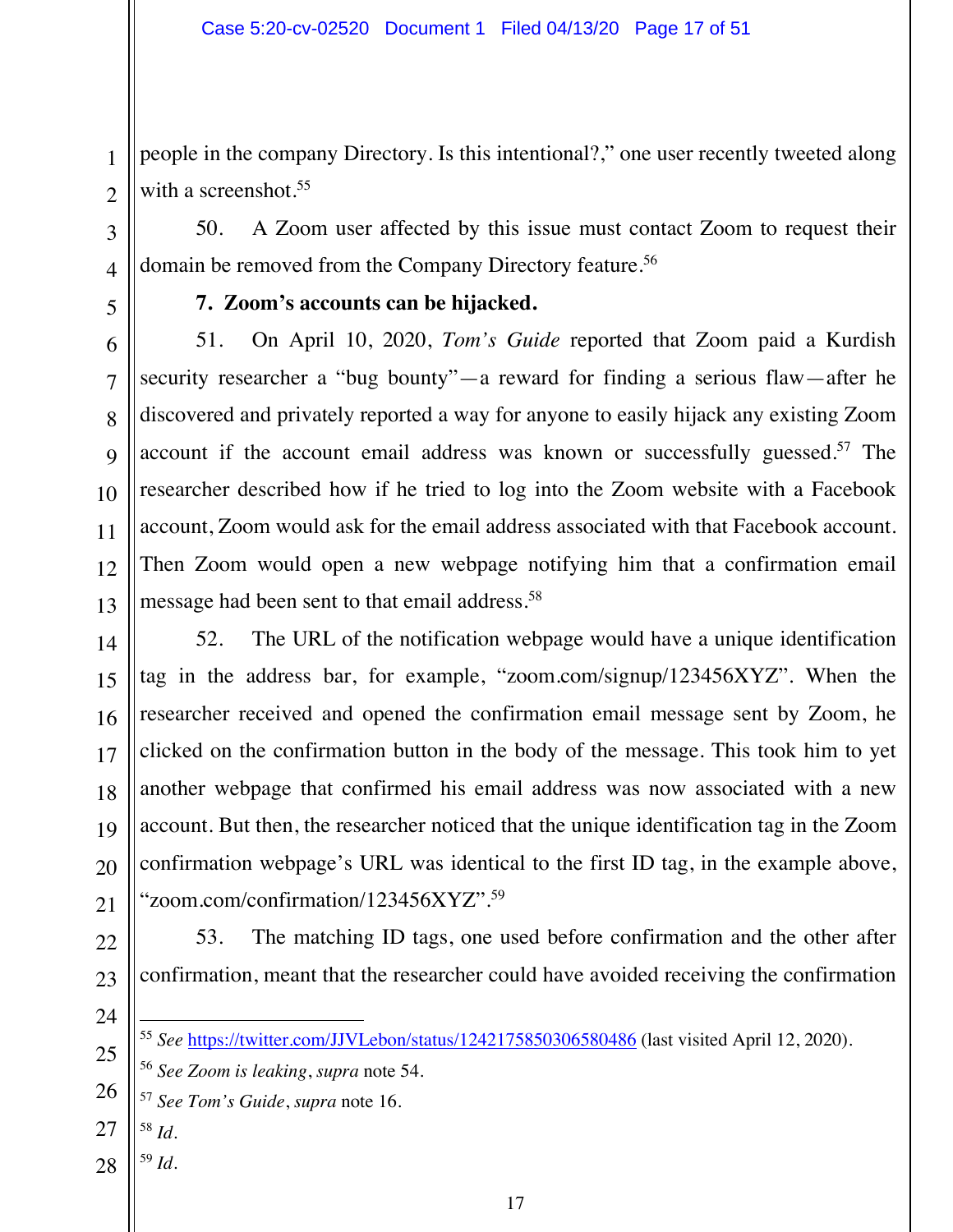email, and clicking on the confirmation button, altogether. In fact, he could have entered *any* email address into the original signup form. Then he could have copied the ID tag from the resulting Zoom notification page and pasted the ID tag into an already existing Zoom account-confirmation page, giving him access to any Zoom account created using the targeted email address. Even if the user already linked their account with a Facebook account, Zoom automatically unlinked it and linked it with the attacker Facebook account.<sup>60</sup>

54. And, as explained above, because Zoom lets anyone using a company email address view all other users signed up with the same email domain, *e.g*. "company.com", a criminal hacker could use this method to steal *all* of a given company's Zoom accounts. Zoom purportedly fixed this flaw after the researcher relayed it to Zoom.<sup>61</sup>

# **8. Zoom's software mimics malware to gain access to Apple Macintosh operating systems (OS).**

55. For users accessing Zoom on an Apple device, Zoom uses hacker-like methods to bypass normal macOS security precautions. As security researcher Felix Seele explains: the Zoom "application installs itself on Macs by working around Apple's regular security, demonstrating behavior commonly associated with malware."62 Zoom's Mac app installer uses pre-installation scripts and displays a password dialog pretending to be an OS prompt. Seele explained: "While this practice is nice from Zoom's perspective and for usability, it violates Mac user expectations. If a Mac user opens a pkg file, they expect to click through it and give their consent before installation. Instead, Zoom performs this operation instantly without another

 $^{61}$  *Id.* 

<sup>60</sup> *Id.*

<sup>28</sup> 28 62 Felix Seele, *Good Apps Behaving Badly, Dissecting Zoom's macOS Installer Workaround*, VMray Blog (April 1, 2020), https://www.vmray.com/cyber-security-blog/zoom-macos-installeranalysis-good-apps-behaving-badly/*.*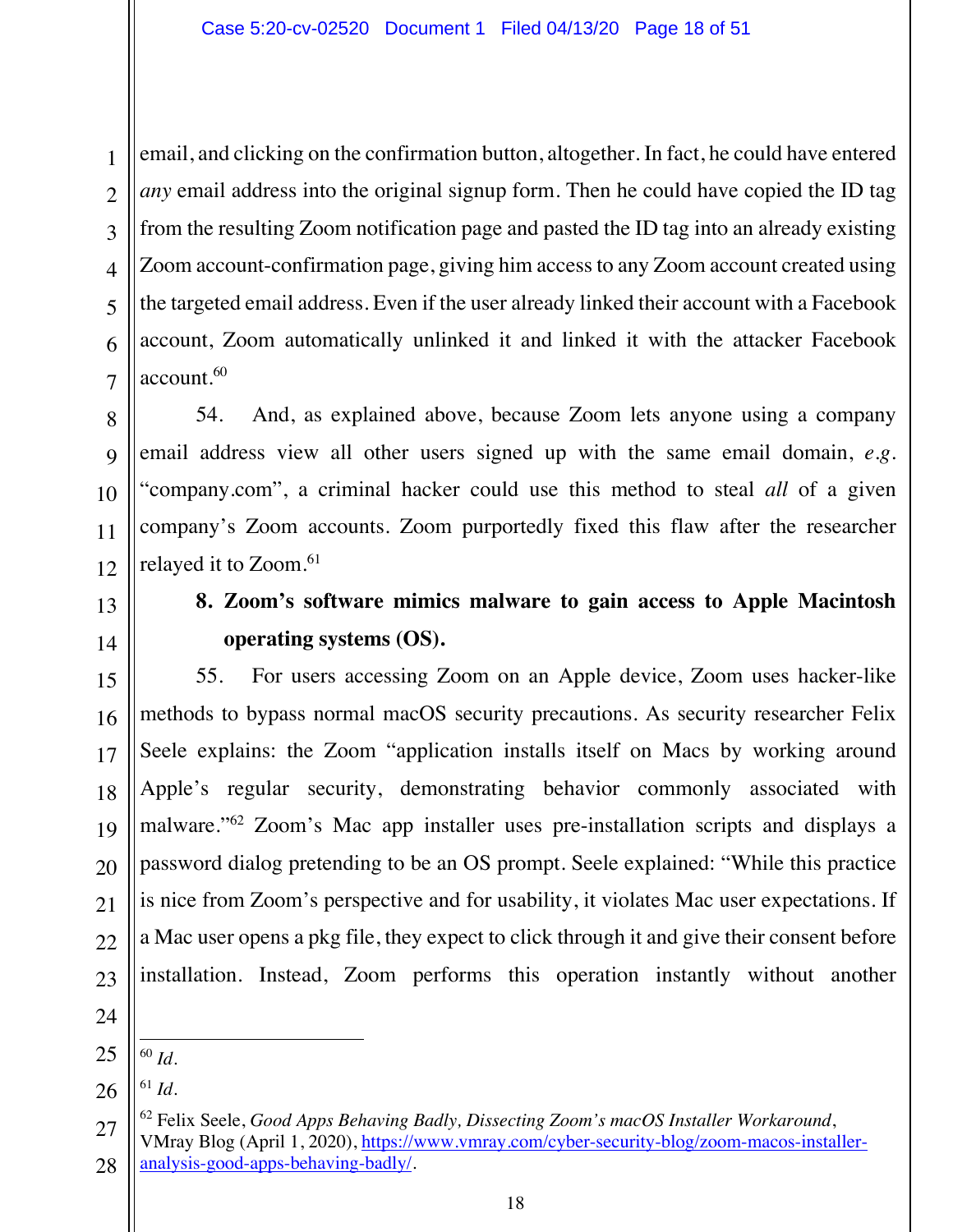confirmation. An analogy would be like putting car keys into the ignition, but instead of only the radio and the engine starting up, the car starts driving on its own."63

56. Seele stated further, "[t]he second and more severe problem is the password prompt. There is no need to fake this message, rather than explicitly state what operations Zoom is performing. Instead, Zoom impersonates the system and attempts to 'social-engineer' the user into entering his password." Seele noted "[t]his is not strictly malicious but very shady and definitely leaves a bitter aftertaste. The application is installed without the user giving his final consent and a highly misleading prompt is used to gain root privileges. The same tricks that are being used by macOS malware."64 After Zoom received complaints about these practices, Zoom released a new version of Zoom client for macOS that purportedly removes the challenged techniques.65

1 1

2 2

3 3

4 4

5 5

6 6

7 7

8 8

9 9

10 10

11 11

12 12

13 13

14 14

15 15

16 16

17 17

18 18

19 19

20 20

21 21

# **9. Zoom software can be easily corrupted.**

57. Secure software typically has built-in anti-tampering mechanisms to make sure that applications do not run code that has been altered by a third party. Zoom has such anti-tampering mechanisms in place, however, Zoom's anti-tampering mechanisms themselves are not protected from tampering.<sup>66</sup>

58. A British computer student who calls himself "Lloyd," showed how Zoom's anti-tampering mechanism can easily be disabled, or even replaced with a malicious version that hijacks the application, allowing malware already present on a computer to use Zoom's own anti-tampering mechanism to tamper with Zoom.

- 22 22 23 23 24 24 25 25
- 26 26 <sup>64</sup> *Id.*

<sup>63</sup> *Id.* 

<sup>65</sup> *See Tom's Guide*, *supra* note 16.

27 27 28 28 <sup>66</sup> *Tampering with Zoom's Anti-Tampering Library*, lloydlabs (April 3, 2020), https://blog.syscall.party/post/tampering-with-zooms-anti-tampering-library/*.*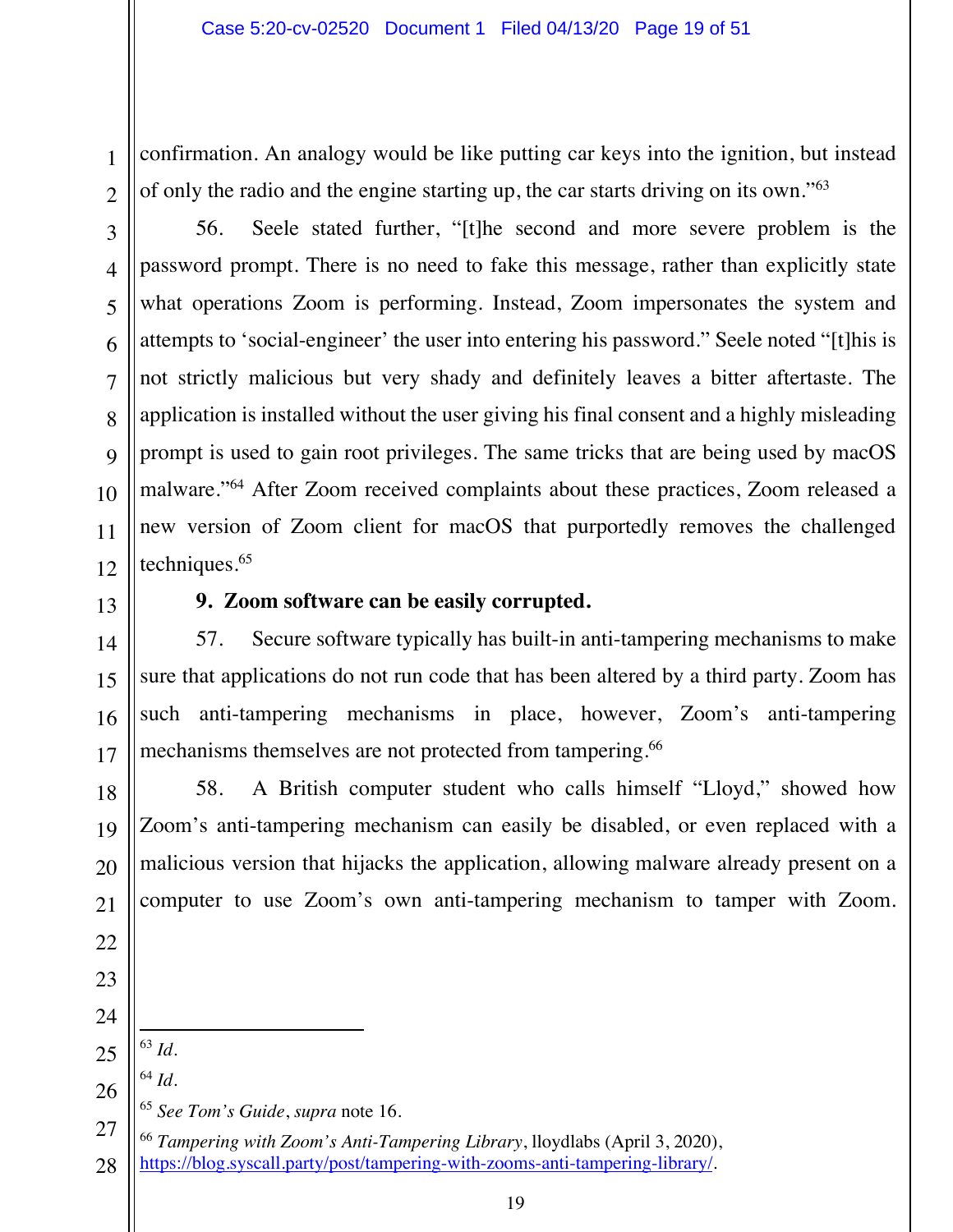Criminals could also create fully working versions of Zoom that have been altered to perform malicious acts.<sup>67</sup>

# **10.Hackers are finding and selling vulnerabilities in Zoom's software and hardware.**

59. Information-security researchers have discovered several Zoom "zeroday" exploits. "Zero-days" are exploits for software vulnerabilities that the software maker does not know about, and hence has "zero days" to prepare before the exploits appear.68

60. Hackers around the world are researching Zoom to uncover its most severe security vulnerabilities, and finding plenty, which they can then sell to the highest bidder, be it to a government or private hackers. "Depending on what software they're in, they can be sold for thousands or even millions of dollars."69 For example, as explained in more detail below, *Motherboard* found that the Zoom's iOS app shares information with Facebook, and leaks people's email addresses and photos.

61. In addition, another security researcher found two new bugs that can be used to take over a Zoom user's computer.<sup>70</sup> Patrick Wardle, a former NSA hacker publicly disclosed these bugs to warn users. "The two bugs, Wardle said, can be launched by a local attacker—that's where someone has physical control of a vulnerable computer. Once exploited, the attacker can gain and maintain persistent access to the innards of a victim's computer, allowing them to install malware or spyware."<sup>71</sup> As described above, Zoom uses a "shady" technique—one that is also used by Mac

- <sup>67</sup> *See Tom's Guide*, *supra* note 16.
	- <sup>68</sup> *Id.*

 $71 \, Id.$ 

<sup>69</sup> Lorenzo Fransceschi-Bicchierai, *Interest in Zoom Zero-Day Hacks is 'Sky High' as Meeting Move Online*, Vice (April 8, 2020), https://www.vice.com/en\_us/article/akwpxp/zoom-hacks-zeroday-exploits.

<sup>70</sup> Zack Whittaker, *Ex-NSA hacker drops new zero-day doom for Zoom*, TechCrunch (April 1, 2020), https://techcrunch.com/2020/04/01/zoom-doom/.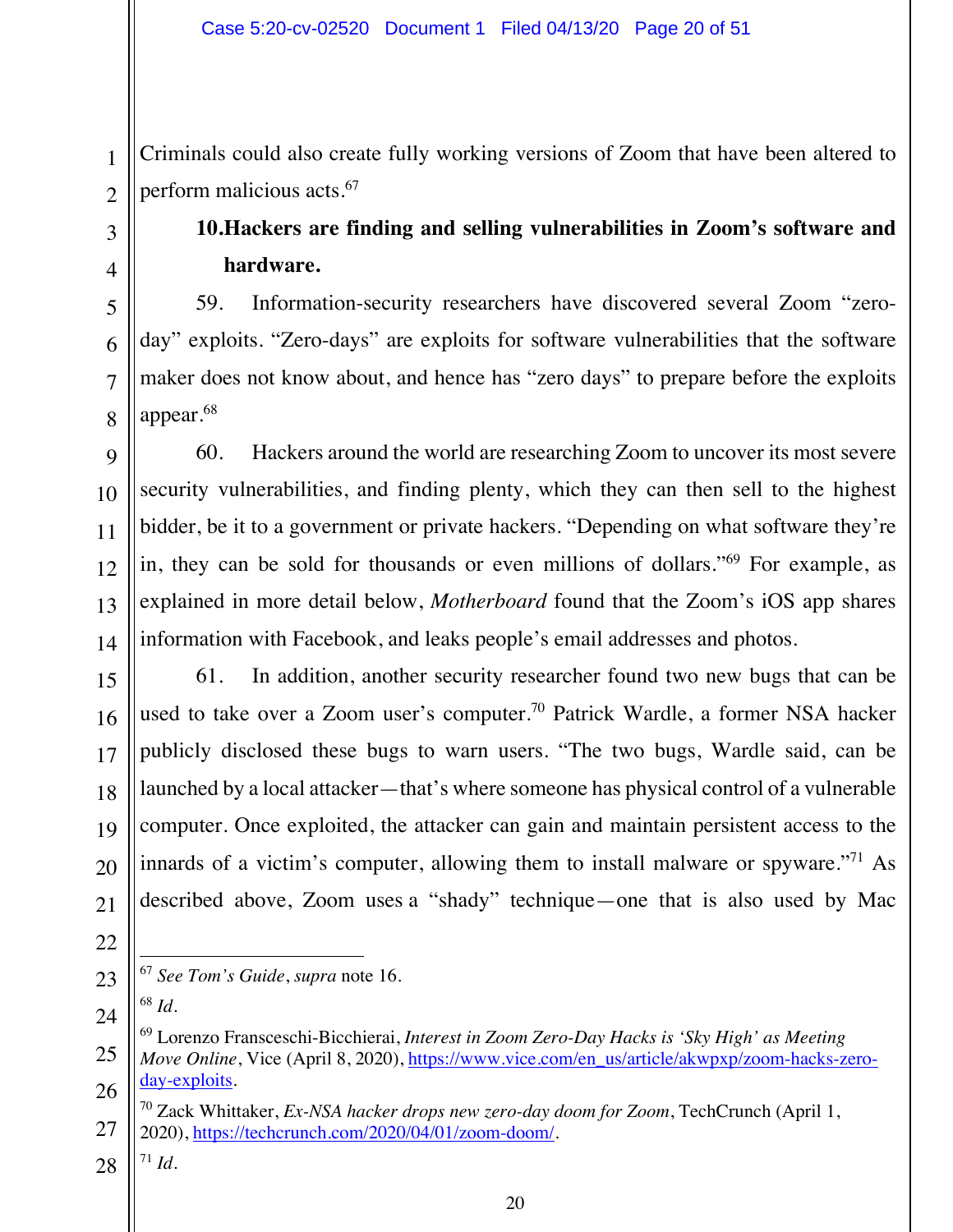malware—to install the Mac app without user interaction. Wardle found that a local attacker with low-level user privileges can inject the Zoom installer with malicious code to obtain the highest level of user privileges, known as "root." Those root-level user privileges mean the attacker can access the underlying macOS operating system, which are typically off-limits to most users, making it easier to run malware or spyware without the user noticing.<sup>72</sup>

62. The second bug exploits a flaw in how Zoom handles the webcam and microphone on Macs. Zoom, like any app that needs the webcam and microphone, first requires consent from the user. But Wardle said an attacker can inject malicious code into Zoom to trick it into giving the attacker the same access to the webcam and microphone that Zoom already has. Once Wardle tricked Zoom into loading his malicious code, the code will "automatically inherit" any or all of Zoom's access rights, he said—and that includes Zoom's access to the webcam and microphone. "No additional prompts will be displayed, and the injected code was able to arbitrarily record audio and video," wrote Wardle. Wardle said, "if you care about your security and privacy, perhaps stop using Zoom."73

17 17

1 1

2 2

3 3

4 4

5 5

6 6

7 7

8 8

9 9

10 10

11 11

12 12

13 13

14 14

15 15

16 16

18 18

19 19

20 20

21 21

22 22

23 23

24 24

25 25

# **11.The Zoom installer is bundled with malware.**

63. Researchers at Trend Micro discovered a version of the Zoom installer that has been bundled with cryptocurrency-mining malware, *i.e*. a coin-miner. The coinminer will ramp up users' computers' central processor unit, and its graphics card if there is one, to solve mathematical problems in order to generate new units of cryptocurrency.

64. Consumers can get infected with this malware if they click on links in emails, social media posts, or pop-up messages that offer to install Zoom on their computers.

26 26

27 27 <sup>72</sup> *Id.* 

28 28 <sup>73</sup> *Id.*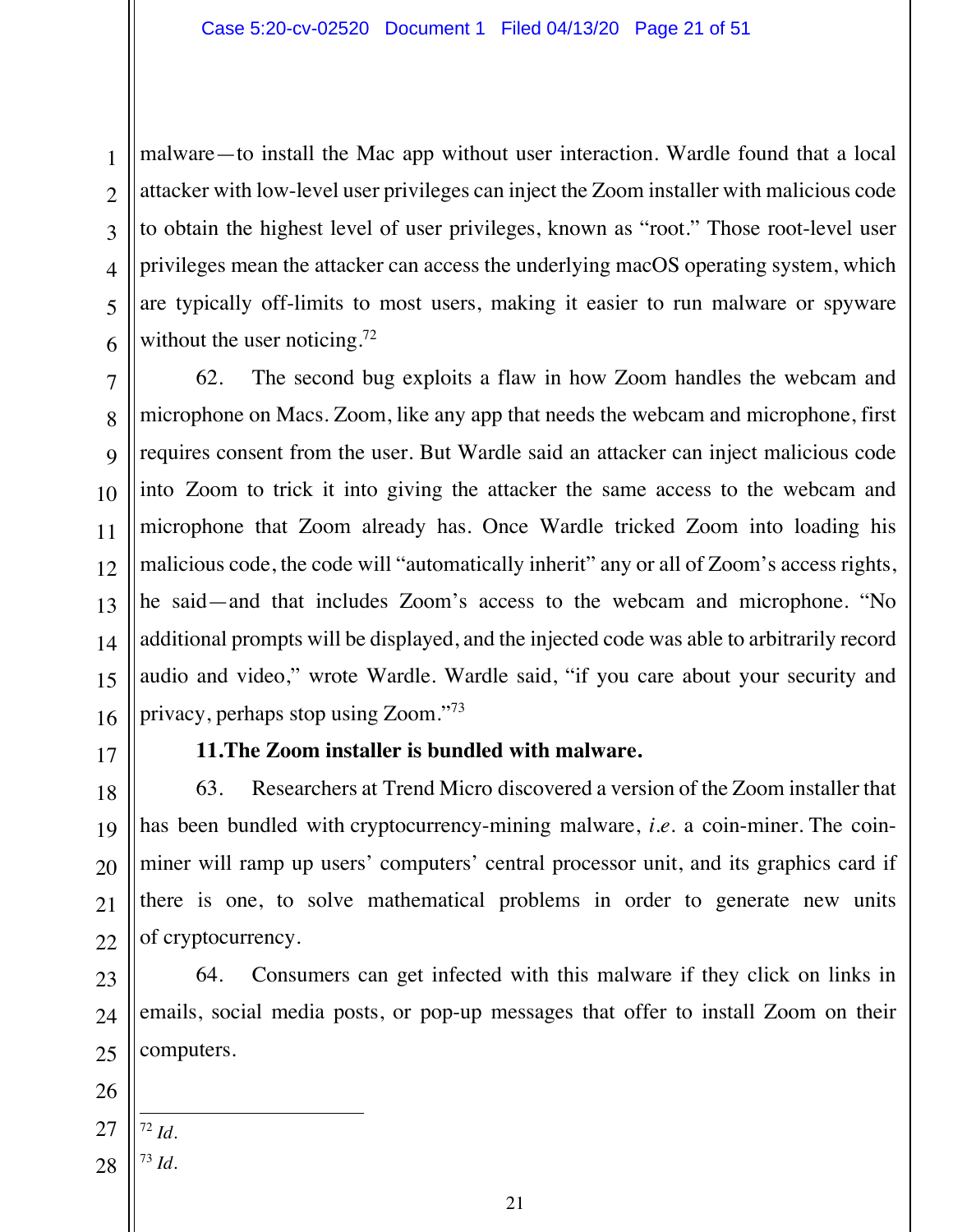# **B. Zoom discloses consumers' personally-identifying information to third-parties like Facebook without authorization**.

65. In addition to Zoom's recklessness in rushing its product to market with easily exploitable security flaws as detailed above, Zoom also engaged in the unauthorized disclosure of users' personally-identifying information ("PII") in violation of their privacy rights.

66. On March 26, 2020, *Motherboard* reported that the iOS version of the Zoom mobile app was sending customer PII to Facebook without customer authorization or customer consent—even if the customer did not have a Facebook account.74

67. Upon downloading and opening the app, Zoom would connect to Facebook's Graph API. The Graph API is the main way that app developers get data in or out of Facebook.75

68. The Zoom app would notify Facebook when the user opened the app, details on the user's device—such as the model, time zone and city from which they were connecting, which phone carrier they were using—and a unique advertiser identifier created by the user's device which companies can use to target a user with advertisements.76

69. The disclosure of the unique advertiser identifier (also known as an "IDFA," or, "Identifier for Advertisers") is particularly invasive because each device is assigned a unique one, and thus they are tied to each individual user. IDFAs are unique, alphanumeric strings that are used to identify an individual device—and the individual who uses that device—to track and profile the user.

- https://www.vice.com/en\_us/article/k7e599/zoom-ios-app-sends-data-to-facebook-even-if-youdont-have-a-facebook-account*.*
- $^{75}$  *Id.*
- 28 28 <sup>76</sup> *Id.*

1 1

2 2

<sup>74</sup> Joseph Cox, *Zoom iOS App Sends Data to Facebook Even if You Don't Have a Facebook Accoun*t, Motherboard Tech by Vice (Mar. 26, 2020),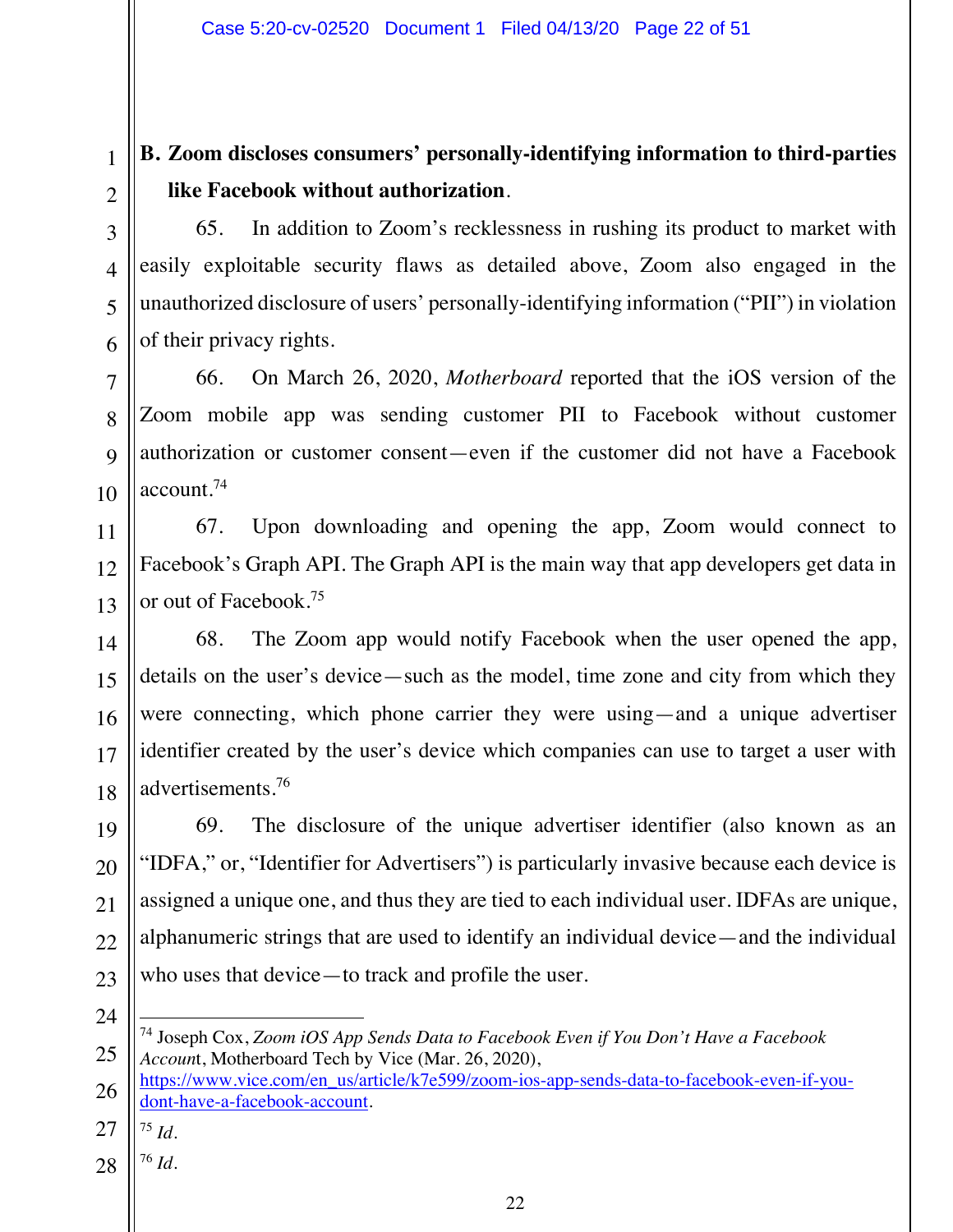7 7

8 8

9 9

10 10

11 11

12 12

13 13

14 14

15 15

16 16

17 17

18 18

19 19

20 20

21 21

22 22

70. Advertisers use the IDFA to track data so that they can deliver customized advertising. The IDFA is used for tracking and identifying a user, allowing whoever is tracking it to identify when users interact with mobile advertising and whether specific users click advertisements.<sup>77</sup> An IDFA is similar to a cookie in that it allows advertisers to know that a specific iPhone user is looking at a specific publication so that it can serve an ad targeting that user.<sup>78</sup> Key digital privacy and consumer groups have described why and how an identifier like an IDFA facilitates targeted advertising and is not "anonymous" at all, even though the IDFA itself does not contain the user's name:

With the increasing use of new tracking and targeting techniques, any meaningful distinctions between personal and so-called non-personal information have disappeared. This is particularly the case with the proliferation of personal digital devices such as smart phones and Internetenabled game consoles, which are increasingly identified with individual users, rather than families. This means that marketers do not need to know the name, address, or email of a user in order to identify, target and contact that particular user.79

71. The other information shared by Zoom can also allow individual users to be identified individually. Details about the type of device (*e.g*., iPhone or iPad), details about its software (iOS), its network carrier (*e.g*., Spring, T-Mobile, AT&T), and the location of the user, when taken together, provide a high level of detail about the user. In combination with the IDFA, the information shared is extremely detailed and can be used to identify the user personally.

23 23 <sup>77</sup> *See, e.g.,* Adjust Mobile Measurement Glossary, https://www.adjust.com/glossary/idfa/.

25 25 26 26 79 Comments of The Center for Digital Democracy, *et al*., FTC, In the Matter of Children's Online Privacy Protection Rule at 13-14 (Dec. 23, 2011),

- 27 27 https://www.democraticmedia.org/sites/default/files/COPPA%20Rule%20Comments%20of%20Chi ldren%27s%20Privacy%20Advocates.pdf (last visited April 12, 2020).
- 28 28

<sup>24</sup> 24 <sup>78</sup> Jim Edwards, *Apple Wants More Advertisers to Use its iPhone Tracking System, Business Insider* (June 13, 2013), https://www.businessinsider.com/apples-idfa-and-ifatracking-system-2013-6.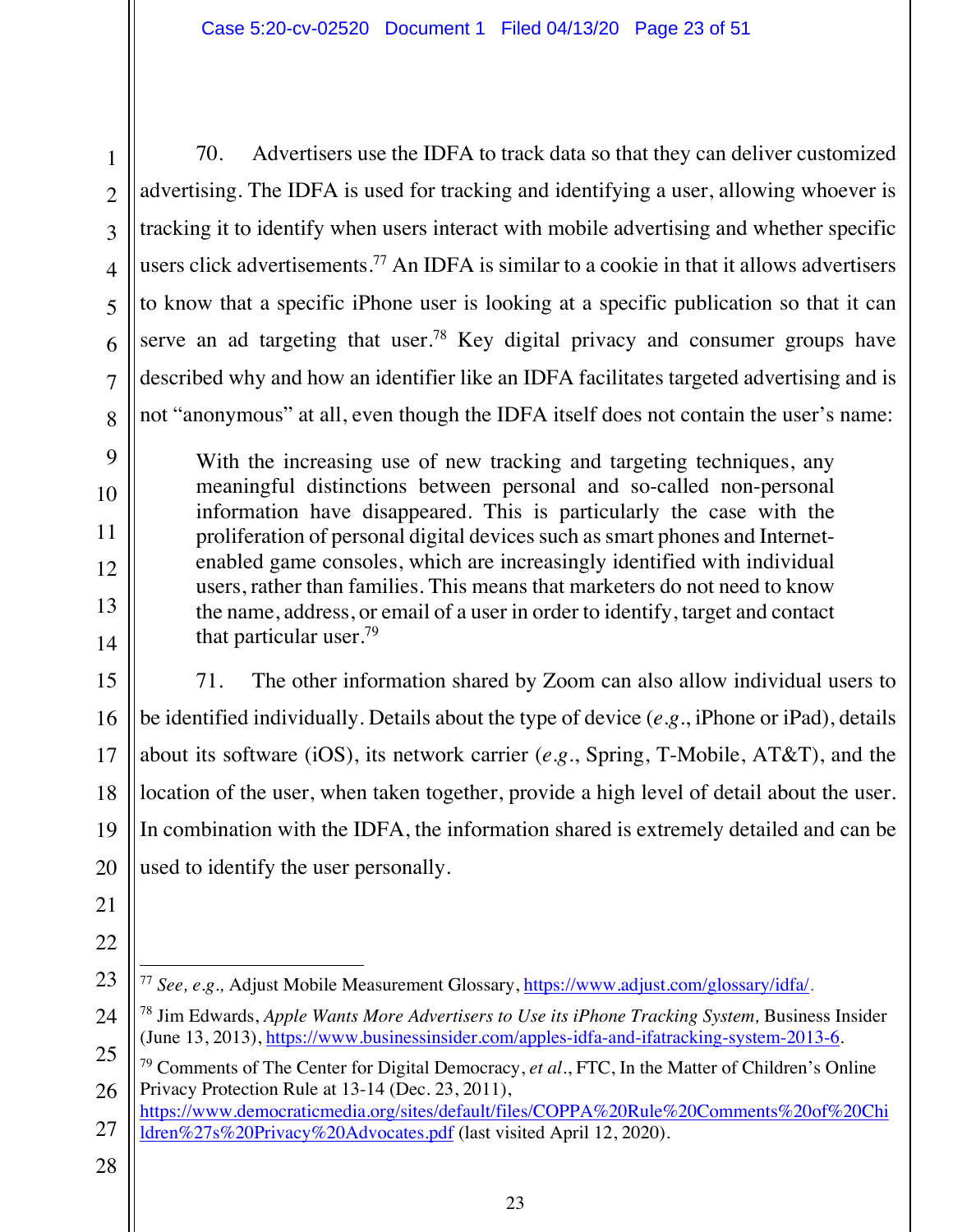72. Advertisers use this information to learn more about users, including when and how they use the Zoom platform, along with their behaviors, demographics, and preferences, so that they can serve them with tailored and targeted advertising. Thereafter, anyone with access to the IDFA can track the effectiveness of those advertisements after the user sees them.

73. This information has tremendous economic value. Moreover, the disclosure of this identifying information makes people more vulnerable to voter fraud, medical fraud, phishing, and other identity-based harms. But most importantly, the ability to de-anonymize and analyze user data allows parties to personally and psychologically target Zoom's customers with great precision.

74. The information shared by Zoom allows Facebook and any other recipient to spy on Zoom's customers and deliver targeted advertisements to them as they browse the Internet, as well as to determine the effectiveness of the advertisements.

75. Zoom's data-sharing activity was not visible to the user, who simply saw the Zoom app interface. Thus, Zoom users had no opportunity to express or withhold consent to Zoom's misconduct.

76. Since they could not detect this activity from the app itself, and Zoom does not allow them to monitor whether it is sharing their PII, users of Zoom have no reasonable way of knowing whether, when they open the Zoom app, their PII will be safeguarded or disclosed without their consent.

77. Zoom users had no reason to expect that Zoom would transmit their PII to Facebook, a completely unrelated social networking company, or any other undisclosed third party, to be used to track and target them for advertising.

**1. Zoom failed to obtain customer authorization before sharing PII.** 

78. Zoom completely failed to inform its users that, as they opened the iOS version of the Zoom app, Zoom was surreptitiously disclosing their PII to Facebook (and, upon information and belief, other third parties) for use for targeted advertising.

1 1

2 2

3 3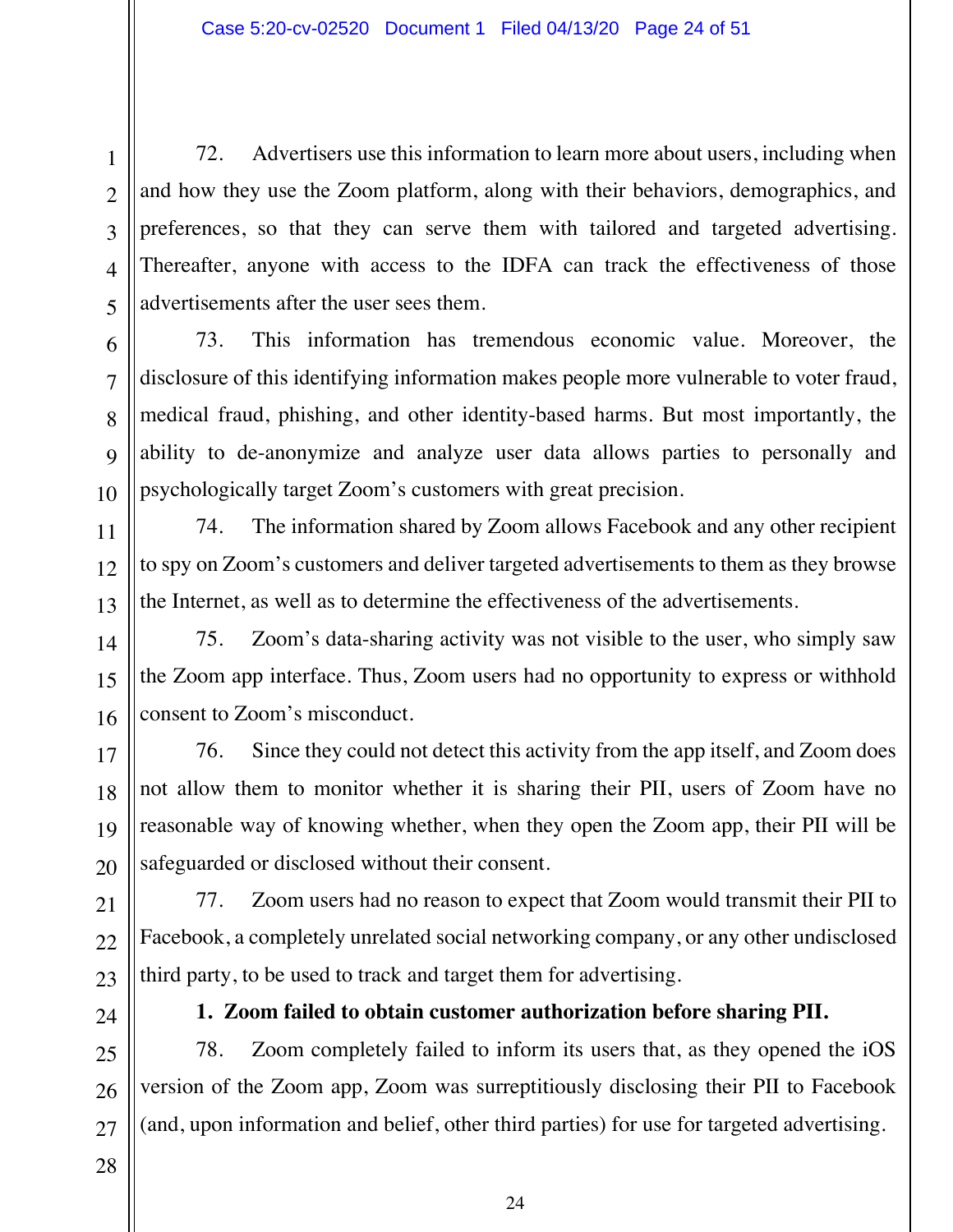79. Zoom's Privacy Policy claims that Zoom is "committed to protecting your privacy and ensuring you have a positive experience on our websites and when you use our products and services."80

80. Prior to March 29, 2020, Zoom's Privacy Policy disclosed that it collected certain categories of personal data about users, including "[i]nformation commonly used to identify you, such as your name, user name, physical address, email address, phone numbers, and other similar identifiers"; "information about your job, such as your title and employer"; "credit/debit card or other payment information"; "Facebook profile information (when you use Facebook to log-in to our Products or to create an account for our Products)"; "General information about your product and service preferences"; "Information about your device, network, and internet connection, such as your IP address(es), MAC address, other device ID (UDID), device type, operating system type and version, and client version"; "Information about your usage of or other interaction with our Products"; and "[o]ther information you upload, provide, or create while using the service<sup>[1]"81</sup> Zoom claimed that it collected this information "to provide" you with the best experience with our products."82

81. This was the only reference to Facebook in its Privacy Policy, and Zoom did not disclose that it was not only itself collecting information from Facebook, but it was also disclosing information about its users *to* Facebook.

82. While Zoom told users that its "advertising partners (*e.g*., Google Ads and Google Analytics) automatically collect some information" about users, Zoom omitted that Facebook (or any other third party) was collecting that information and did not explain the level of detail that Zoom shared:

1 1

2 2

3 3

4 4

5 5

6 6

7 7

8 8

9 9

10 10

11 11

12 12

13 13

14 14

15 15

16 16

17 17

18 18

19 19

20 20

21 21

22 22

26 26 27 27 https://web.archive.org/web/20200325143843/https://zoom.us/privacy (last visited April 12, 2020).

<sup>81</sup> *See id*. Zoom March 18, 2020 Privacy Policy.

28 28 <sup>82</sup> *Id.*

<sup>25</sup> 25 <sup>80</sup> *See* Zoom March 29, 2020 Privacy Policy, https://zoom.us/privacy (last visited April 12, 2020); *see also* Zoom March 18, 2020 Privacy Policy, available at: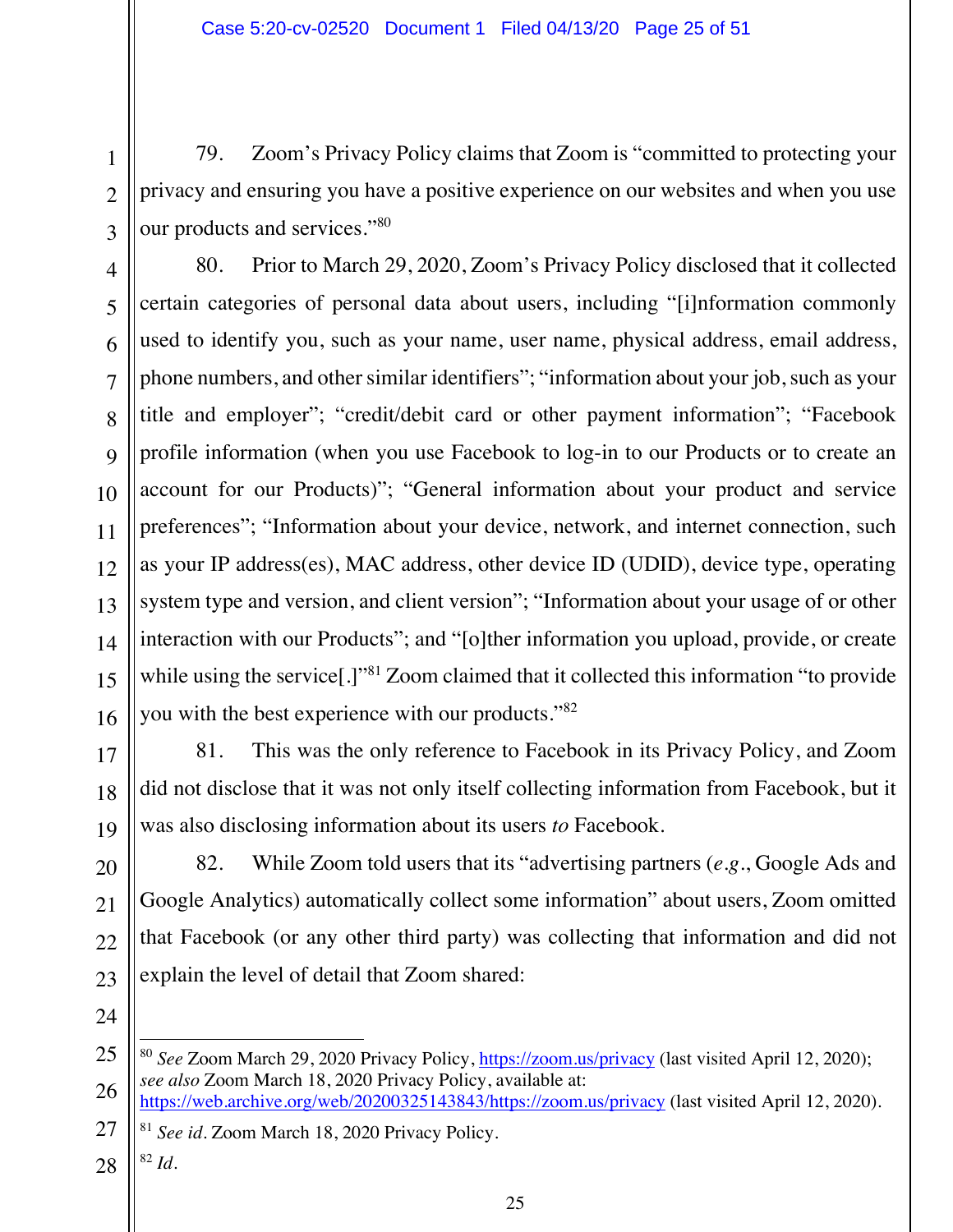Zoom, our third-party service providers, and advertising parties (e.g., Google Ads and Google Analytics) automatically collect some information about you when you use our Products, using methods such as cookies and tracking technologies (further described below). Information automatically collected includes Internet protocol (IP) addresses, browser type, Internet service provider (ISP), referrer URL, exit pages, the files viewed on our site (e.g., HTML pages, graphics, etc.), operating system, date/time stamp, and/or clickstream data. We use this information to offer and improve our services, trouble shoot, and to improve our marketing efforts.

83. Thus, Zoom never disclosed that it was providing third parties like Facebook, which are not "advertising parties" like Google Ads and Google Analytics, with sufficient PII to actually identify users and track their engagement with online advertising.

84. In fact, Zoom specifically promised users that "we do not allow any third parties access to any Personal Data we collect in the course of providing services to users. We do not allow third parties to use any Personal Data obtained from us for their own purposes, unless it is with your consent (e.g., when you download an app from the Marketplace). So in our humble opinion, we don't think most of our users would see us as selling their information, as that practice is commonly understood."83

85. Zoom violated its promises to its customers when it shared their PII without their authorization or consent. And by disclosing Plaintiffs' and the Class Members' PII with third parties like Facebook to assist in profiling them and tracking them across multiple online platforms, particularly after failing to obtain their permission to do so, Zoom breached their expectations of privacy.

# **2. Zoom's conduct violated its users' privacy by sharing their PII.**

86. Zoom's conduct violated its users' privacy. The ability to serve targeted advertisements to (or otherwise profile) a specific user does not turn on the ability to obtain the kinds of PII with which most consumers are familiar—name, email address,

- <sup>83</sup> *Id.*
- 28 28

1 1

2 2

3 3

4 4

5 5

6 6

7 7

8 8

9 9

10 10

11 11

12 12

13 13

14 14

15 15

16 16

17 17

18 18

19 19

20 20

21 21

22 22

23 23

24 24

25 25

26 26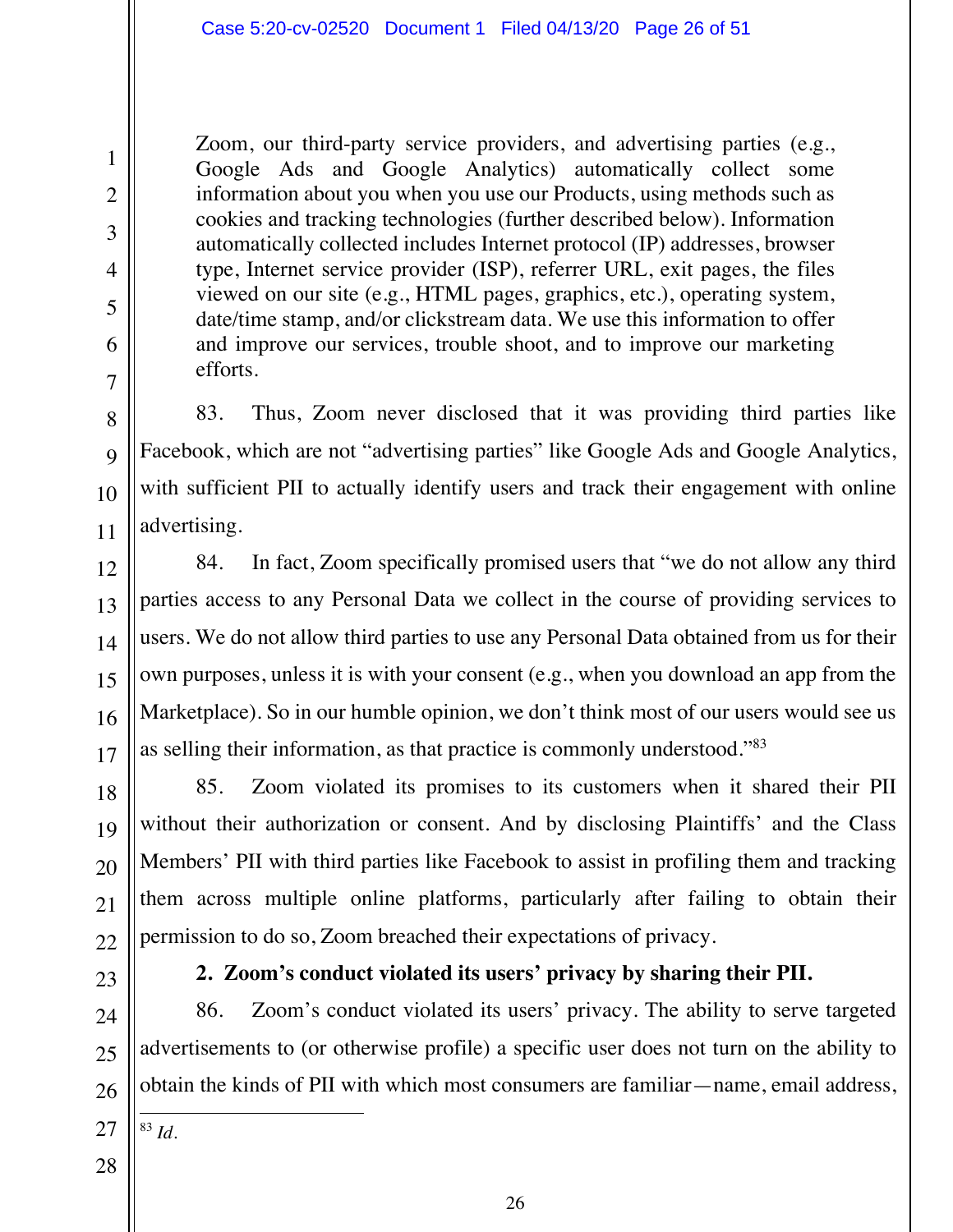etc. Instead, it is accomplished through the surreptitious collection and disclosure of identifiers like the IDFA and device information shared by Zoom, which are used to build robust online profiles. But consumers do not want companies like Zoom to share their PII with third parties for advertising purposes without first obtaining their express consent.

87. A 2014 report by the Senate Committee on Homeland Security and

Governmental Affairs entitled "Online Advertising and Hidden Hazards to Consumer

Security and Data Privacy" also highlights this concern in light of ordinary consumers'

Although consumers are becoming increasingly vigilant about safeguarding the information they share on the Internet, many are less informed about the plethora of information created about them by online companies as they travel the internet. A consumer may be aware, for example, that a search engine provider may use the search terms the consumer enters in order to select an advertisement targeted to his interests. Consumers are less aware, however, of the true scale of the data being collected about their online activity. A visit to an online news site may trigger interactions with hundreds of other parties that may be collecting information on the consumer as he travels the web. . . . The sheer volume of such activity makes it difficult for even the most vigilant consumer to control the data being collected or protect against its

88. Consumers prefer to keep their private information private: in a Pew

Research Center study, nearly 800 Internet and smartphone users were asked the

question, "How much do you care that only you and those you authorize should have

access to information about where you are located when you use the internet?" 54% of

adult Internet users responded "very important," 16% responded "somewhat

lack of awareness of these invasive practices and their inability to prevent them:

malicious use.

1 1

2 2

3 3

25 25

26 26

https://www.pewresearch.org/internet/2013/09/05/anonymity-privacy-and-security-online/.

important," and 26% responded "not too important."84

<sup>27</sup> 27 28 28 84 Lee Rainie, Sara Kiesler, Ruogu Kang, and Mary Madden, *Anonymity, Privacy, and Security Online, Pew Research Center 7* (Sept. 5, 2013),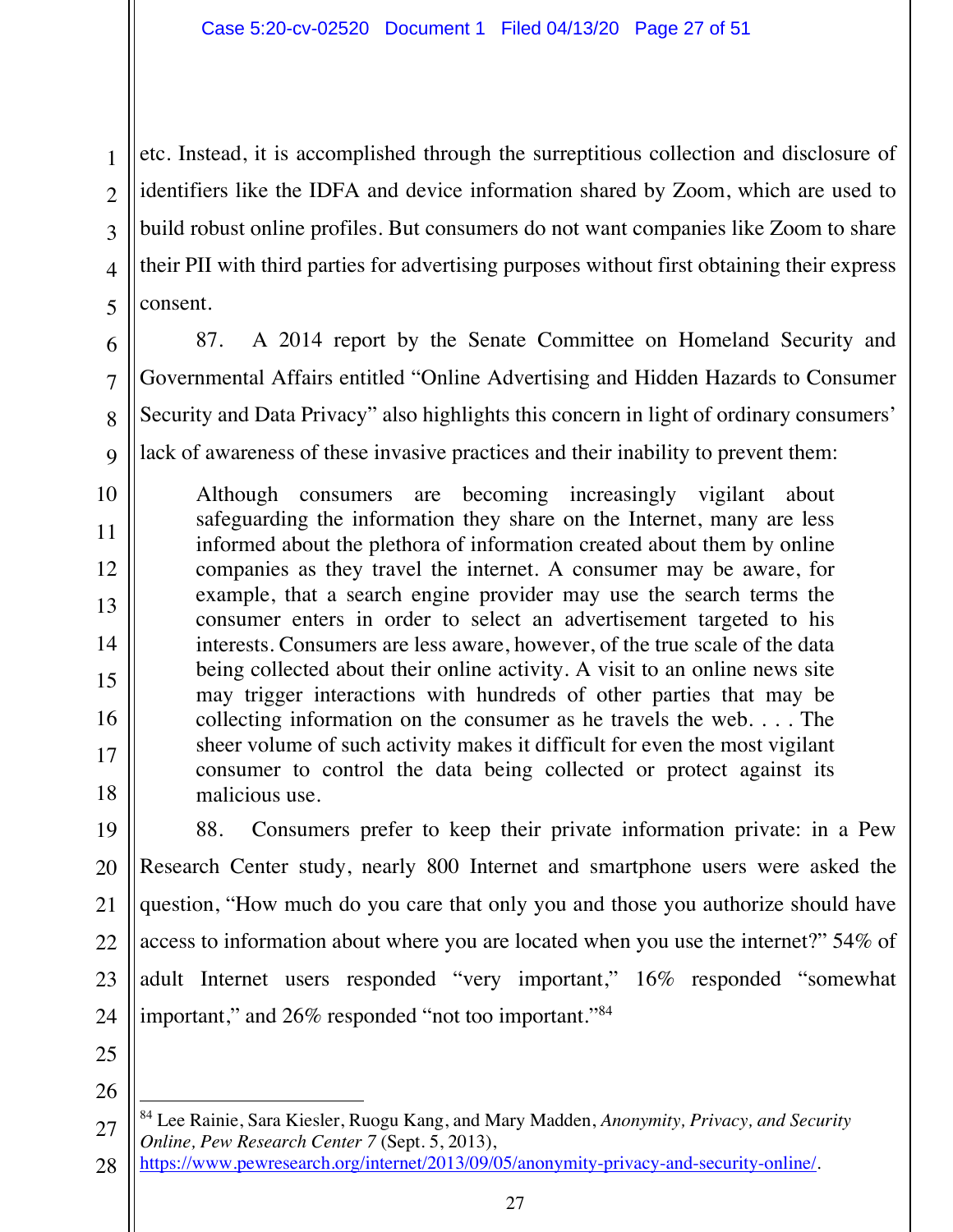89. The same study reported that 86% of Internet users have tried to be anonymous online and have taken at least one step to try to mask their behavior or avoid being tracked.

4 4

1 1

2 2

3 3

5 5

6 6

7 7

8 8

9 9

10 10

11 11

12 12

13 13

14 14

15 15

16 16

17 17

18 18

19 19

20 20

21 21

22 22

90. Smartphone owners are especially careful when it comes to these behaviors. Approximately half of smartphone owners have cleared their phone's browsing or search history, while a third have turned off the location tracking feature on their phone due to concerns over who might access that information.<sup>85</sup>

91. Another study by the Pew Research Center found that 68% of adults were "not ok with" being targeted with online ads "because I don't like having my online behavior tracked and analyzed." Less than a third responded that they were "okay with it."86

92. Yet another study suggested that "if Americans could vote on behavioral targeting today, they would shut it down," finding that 66% of 1000 polled individuals over the age of 18 did not want to receive targeted advertising—and when they were told that such advertising was "based on following them on other websites they have visited," the percentage of respondents rejecting targeted advertising increased to  $84\%$ <sup>87</sup>

93. The upshot is that "there's something unnatural about the kind of targeting that's become routine in the ad world . . . something taboo, a violation of norms we consider inviolable. . . . [T]he revulsion we feel when we learn how we've been

<sup>23</sup> 23 85 Jan Lauren Boyles, Aaron Smith and Mary Madden, *Privacy and Data Management on Mobile Devices, Pew Research Center*, (Sept. 5, 2012),

<sup>24</sup> 24 https://www.pewresearch.org/internet/2012/09/05/privacy-and-data-management-on-mobiledevices/.

<sup>25</sup> 25 26 26 86 Kristen Purcell, Joanna Brenner and Lee Rainie, *Search Engine Use*, Pew Research Center (March 9, 2012), https://www.pewresearch.org/internet/2012/03/09/search-engine-use-2012/.

<sup>27</sup> 27 87 Joseph Turow, *et al*., *Contrary to What Marketers Say, Americans Reject Tailored Advertising and Three Activities that Enable It* (Sept. 2009),

<sup>28</sup> 28 https://repository.upenn.edu/cgi/viewcontent.cgi?article=1138&context=asc\_papers.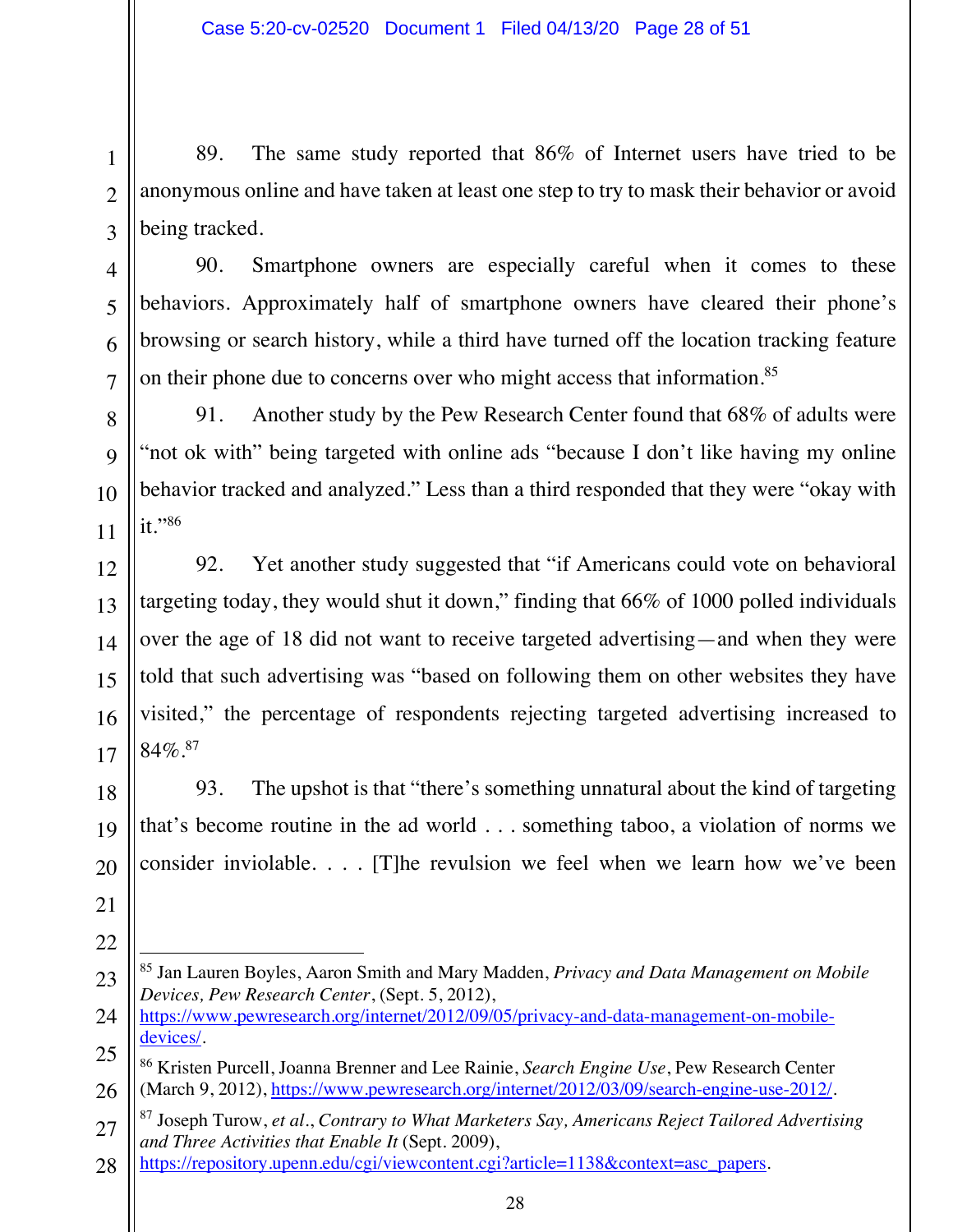algorithmically targeted, the research suggests, is much the same as what we feel when our trust is betrayed in the analog world."88

94. The sharing of PII for advertising purposes with Facebook, in particular, is especially egregious given the serious defects in Facebook's handling of consumer information. Facebook's entire business model is premised on sharing personal information and content with third parties for advertising purposes. And Facebook has acknowledged that it shares personal information of Facebook users with app developers and advertisers, who make billions of dollars from monetizing data.<sup>89</sup>

95. Numerous lawsuits are currently pending against Facebook regarding its disclosure of significant quantities of user information to third parties without their consent, and Facebook has faced enforcement action from the Federal Trade Commission and Congressional investigation regarding its misuse of user data.<sup>90</sup>

96. But even Facebook required Zoom to share the fact that it was disclosing users' PII with Facebook. Facebook's Business Tools terms of use state that if a company like Zoom is using Facebook's software development kit, "you further represent and warrant that you have provided robust and sufficiently prominent notice to users regarding the customer data collection, sharing, and usage."91

97. Facebook further states that apps must explain that "third parties, including Facebook, may collect or receive information from [the app] and other apps that use that information to provide measurement services and targeted ads," and include links showing "how and where users can opt-out."<sup>92</sup> Zoom did not make these disclosures,

28 28 <sup>92</sup> *Id*.

1 1

2 2

3 3

4 4

5 5

6 6

7 7

8 8

9 9

10 10

11 11

12 12

13 13

14 14

15 15

16 16

17 17

18 18

19 19

20 20

21 21

22 22

<sup>88</sup> Sam Biddle, *You Can't Handle the Truth about Facebook Ads, New Harvard Study Shows*, The Intercept (May 9, 2018), https://theintercept.com/2018/05/09/facebook-ads-tracking-algorithm/.

<sup>24</sup> 24 <sup>89</sup> *See, e.g.,* Josh Constine, *Facebook now has 2 billion monthly users … and responsibility*, TechCrunch (June 27, 2017), https://techcrunch.com/2017/06/27/facebook-2-billion-users/.

<sup>25</sup> 25 26 26 <sup>90</sup>*See, e.g., In re: Facebook,* F.T.C. No. 092-3184, Case No. 19-cv-2184 (D.D.C.); *In re: Facebook, Inc. Consumer Privacy User Profile Litig.,* Case No. 18-md-02843-VC (N.D. Cal.).

<sup>27</sup> 27 <sup>91</sup> Facebook Business Tools Terms, https://www.facebook.com/legal/technology\_terms (last visited April 12, 2020).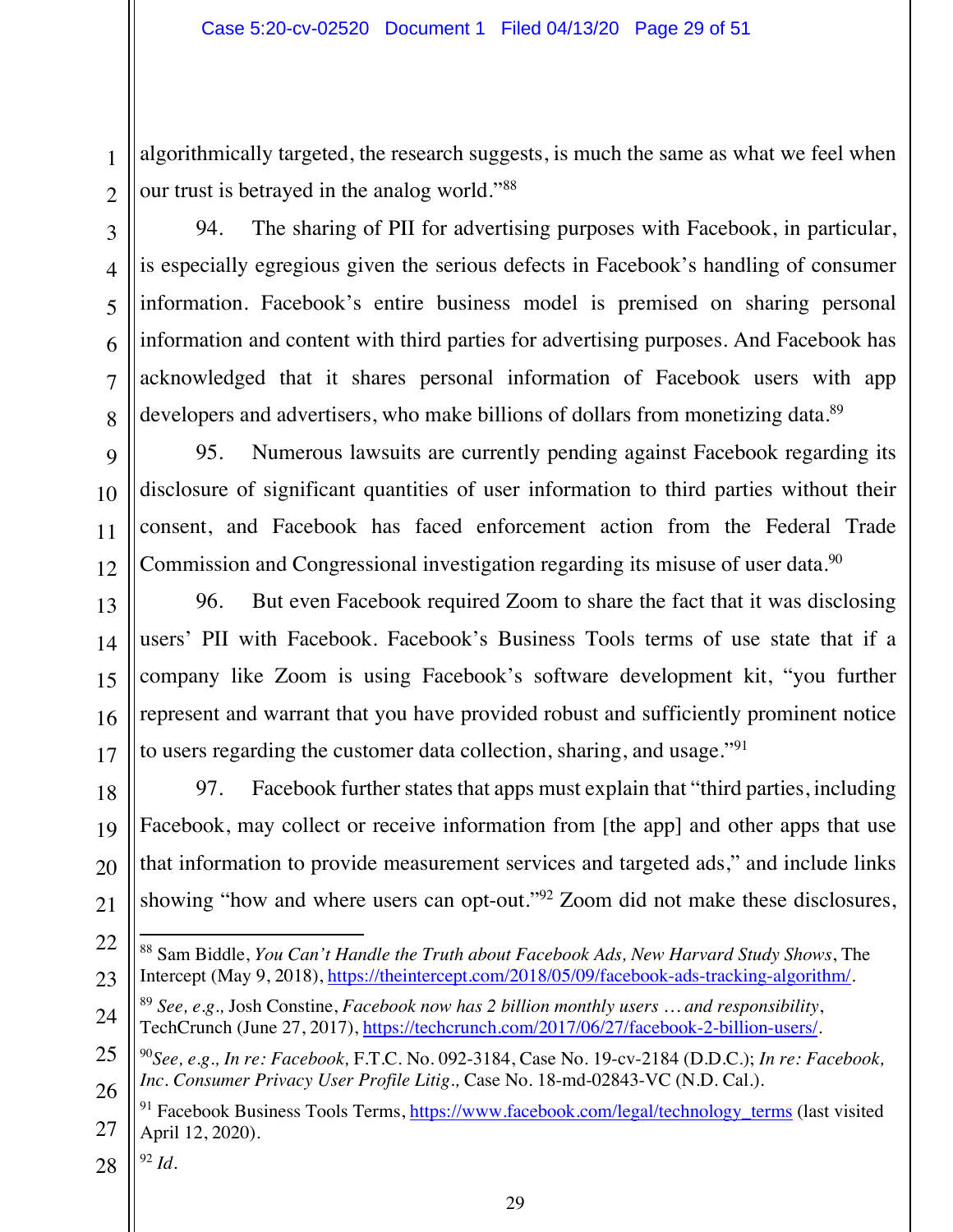provide a link to Facebook's data collecting activity, or give users the opportunity to opt out.

98. Thus, Zoom's conduct in sharing customers' PII with unauthorized third parties like Facebook in order to assist in the tracking and profiling of them across multiple platforms was an egregious breach of their privacy, trust and of social norms.

99. Had consumers including Plaintiffs known the truth about Zoom's information sharing practices—that Zoom would share their PII without their consent they would not have entrusted their PII to Zoom and would not have been willing to download and use, pay for, or pay as much for, the Zoom mobile application. As such, Plaintiffs and Class Members did not receive the benefit of their bargain with Zoom because they paid for services, either through PII or a combination of their PII and money, they expected but did not receive.

# **C. Zoom suffered a data breach.**

100. In addition to the numerous privacy issues described above, Zoom has also apparently suffered a data breach exposing users' personal information. On April 1, 2020, "an actor in a popular dark web forum posted a link to a collection of 352 compromised Zoom accounts," a spokesperson for the Israeli cybersecurity firm Sixgill, which specializes in monitoring underground criminal activity, wrote in an email. "In comments on this post, several actors thanked him for the post, and one revealed intentions to troll the meetings."93

101. Sixgill said these links included email addresses, passwords, meeting IDs, host keys and names, and the type of Zoom account. According to Sixgill, "one belonged to a major U.S. healthcare provider, seven more to various educational institutions, and one to a small business." However, most of the compromised accounts

<sup>93</sup> Ethan Wolff-Mann, *Hackers are posting verified Zoom accounts on the dark web*, Yahoo Finance (April 6, 2020), https://finance.yahoo.com/news/hackers-are-posting-verified-zoom-accounts-onthe-dark-web-161442319.html*.*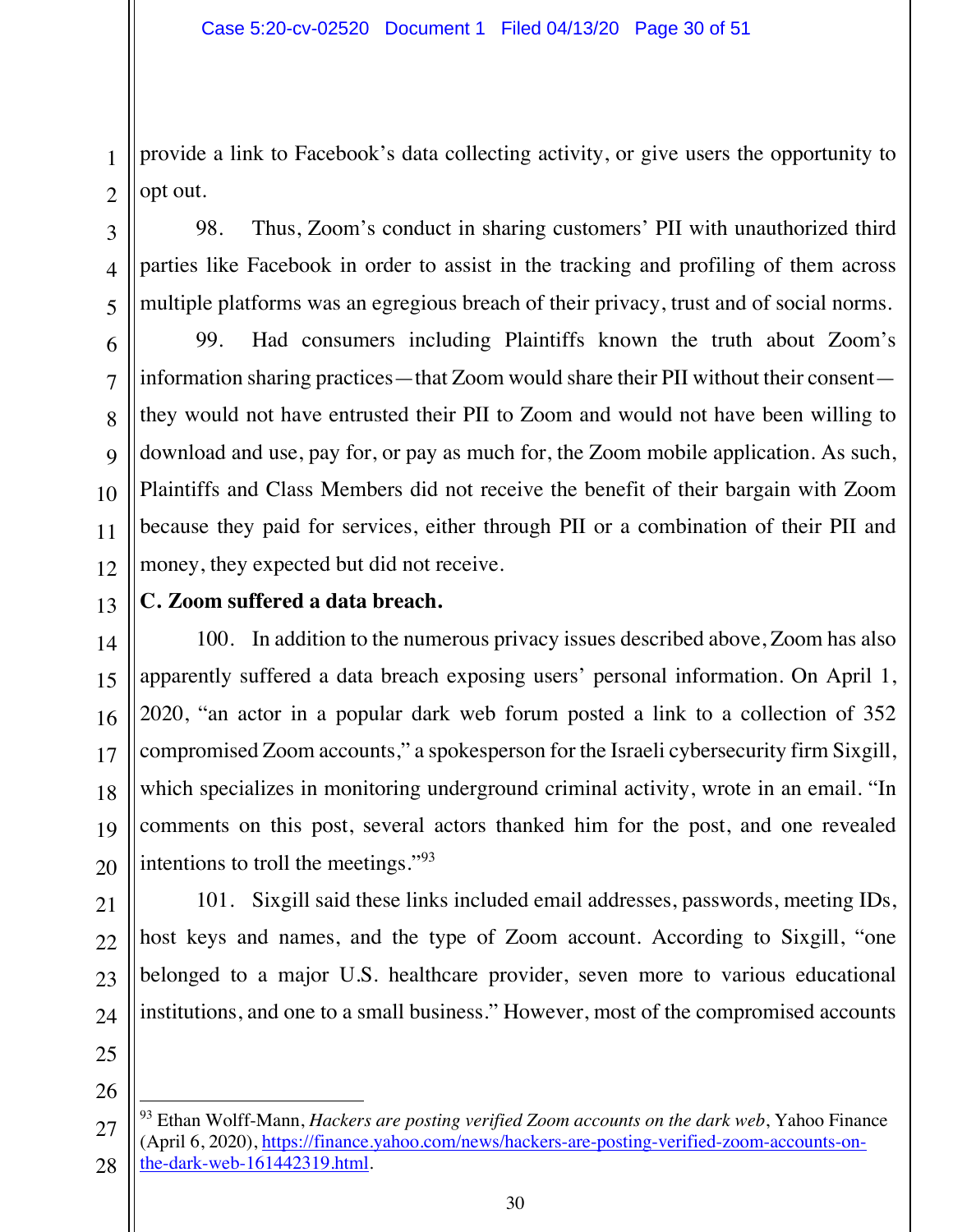were for personal use.<sup>94</sup> The full extent of the number of accounts and types of information compromised is still unknown.

102. This type of breach can have a host of negative consequences, including setting up Zoom users as targets for extortion. For example, in April 2020 there were reports of a recent surge of "sextortion" emails whereby "where cybercriminals email you out of the blue to claim that they've implanted malware on your computer, and have therefore been able to keep tabs on your online activity. The crooks go on to claim that they've taken screenshots of you looking at a porn site – along with video recorded from your webcam. They say they've put the screenshots and the webcam footage side-byside to create an embarrassing video that they're going to send to your friends and family…unless you pay them blackmail money, usually somewhere from \$1,500 to \$4,000".<sup>95</sup> Many individuals fall for the scam because the extortion email contains the user's actual email address and password, which lends a degree of legitimacy to the extortion attempt.<sup>96</sup> Zoom's breach is especially conducive to these types of scams because it involves software that requires the use of a webcam.

103. Additionally, security researchers recently uncovered another database on a "dark web" forum containing more than 2,300 compromised Zoom credentials, including "usernames and passwords for Zoom accounts – including corporate accounts belonging to banks, consultancy companies, educational facilities, healthcare providers

24 24 <sup>94</sup> *Id.* 

1 1

2 2

3 3

4 4

5 5

6 6

7 7

8 8

9 9

10 10

11 11

12 12

13 13

14 14

15 15

16 16

17 17

18 18

19 19

20 20

21 21

22 22

23 23

28 28 <sup>96</sup> *See id*.

<sup>25</sup> 25 26 26 95 Paul Ducklin, *Sextortion emails and porn scams are back – don't let them scare you!*, naked security by SOPHOS (April 10, 2020), https://nakedsecurity.sophos.com/2020/04/10/sextortionemails-and-porn-scams-are-back-dont-let-them-scare-you/; *see also* Brian Krebs, *Sextortion Scam Uses Recipient's Hacked Passwords*, Krebs on Security (July 12, 2018),

<sup>27</sup> 27 https://krebsonsecurity.com/2018/07/sextortion-scam-uses-recipients-hacked-passwords/.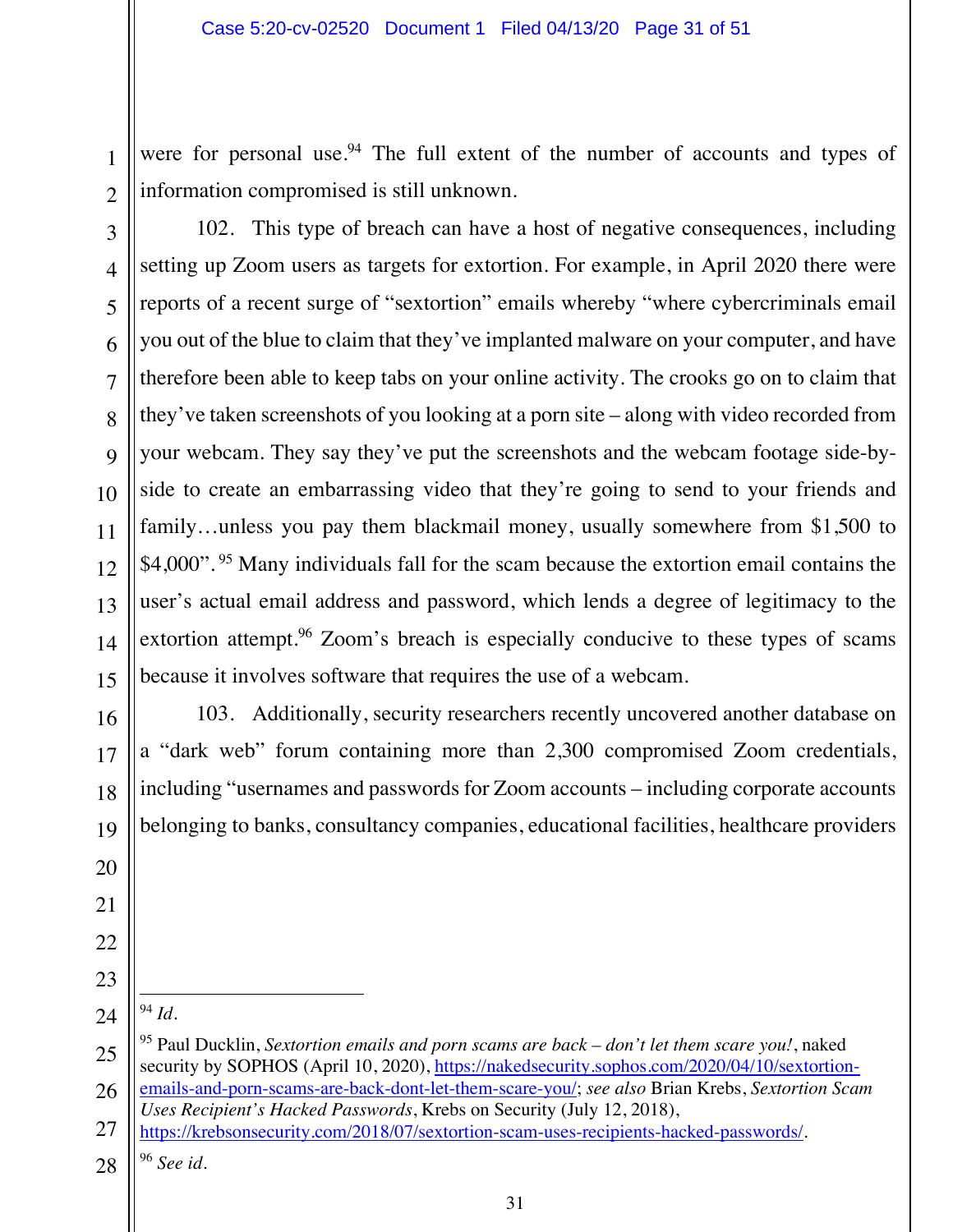and software vendors. Some of the accounts included meeting IDs, names and host keys in addition to credentials."97

104. The researches note that these types of compromised accounts "could give cybercriminals access to web conference calls, where sensitive files, intellectual property data and financial information are shared. Cybercriminals can also use these credentials for social-engineering purposes, ultimately leading to attacks like business email compromise efforts." <sup>98</sup> It is currently unclear whether these stolen credentials were obtained from a breach of Zoom's systems or another third-party attack.

105. As the result of the wide variety of injuries that can be traced to Zoom's unlawful conduct, Plaintiffs and Class Members have and will continue to suffer economic loss and other actual harm for which they are entitled to damages, including, but not limited to, purchasing services they would not have otherwise paid for and/or paying more for services than they otherwise would have paid, had they known the truth about Zoom's sub-standard data security and privacy practices; losing the value of the explicit and implicit promises of data security and privacy; loss of the right to privacy; and costs associated with time spent and the loss of productivity or the enjoyment of one's life from taking time to address and attempt to mitigate and address the actual and future consequences of the loss of privacy and data security stemming from Zoom's inadequate privacy and data security.

106. Further, Zoom continues to hold Plaintiffs' and Class Members' PII, and, therefore, they have an interest in ensuring that their PII is secured and not subject to risk of theft, exposure, and disclosure.

26 26

27 27

1 1

2 2

3 3

4 4

5 5

6 6

7 7

8 8

9 9

10 10

11 11

12 12

13 13

14 14

15 15

16 16

17 17

18 18

19 19

20 20

21 21

22 22

32

28 28 <sup>98</sup> *Id.* 

<sup>97</sup> Lindsey O'Donnell, *Compromised Zoom Credentials Swapped in Underground Forums* (April 10, 2020), threatpost.com, https://threatpost.com/compromised-zoom-credentials-undergroundforums/154616/.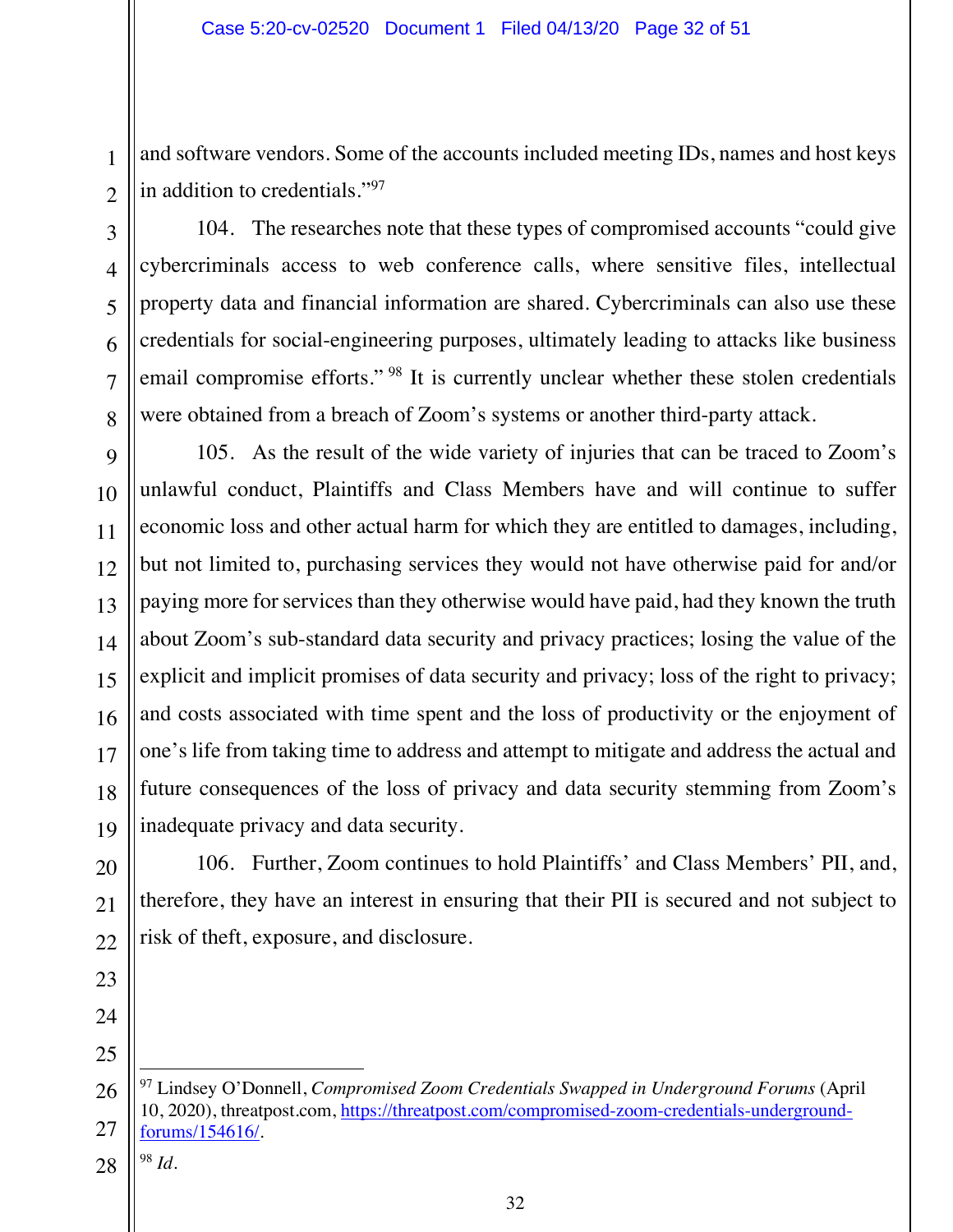9 9

10 10

11 11

12 12

13 13

14 14

15 15

16 16

17 17

18 18

19 19

20 20

21 21

22 22

#### **CLASS ALLEGATIONS**

107. Plaintiffs seek relief on behalf of themselves and as representatives of all others who are similarly situated. Pursuant to Federal Rules of Civil Procedure 23(a),  $(b)(2)$ ,  $(b)(3)$  and/or  $(c)(4)$ , Plaintiffs seek certification of two nationwide classes defined as follows:

Nationwide Class A: All persons in the United States who purchased Zoom.

Nationwide Class B: All persons in the United States who used the Zoom app for iOS.

108. Pursuant to Rule 23, and in the alternative to the Nationwide Classes, Plaintiffs assert claims under the law of California on behalf of two separate statewide subclasses defined as follows:

California Subclass A: All persons in the state of California who purchased Zoom.

California Subclass B: All persons in the state of California who used the Zoom app for iOS.

109. Excluded from each of the above Classes is Zoom, any entity in which Zoom has a controlling interest, and Zoom's officers, directors, legal representatives, successors, subsidiaries, and assigns. Also excluded are all persons who make a timely election to be excluded from the Classes and any judicial officer presiding over this matter, members of their immediate family, and members of their judicial staff.

110. Plaintiffs hereby reserve the right to amend or modify the class definitions with greater specificity or division after having had an opportunity to conduct discovery.

23 23 24 24 111. Each of the proposed Classes meets the criteria for certification under Rule  $23(a)$ , (b)(2), (b)(3) and/or (c)(4).

25 25 26 26 27 27 28 28 112. **Numerosity. Fed. R. Civ. P. 23(a)(1).** Consistent with Rule 23(a)(1), the members of the Classes are so numerous and geographically dispersed that the joinder of all members is impractical. While the exact number of Class Members is unknown to Plaintiffs at this time, the proposed Classes includes potentially hundreds of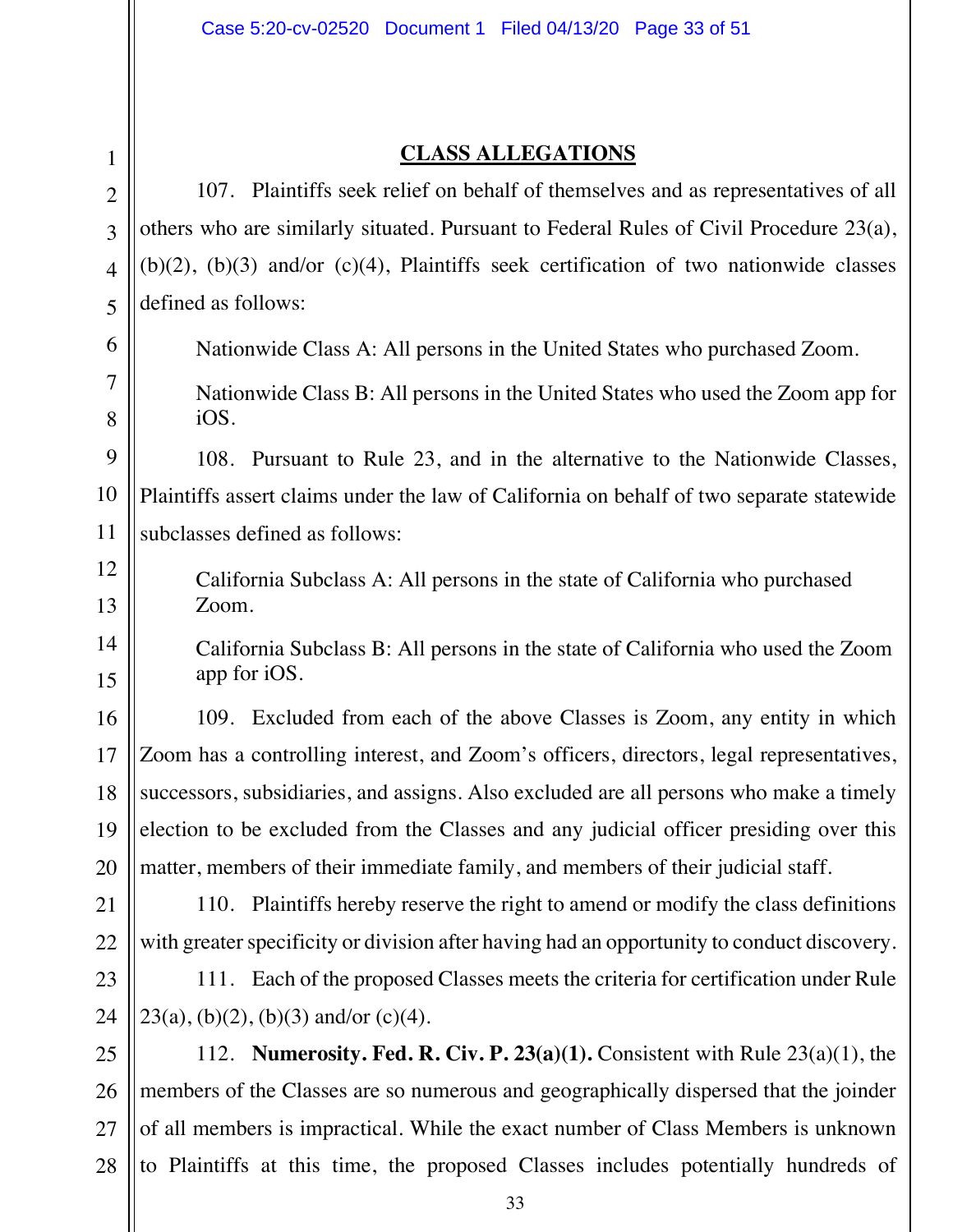1 1

2 2

3 3

4 4

5 5

6 6

7 7

8 8

9 9

10 10

11 11

12 12

13 13

14 14

15 15

16 16

17 17

18 18

19 19

20 20

21 21

22 22

23 23

24 24

25 25

28 28

thousands of individuals. Class Members may be identified through objective means. Class Members may be notified of the pendency of this action by recognized, Courtapproved notice dissemination methods, which may include U.S. mail, electronic mail, internet postings, and/or published notice.

113. **Commonality. Fed. R. Civ. P. 23(a)(2) and (b)(3).** Consistent with Rule  $23(a)(2)$  and with  $23(b)(3)$ 's predominance requirement, this action involves common questions of law and fact that predominate over any questions affecting individual Class Members. The predominating common questions include:

- a. Whether Zoom had a duty to use reasonable data security and privacy measures;
- b. Whether Zoom's security and privacy measures were reasonable in light of known legal requirements;
- c. Whether Zoom's security and privacy measures were reasonable in light of known industry standards;
- d. Whether Zoom owed duties to Plaintiff Murphy and Class Members to disclose that it was sharing their PII with third parties, including Facebook;
- e. Whether Zoom owed duties to Plaintiffs and Class Members to disclose that its products and services did not maintain adequate data and privacy security;
- f. Whether Zoom's acts and practices complained of herein amount to egregious breaches of social norms;
	- g. Whether Zoom violated Plaintiffs' and Class Members' privacy rights;
	- h. Whether Plaintiffs and the Class Members were harmed;
- i. Whether Zoom formed implied contracts with Plaintiffs and Class Members;
- 26 26 27 27 j. Whether Zoom breached implied contracts with Plaintiffs and the Class Members;
	- k. Whether Zoom's conduct was unfair;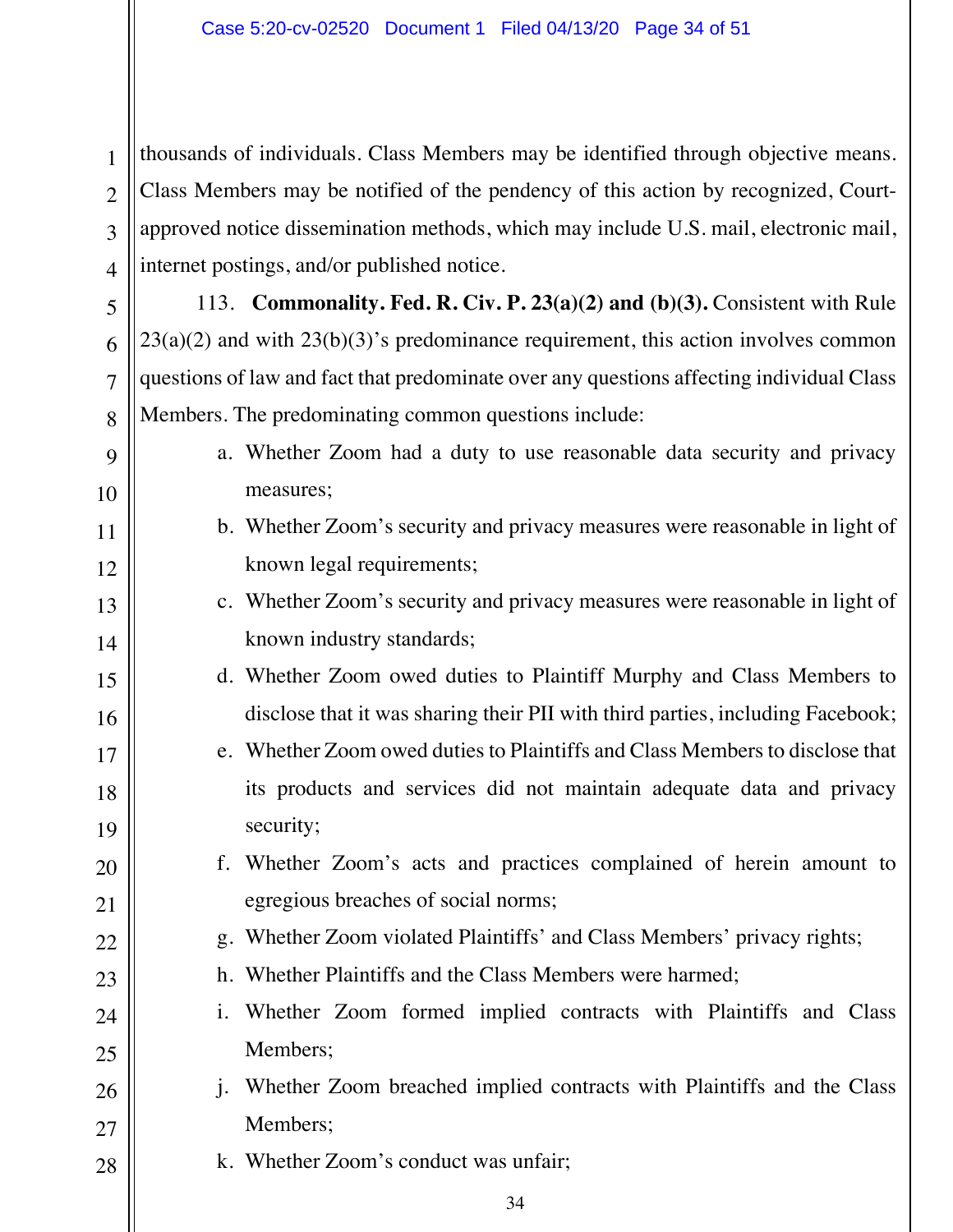| $\mathbf{1}$   | 1. Whether Zoom's conduct was fraudulent;                                                  |  |
|----------------|--------------------------------------------------------------------------------------------|--|
| $\overline{2}$ | m. Whether Zoom's conduct was unlawful;                                                    |  |
| 3              | n. Whether Zoom omitted or misrepresented material facts regarding the PII                 |  |
| $\overline{4}$ | of Plaintiff Murphy and Class Members it shared with third parties,                        |  |
| 5              | including Facebook;                                                                        |  |
| 6              | o. Whether Zoom omitted or misrepresented material facts regarding the level               |  |
| 7              | or quality of the security of its products and services;                                   |  |
| 8              | p. Whether Zoom's conduct constituted unfair or deceptive trade practices;                 |  |
| 9              | q. Whether Plaintiffs and the Class Members are entitled to equitable relief,              |  |
| 10             | including, but not limited to, injunctive relief, restitution,<br>and                      |  |
| 11             | disgorgement; and                                                                          |  |
| 12             | r. Whether Plaintiffs and the Class Members are entitled to actual, statutory,             |  |
| 13             | punitive or other forms of damages, and other monetary relief.                             |  |
| 14             | 114. Typicality. Fed. R. Civ. P. 23(a)(3). Consistent with Rule $23(a)(3)$ ,               |  |
| 15             | Plaintiffs' claims are typical of the members of the Classes as all members of the Classes |  |
| 16             | are similarly affected by Zoom's actionable conduct. Zoom's conduct that gave rise to      |  |
| 17             | the claims of Plaintiffs and members of the Classes is the same for all members of the     |  |
| 18             | Classes.                                                                                   |  |
| 19             | 115. Adequacy. Fed. R. Civ. P. 23(a)(4). Consistent with Rule $23(a)(4)$ ,                 |  |
| 20             | Plaintiffs are adequate representatives of the Classes because they are each a member      |  |
| 21             | of their respective Classes and are committed to pursuing this matter against Zoom to      |  |
| 22             | obtain relief for the Classes. Plaintiffs have no conflicts of interest with the Classes.  |  |
| 23             | Plaintiffs' Counsel are competent and experienced in litigating class actions and have     |  |
| 24             | extensive experience litigating data breach and privacy class actions. Plaintiffs intend   |  |
| 25             | to vigorously prosecute this case and will fairly and adequately protect the Classes'      |  |
| 26             | interests.                                                                                 |  |

27 27 28 28 116. **Superiority. Fed. R. Civ. P. 23(b)(3).** Consistent with Rule 23(b)(3), a class action is superior to any other available means for the fair and efficient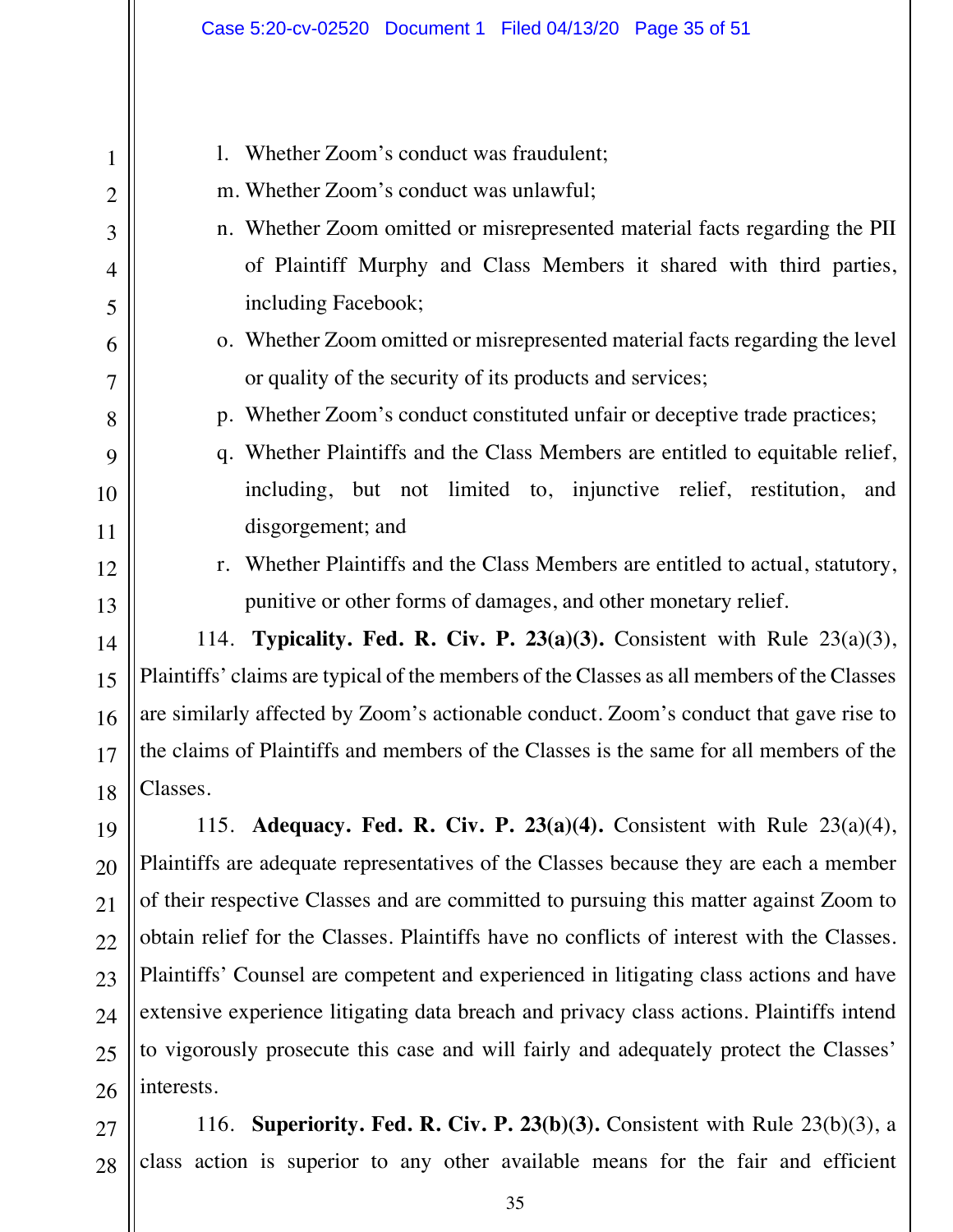adjudication of this controversy, and no unusual difficulties are likely to be encountered in the management of this class action. The purpose of the class action mechanism is to permit litigation against wrongdoers even when damages to individual plaintiffs may not be sufficient to justify individual litigation. Here, the damages suffered by Plaintiffs and the Classes are relatively small compared to the burden and expense required to individually litigate their claims against Zoom, and thus, individual litigation to redress Zoom's wrongful conduct would be impracticable. Individual litigation by each Class Member would also strain the court system. Individual litigation creates the potential for inconsistent or contradictory judgments, and increases the delay and expense to all parties and the court system. By contrast, the class action device presents far fewer management difficulties and provides the benefits of a single adjudication, economies of scale, and comprehensive supervision by a single court.

117. **Injunctive and Declaratory Relief.** Class certification is also appropriate under Rule 23(b)(2) and (c). Zoom, through its uniform conduct, acted or refused to act on grounds generally applicable to the Classes as a whole, making injunctive and declaratory relief appropriate to the Classes as a whole.

118. Likewise, particular issues under Rule 23(c)(4) are appropriate for certification because such claims present only particular, common issues, the resolution of which would advance the disposition of this matter and the parties' interests therein. Such particular issues include, but are not limited to, those common issues identified above.

119. Finally, all members of the proposed Classes are readily ascertainable. Zoom has access to information regarding which individuals purchased or used its products and services. Using this information, the members of the Classes can be identified and their contact information ascertained for purposes of providing notice to the Classes.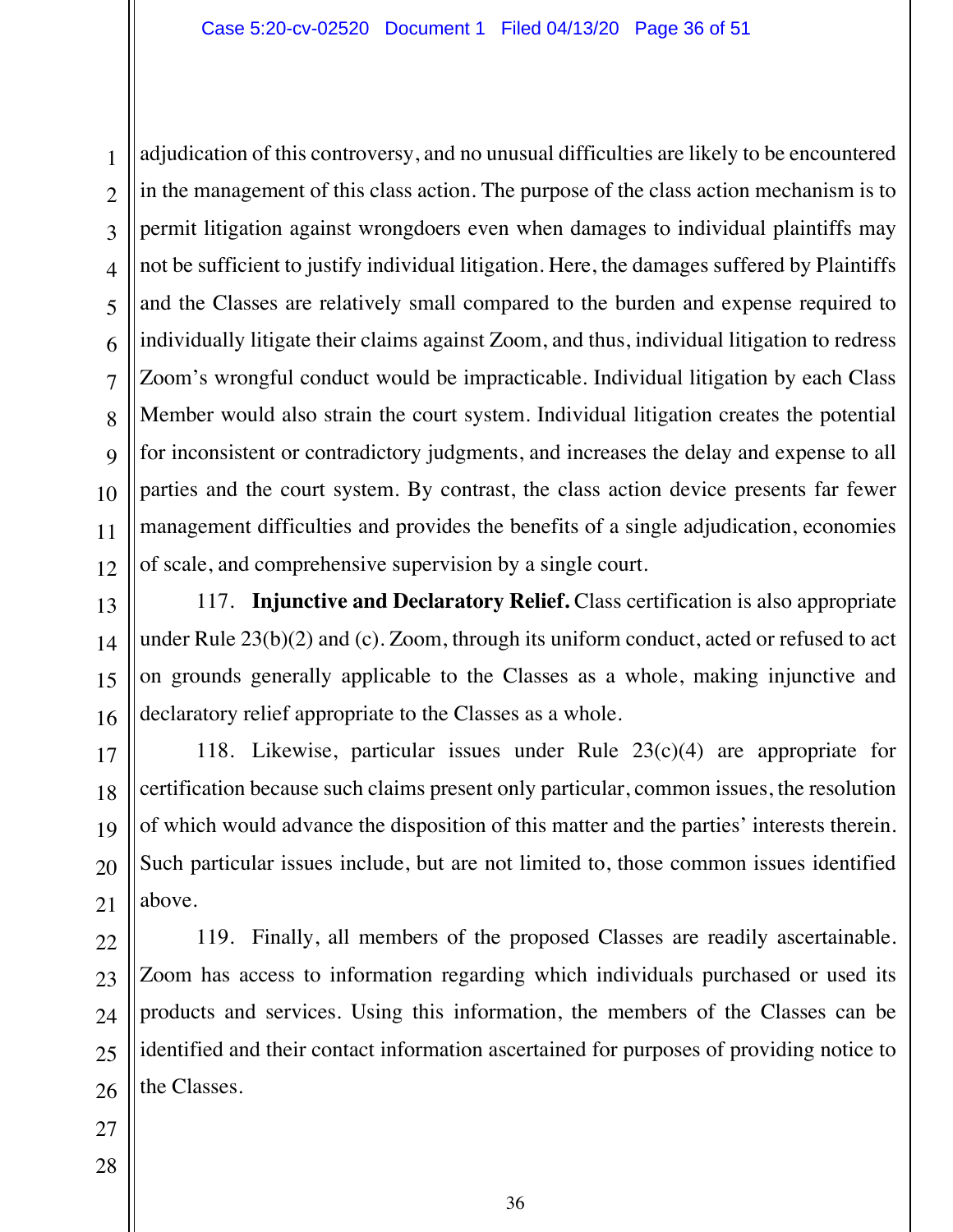#### **APPLICABLE LAW**

120. California law applies to the claims of all Class Members.

121. The State of California has sufficient contacts to Zoom's relevant conduct for California law to be uniformly applied to the claims of the Classes. Application of California law to all relevant Class Member transactions comports with the Due Process Clause given the significant aggregation of contacts between Defendant's conduct and California.

122. Zoom is headquartered and does substantial business in California.

123. A significant percentage of the Class Members are located in, and Zoom aimed a significant portion of its unlawful conduct at, California.

124. The conduct that forms the basis for each Class Member's claims against Zoom emanated from Zoom's headquarters in San Jose, California, including Zoom's misrepresentations and omissions regarding data privacy and security. Zoom instructs users with questions about privacy and security to contact Zoom at an address in San Jose.

125. California has a greater interest than any other state in applying its law to the claims at issue in this case. California has a very strong interest in preventing its resident corporations from engaging in unfair and deceptive conduct and in ensuring that harm inflicted on resident consumers is redressed. California's interest in preventing unlawful corporate behavior occurring in California substantially outweighs any interest of any other state in denying recovery to its residents injured by an out-ofstate defendant or in applying its laws to conduct occurring outside its borders. If other states' laws were applied to Class Members' claims, California's interest in deterring resident corporations from committing unfair and deceptive practices would be impaired.

26 26

1 1

2 2

3 3

4 4

5 5

6 6

7 7

8 8

9 9

10 10

11 11

12 12

13 13

14 14

15 15

16 16

17 17

18 18

19 19

20 20

21 21

22 22

23 23

24 24

- 27 27
- 28 28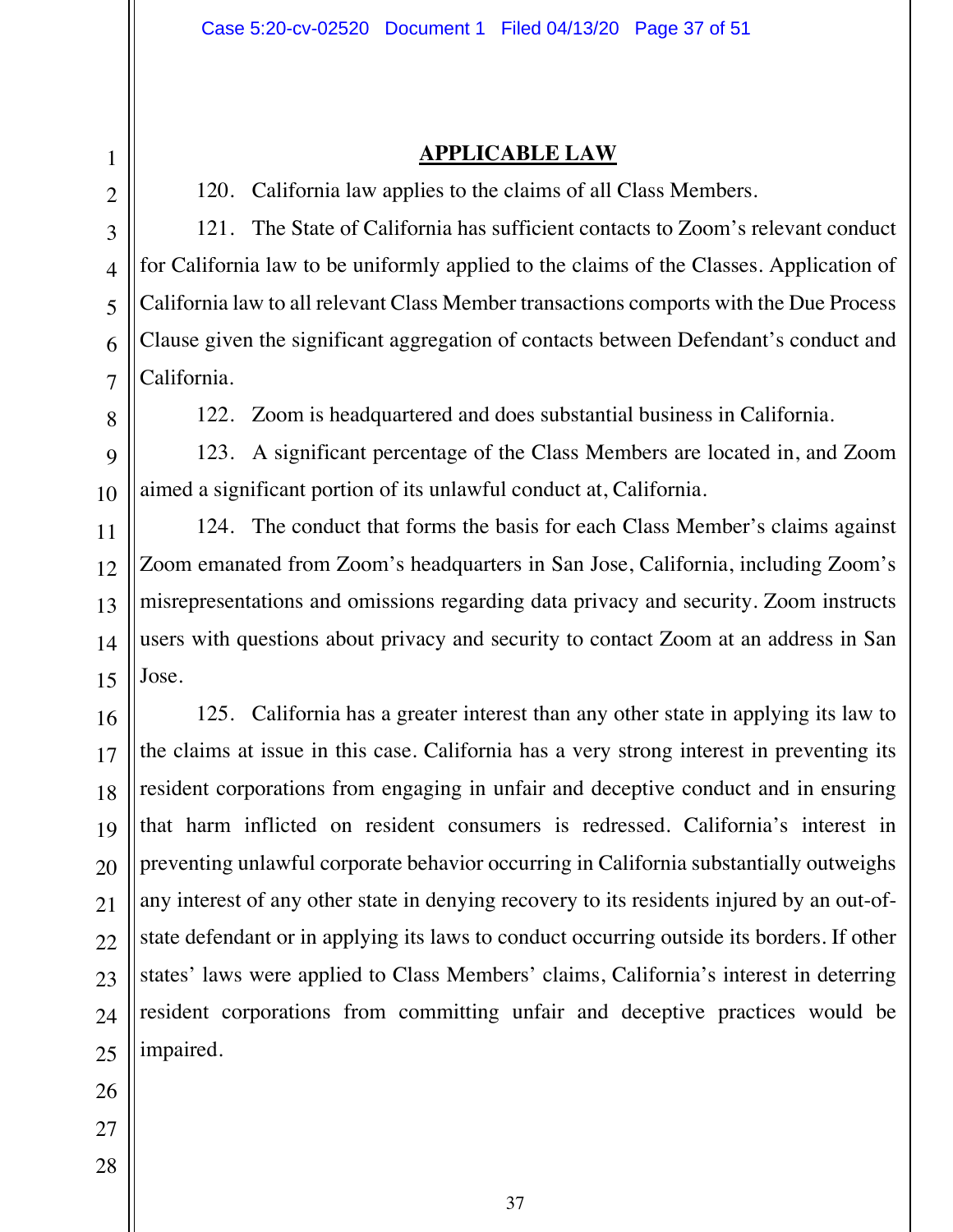#### **CAUSES OF ACTION**

# **COUNT I Violation of California Unfair Competition Law ("UCL") Cal. Bus. & Prof. Code. § 17200, et seq. (On behalf of Plaintiffs and the Nationwide Classes or, Alternatively, Plaintiffs and the California Subclasses)**

126. Plaintiffs restate and re-allege the preceding paragraphs as if fully set forth herein.

127. Plaintiffs have standing to pursue this cause of action because Plaintiffs suffered injury in fact as a result of Zoom's misconduct described herein.

128. As described herein, Zoom advertised their products and services as having strong data privacy and security included.

129. Plaintiffs and the Class Members would continue using Zoom's products and services if they could be assured that Defendant would take adequate security measures to protect their privacy and PII going forward.

130. The UCL defines unfair business competition to include any "unlawful, unfair or fraudulent" act or practice, as well as any "unfair, deceptive, untrue or misleading" advertising. Cal. Bus. & Prof. Code § 17200. Zoom has engaged in business acts and practices that, as alleged above, constitute unfair competition in violation of Business and Professions Code section 17200.

131. Zoom's acts, as described herein, are "fraudulent" because they are likely to deceive the general public.

132. Zoom's business practices, as alleged herein, violate the "unfair" prong of the UCL because they offend an established public policy and are immoral, unethical, and unscrupulous or substantially injurious to consumers.

133. The reasons, justifications, or motives that Zoom may offer for the acts and omissions described herein are outweighed by the gravity of harm to the victims. The injuries suffered by Plaintiffs and the Class Members are substantial, and are not outweighed by any countervailing benefits to consumers or competition.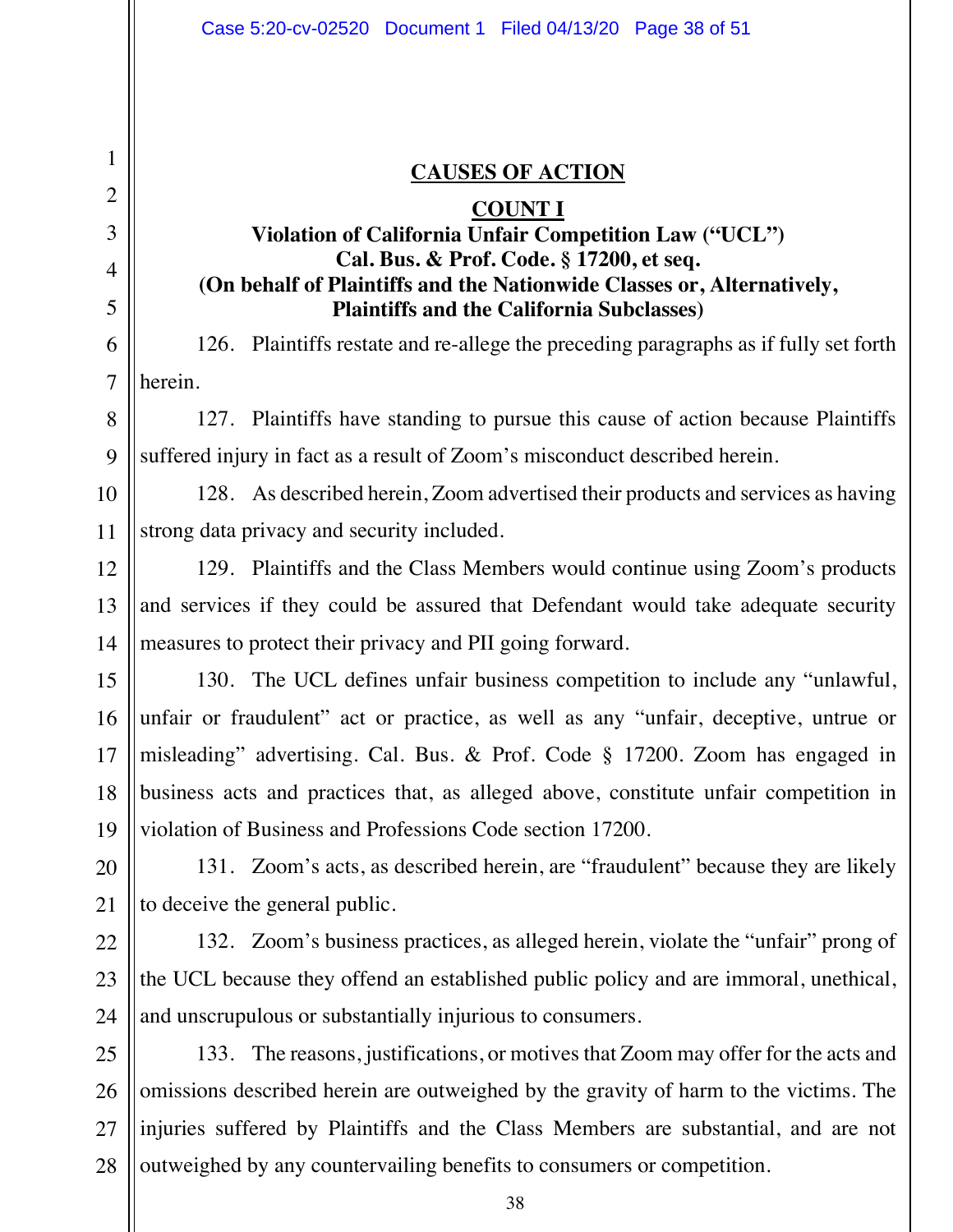134. Zoom's business practices described herein also violate the UCL because Zoom falsely represented that goods or services have characteristics they do not have, namely, reasonable security and privacy protections; falsely represented that its goods or services are of a particular standard when they are of another; advertised its goods and services with intent not to sell them as advertised; represented that the subject of a transaction was supplied in accordance with a previous representation when it was not; and/or made material omissions regarding its safeguarding of customer PII and privacy.

135. As a result of Zoom's unfair business practices, Plaintiffs and the Class Members suffered injury.

136. If Zoom is permitted to continue to engage in the unfair and fraudulent business practices described above, its conduct will engender further injury, expanding the number of injured members of the public beyond its already large size, and will tend to render any judgment at law, by itself, ineffectual. Under such circumstances, Plaintiffs and the Classes have no adequate remedy at law in that Zoom will continue to engage in the wrongful conduct alleged herein, thus engendering a multiplicity of judicial proceedings. Plaintiffs and the Classes request and are entitled to injunctive relief, enjoining Defendant from engaging in the unfair and fraudulent acts described herein.

137. Had consumers including Plaintiffs known the truth that Zoom's products and services included inadequate data security and privacy protections, and that Zoom would share their PII without their consent, they would not have entrusted their PII to Zoom and would not have been willing to use, pay for, or pay as much for, the Zoom's products and services. As such, Plaintiffs and Class Members did not receive the benefit of their bargain with Zoom because they paid for a value of services, either through PII or a combination of their PII and money, they expected but did not receive.

138. The basis for Plaintiffs' claims emanated from California, where the primary decisions regarding Zoom's security and privacy practices were made.

1 1

2 2

3 3

4 4

5 5

6 6

7 7

8 8

9 9

10 10

11 11

12 12

13 13

14 14

15 15

16 16

17 17

18 18

19 19

20 20

21 21

22 22

23 23

24 24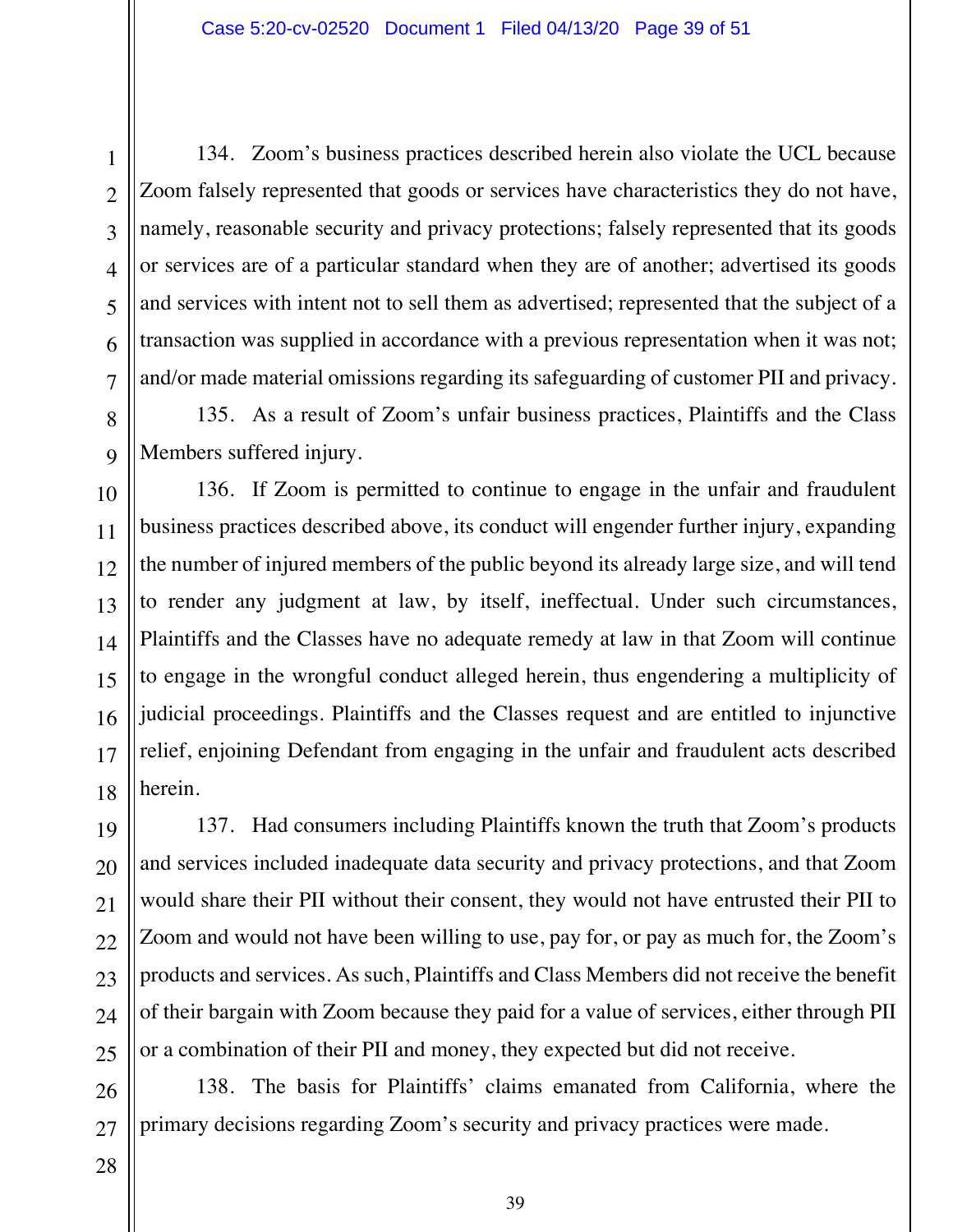### **COUNT II Breach of Implied Contract (On behalf of Plaintiffs and the Nationwide Classes or, Alternatively, Plaintiffs and the California Subclasses)**

139. Plaintiffs restate and re-allege the preceding paragraphs as if fully set forth herein.

140. Zoom offered its videoconferencing capabilities to Plaintiffs and the Class Members. In exchange, Zoom received benefits in the form of monetary payments and access to Plaintiffs' and Class Members' valuable personal information.

141. Zoom has acknowledged these benefits and accepted or retained them.

142. Implicit in the exchange of the products and services for the benefits provided by Plaintiffs and the Class Members is an agreement that Zoom would safeguard their personal information and privacy.

143. Without such implied contracts, Plaintiffs and the Class Members would not have paid for and conferred benefits on Zoom, but rather would have chosen an alternative videoconference platform that did not maintain inadequate data security and privacy measures and share their PII with undisclosed and unauthorized third parties.

144. Plaintiffs and the Class Members fully performed their obligations under their implied contracts with Zoom, but Zoom did not.

145. Zoom breached its implied contracts with Plaintiffs Kondrat and Wolfe and the Members of Class A when it failed to provide them products and services with adequate data privacy and security protections.

146. Zoom breached its implied contracts with Plaintiff Murphy and the Members of Class B when it disclosed their PII to unauthorized third parties like Facebook.

147. As a direct and proximate result of Zoom's breach of its implied contracts with Plaintiffs and the Class Members, Plaintiffs and the Class Members have suffered and will suffer injury.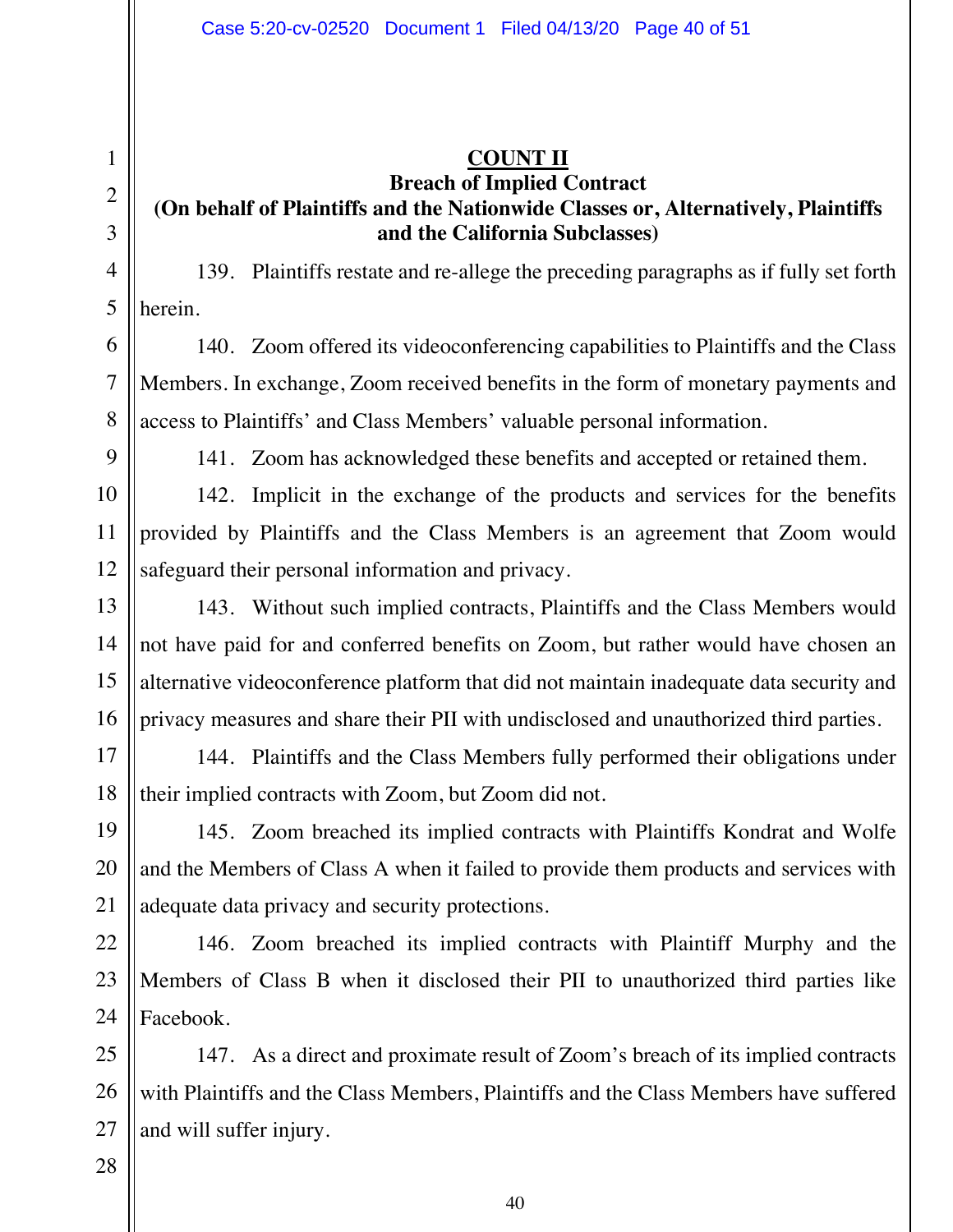148. Had consumers including Plaintiffs known the truth that Zoom's products and services included inadequate data security and privacy protections, and that Zoom would share their PII without their consent, they would not have entrusted their PII to Zoom and would not have been willing to use, pay for, or pay as much for, the Zoom mobile application. As such, Plaintiffs and Class Members did not receive the benefit of their bargain with Zoom because they paid value for Zoom's products and services, either through PII or a combination of their PII and money, and expected to receive a more valuable product and service than they in fact received.

#### **COUNT III**

# **Violation of California's Consumer Privacy Act Cal. Civ. Code § 1798.100, et seq. (On behalf of Plaintiffs Kondrat and Wolfe and California Subclass A)**

149. Plaintiffs restate and re-allege the preceding paragraphs as if fully set forth herein.

14 14 15 15 16 16 17 17 150. California's Consumer Privacy Act ("CCPA") went into effect on January 1, 2020. This comprehensive privacy law was enacted to protect consumers' personal information from collection and use by businesses without appropriate notice and consent.

151. Zoom is a corporation that is organized and operated for the profit or financial benefit of its owners with a reported total third-quarter revenue for fiscal year 2020 of \$166.6 million. Zoom collects users' personal information as defined in Civil Code § 1798.140.

152. Through the above-detailed conduct, Zoom violated the CCPA by, among other things, collecting and using personal information without providing consumers with adequate notice consistent with the CCPA, in violation of Civil Code § 1798.100(b).

26 26 27 27 153. Zoom further violated Civil Code § 1798.150(a) of the CCPA by failing to prevent Plaintiffs' and the Class Members' nonencrypted and nonredacted personal

28 28

1 1

2 2

3 3

4 4

5 5

6 6

7 7

8 8

9 9

10 10

11 11

12 12

13 13

18 18

19 19

20 20

21 21

22 22

23 23

24 24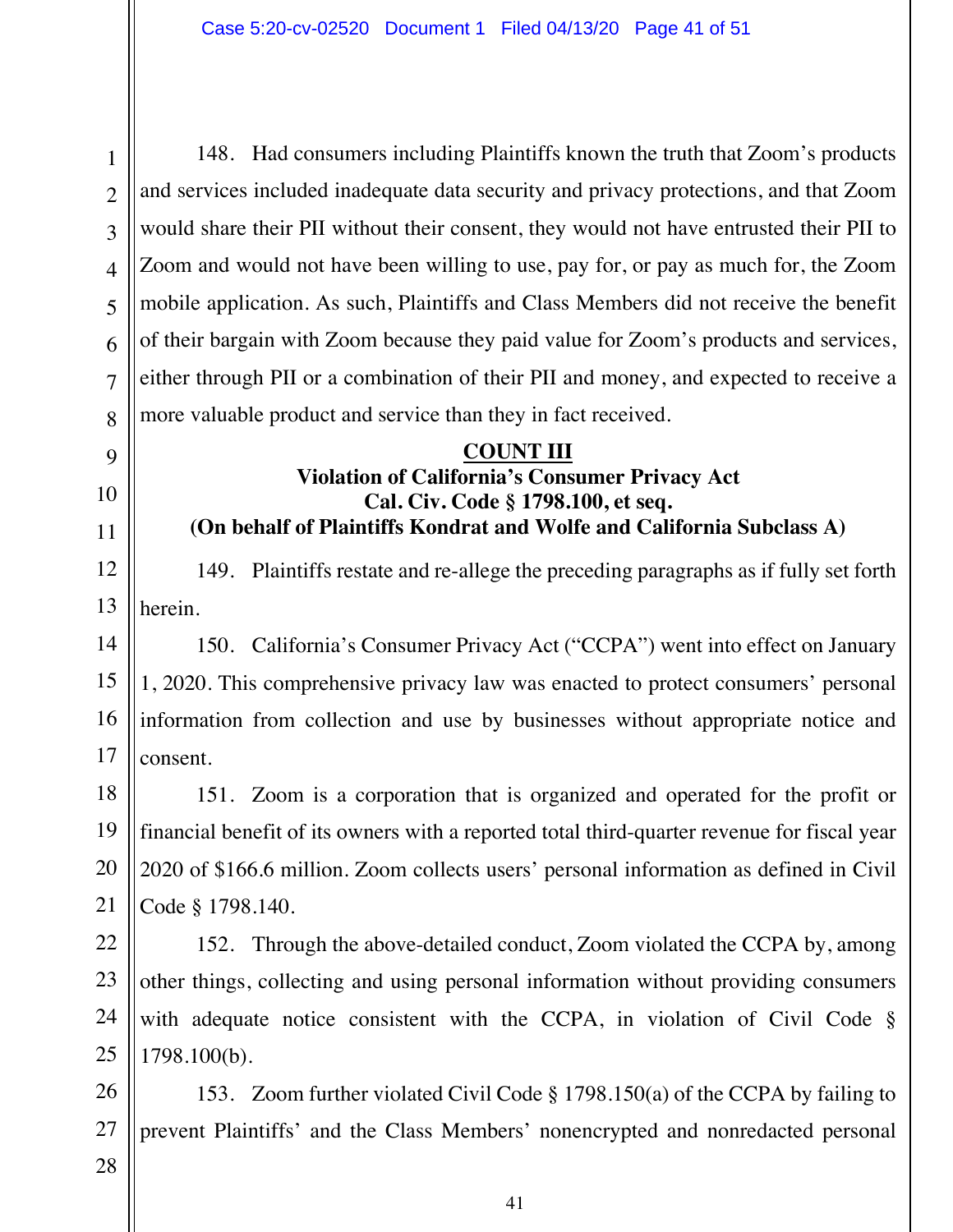information, the full extent of which is currently unknown and should be subject to discovery, from unauthorized disclosure as a result of Zoom's violation of its duty to implement and maintain reasonable security procedures and practices appropriate to the nature of the information to protect the personal information of Plaintiffs and Class Members.

28 28

1 1

2 2

3 3

4 4

5 5

154. As a direct and proximate result of the Zoom's conduct, Plaintiffs' and the Class Members' personal information was subjected to unauthorized disclosure as a result of Zoom's violation of the duty to implement and maintain reasonable security procedures and practices appropriate to the nature of the information to protect the personal information of Plaintiffs and Class Members. Plaintiffs' and Class Members' personal information was accessed and exfiltrated, stolen, and/or disclosed through a data breach of Defendant's data systems as set forth above.

155. As a direct and proximate result of Zoom's conduct, Plaintiffs and the Class Members were injured and lost money or property, including but not limited to the price received by Zoom for its services, the loss of the Class Members' legally protected interest in the confidentiality and privacy of their personal information, nominal damages, and additional losses as described above.

156. Zoom knew or should have known that its security practices were inadequate to safeguard the Class Members' personal information and that the risk of unauthorized access and exfiltration, theft, and disclosure was highly likely. Zoom failed to implement and maintain reasonable security procedures and practices appropriate to the nature of the information to protect the personal information of Plaintiffs and the Class members.

157. In accordance with Civil Code section 1798.150(b), Plaintiffs have served Defendant with notice of these CCPA violations and a demand for relief by certified mail, return receipt requested, as well as via electronic mail on Zoom's counsel.

158. On behalf of Class Members, Plaintiffs seek injunctive relief in the form of an order enjoining Defendant from continuing to violate the CCPA. If Zoom fails to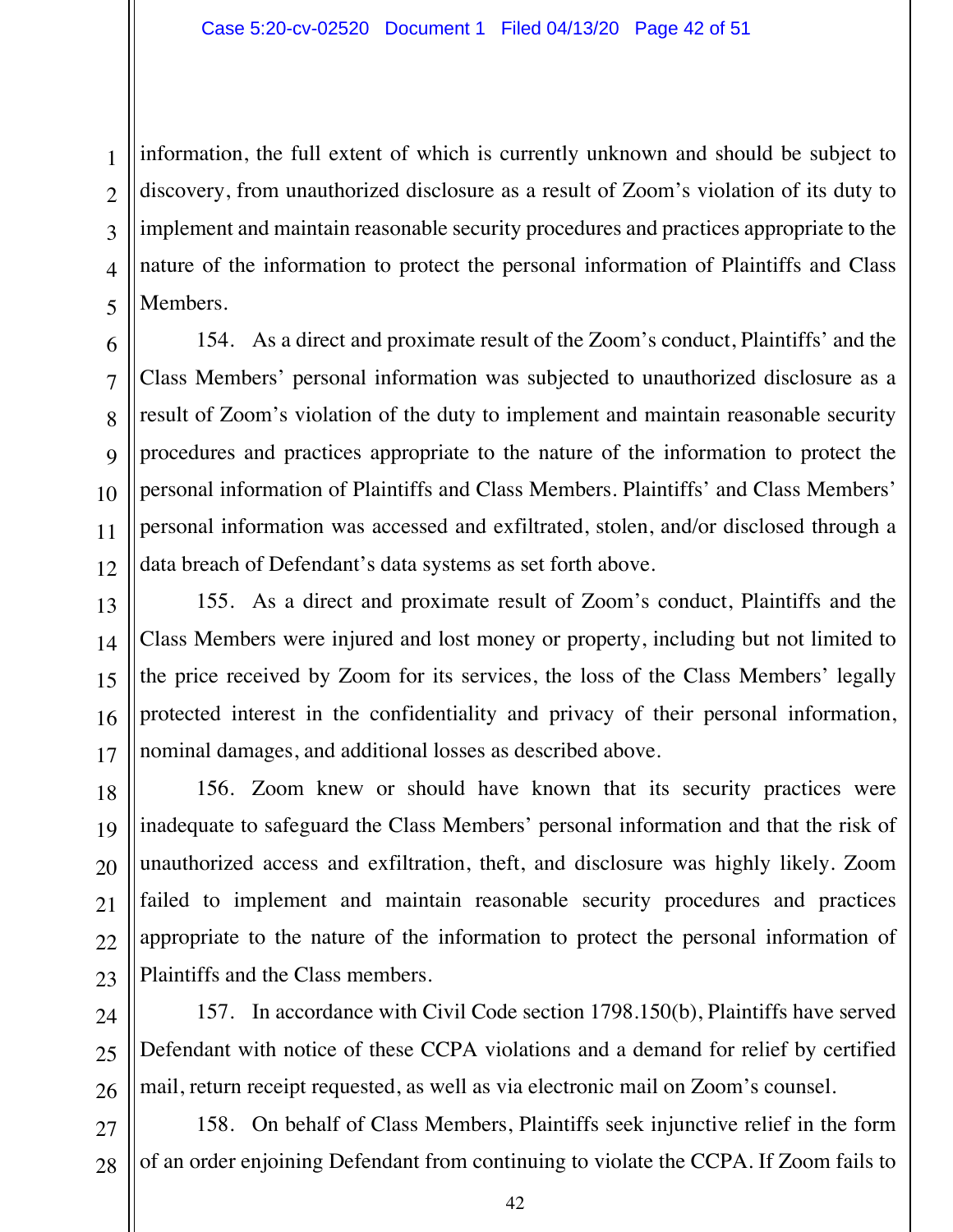1 1 2 2 3 3 4 4 5 5 6 6 properly respond to Plaintiffs' notice letter or agree to timely and adequately rectify the violations detailed above, Plaintiffs also will seek actual, punitive, and statutory damages in an amount not less than one hundred dollars (\$100) and not greater than seven hundred and fifty (\$750) per consumer per incident, whichever is greater; restitution; attorneys' fees and costs (pursuant to Cal. Code Civ. Proc. §1021.5); and any other relief the Court deems proper as a result of Zoom's CCPA violations.

#### **COUNT IV**

7 7

8 8

9 9

10 10

15 15

16 16

17 17

18 18

19 19

20 20

21 21

# **Violation of California's Consumer Legal Remedies Act ("CLRA") Civ. Code §§ 1750 et seq.**

# **(On behalf of Plaintiffs and the Nationwide Classes, or, alternatively, Plaintiffs and the California Subclasses)**

11 11 12 12 159. Plaintiffs restate and re-allege the preceding paragraphs as if fully set forth herein.

13 13 14 14 160. Plaintiffs and each Class Member are "consumers" under Cal. Civ. Code § 1761(d).

161. Defendant is a "person" as defined by Cal. Civ. Code § 1761(a).

162. Defendant's sale of its app was the sale of a good to consumers under Cal. Civ. Code §§ 1761(e) and 1770(a).

163. The CLRA protects consumers against unfair and deceptive practices, and is intended to provide an efficient means of securing such protection.

164. Defendant violated the CLRA by engaging in unfair and deceptive practices and by causing harm to Plaintiffs and the Classes.

22 22 23 23 24 24 165. As to Class A, Zoom misrepresented and failed to maintain adequate data privacy and security as to its products and services. But Zoom did not disclose these inadequacies to consumers.

25 25 26 26 27 27 28 28 166. As to Class B, Zoom disclosed Plaintiff Murphy's and the Class Members' sensitive PII to unauthorized third parties like Facebook for advertising purposes. But Zoom did not disclose this practice to consumers or obtain their consent to sell or disclose their data.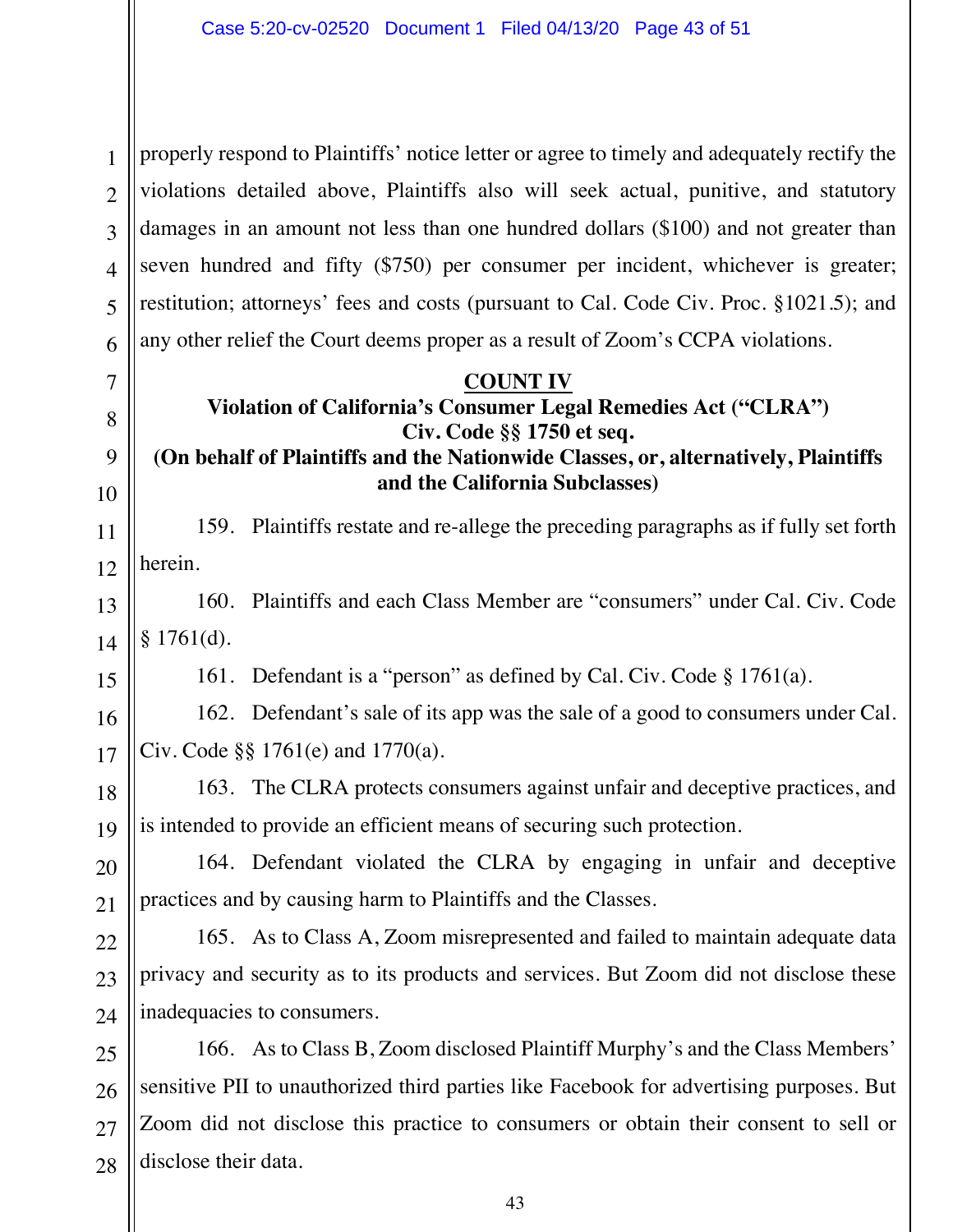167. Zoom's failures to disclose its inadequate data privacy and security and unauthorized disclosures of Class Members' sensitive PII violated the CLRA in multiple ways:

- a. Zoom represented that its products and services had characteristics they did not have, Cal. Civ. Code  $\S 1770(a)(5)$ ;
- b. Zoom represented its products and services were of a particular standard, grade, or quality when they were of another, *id.* § 1770(a)(7);
- c. Zoom advertised its products with intent not to sell them as advertised, *id.*  $§ 1770(a)(9);$
- d. Zoom knowingly and intentionally withheld material information from Plaintiffs and the Class Members, *id.* § 1770(a)(14).

168. Zoom's unfair or deceptive acts or practices were capable of deceiving a substantial portion of the public. It did not disclose the facts of its inadequate data privacy and security or its disclosure of PII because it knew that consumers would not use its products, and instead would use other products, if they knew the truth.

169. Zoom had a duty to disclose the truth about its security and privacy practices because it is in a superior position to know the quality and level of its data security and privacy measures and whether, when, and how it discloses sensitive PII to third parties; Plaintiffs and the Class Members could not reasonably have been expected to learn or discover Zoom's privacy and security inadequacies or the disclosure of their PII to unauthorized parties like Facebook; and Zoom knew that Plaintiffs and the Class Members would not use its products if they knew the truth.

170. The facts concealed and not disclosed by Zoom are material in that a reasonable consumer would have considered them to be important in deciding whether to use Zoom's products and services.

28 28 171. Plaintiffs and the Class Members reasonably expected that Zoom would use adequate data security and privacy measures and safeguard their PII and not disclose it without their consent.

1 1

2 2

3 3

4 4

5 5

6 6

7 7

8 8

9 9

10 10

11 11

12 12

13 13

14 14

15 15

16 16

17 17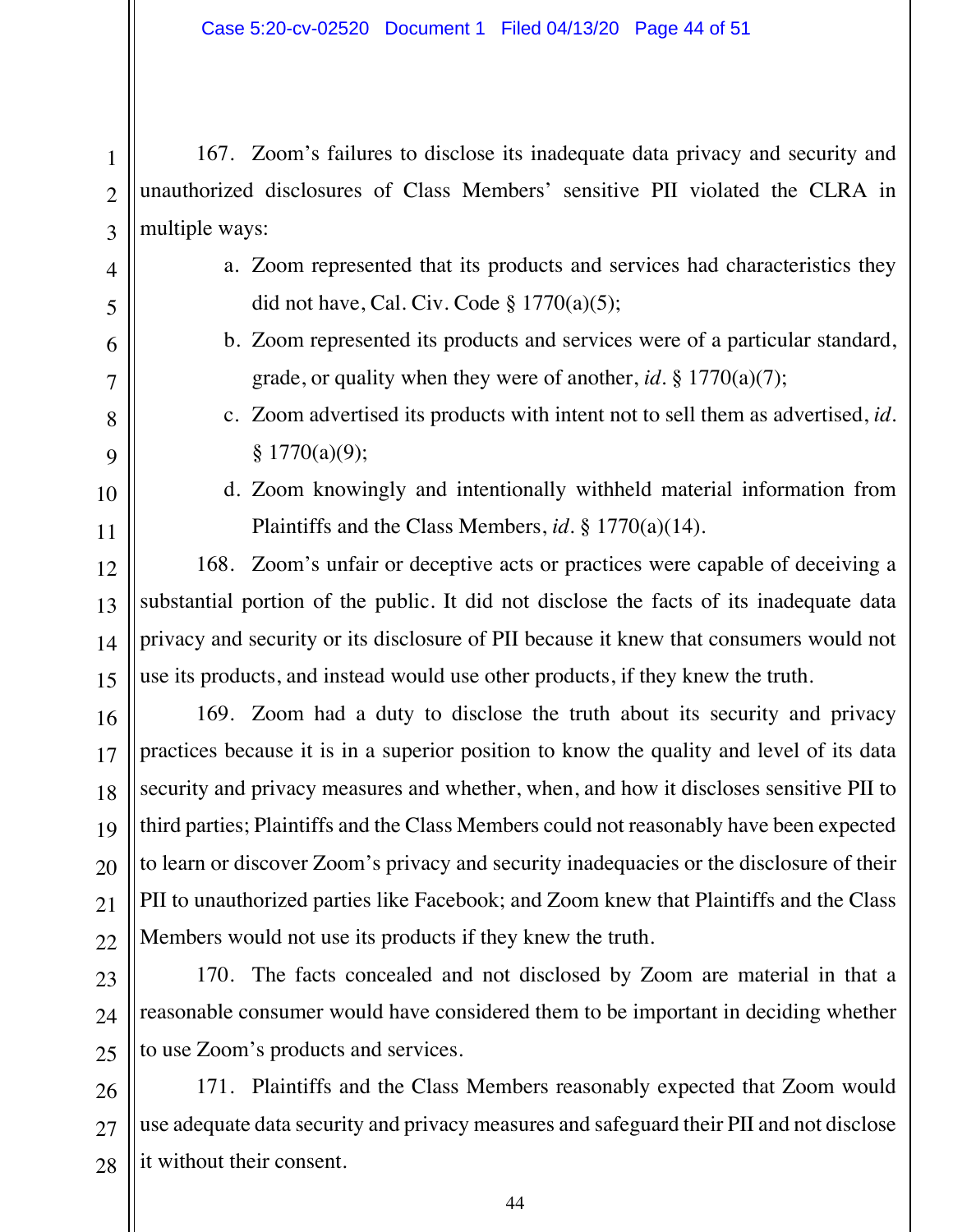172. Due to Zoom's violations of the CLRA, Plaintiffs and the Class Members suffered injury.

173. Had consumers including Plaintiffs known the truth that Zoom's products and services included inadequate data security and privacy protections, and that Zoom would share their PII without their consent, they would not have entrusted their PII to Zoom and would not have been willing to use, pay for, or pay as much for, the Zoom's products and services. As such, Plaintiffs and Class Members did not receive the benefit of their bargain with Zoom because they paid value for Zoom's products and services, either through PII or a combination of their PII and money, and expected to receive a more valuable product and service than they in fact received.

174. Plaintiffs Kondrat and Wolfe and the members of Class A seek an injunction requiring Zoom to implement adequate data security and privacy measures, and Plaintiff Murphy and the members of Class B seek an injunction barring Zoom from disclosing their PII without their consent.

### **COUNT V**

# **Unjust Enrichment/Quasi-Contract (On behalf of Plaintiffs and the Nationwide Classes, or, Alternatively Plaintiffs and the California Subclasses)**

175. Plaintiffs restate and re-allege the preceding paragraphs as if fully set forth herein, and to the extent necessary, assert this count in the alternative to the breach of implied contract claim.

176. Zoom has profited and benefited from the use of its videoconferencing services by Plaintiffs and the Classes in exchange for monetary benefits and access to PII.

24 24 25 25 26 26 27 27 28 28 177. Zoom has voluntarily accepted and retained these profits and benefits with full knowledge and awareness that, as a result of the misconduct and omissions described herein, Plaintiffs and the Class Members did not receive products of the quality, nature, fitness or value represented by Zoom and that reasonable consumers expected.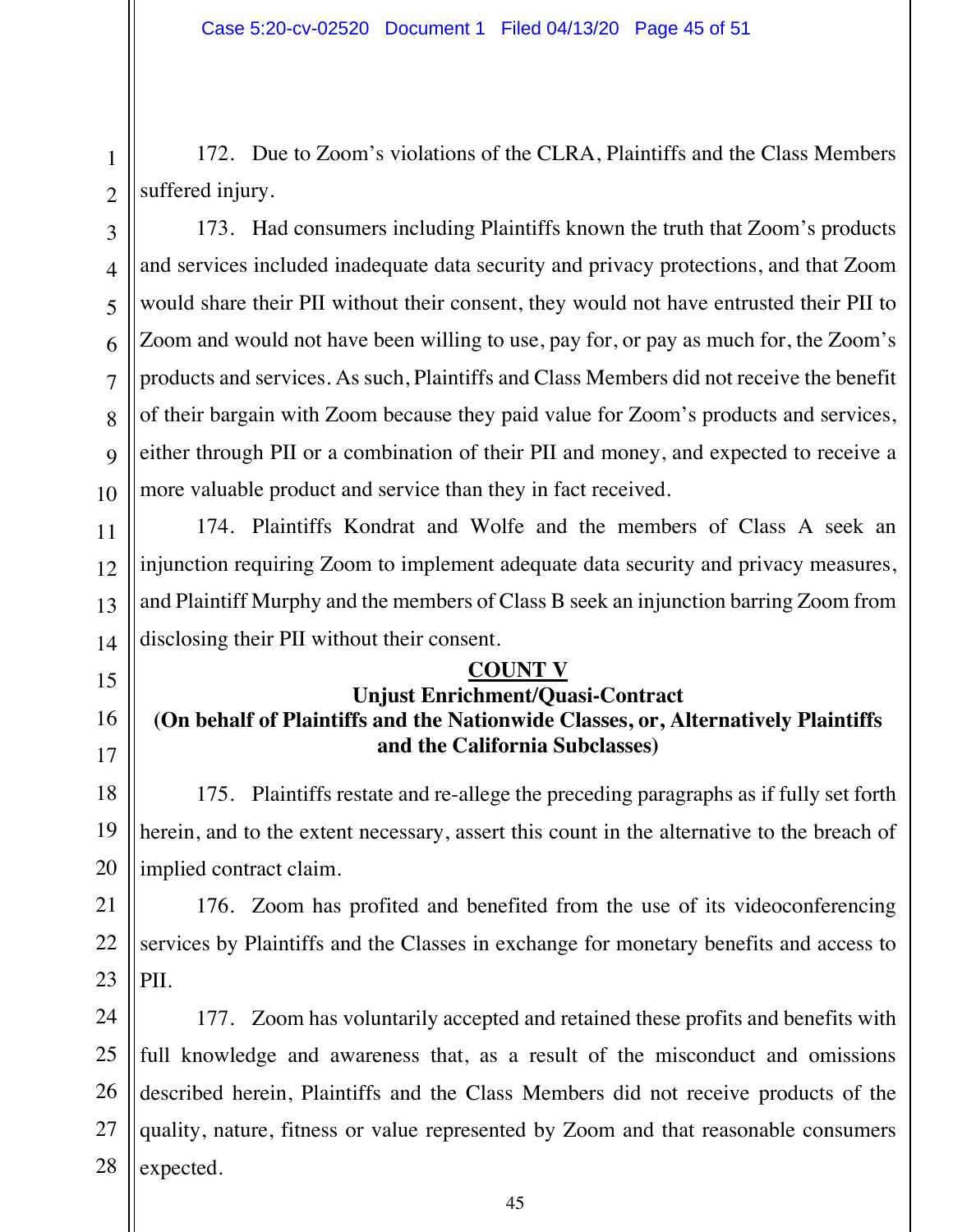178. Zoom has been unjustly enriched by its withholding of and retention of these benefits, at the expense of Plaintiffs and the Class Members.

179. Equity and justice militate against permitting Zoom to retain these profits and benefits.

180. Plaintiffs and the Class Members suffered injury as a direct and proximate result of Zoom's unjust enrichment and seek an order directing Zoom to disgorge these benefits and pay restitution to Plaintiffs and the Class Members.

# **COUNT VI DECLARATORY JUDGMENT (On Behalf of Plaintiffs and the Nationwide Classes, or, Alternatively, Plaintiffs and the California Subclasses)**

181. Plaintiffs restate and re-allege the preceding paragraphs as if fully set forth herein.

182. Under the Declaratory Judgment Act, 28 U.S.C. §§ 2201, et seq., this Court is authorized to enter a judgment declaring the rights and legal relations of the parties and grant further necessary relief. Furthermore, the Court has broad authority to restrain acts, such as here, that are tortious and violate the terms of the statutes described in this Complaint.

25 25 26 26 183. An actual controversy has arisen related to the revelations regarding Zoom's inadequate data and privacy security and disclosures of Plaintiff Murphy's and the members of Class B's PII regarding whether Zoom has violated its duties to provide adequate data and privacy security and to maintain the privacy of users' PII. Plaintiffs allege that Zoom's data security and privacy measures remain inadequate. Zoom presumably will disagree. Furthermore, Zoom continues to possess Plaintiffs' information and, therefore, they remain at continued risk that Zoom's inadequate data and privacy security and unauthorized disclosures of users' PII will result in further compromises of their privacy and security in the future.

27 27 28 28 184. Pursuant to its authority under the Declaratory Judgment Act, this Court should enter a judgment declaring, among other things, the following: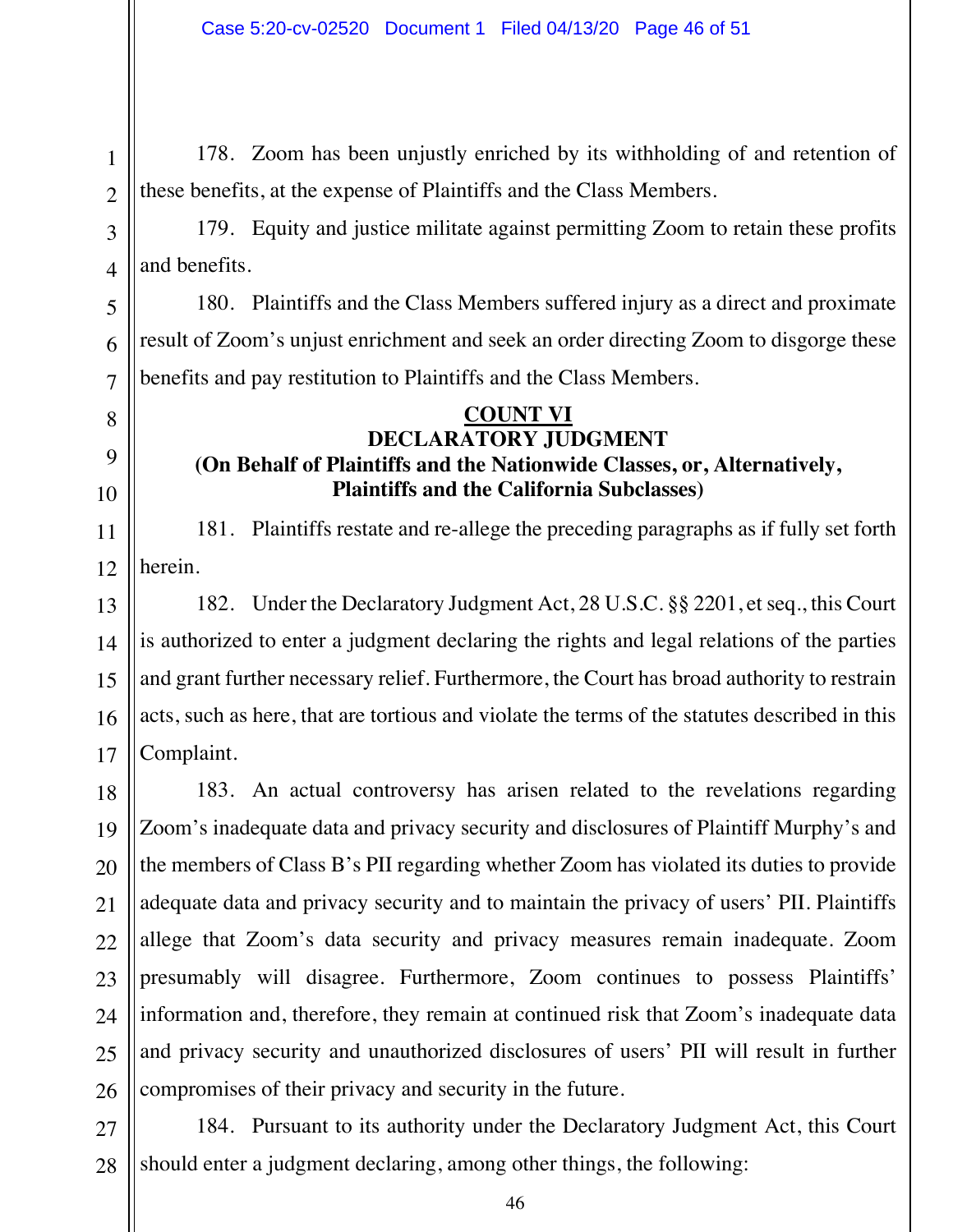a. Zoom continues to owe legal duties to maintain the privacy of users' PII and to maintain adequate data privacy and security measures under the common law and various state statutes;

b. Zoom continues to breach these duties by failing to maintain the privacy of users' PII and failing to employ adequate data security and privacy measures.

185. The Court also should issue corresponding prospective injunctive relief requiring Zoom to maintain the privacy of users' PII and adequate data privacy and security measures consistent with law and industry standards.

186. If an injunction is not issued, Plaintiffs and Class Members will suffer irreparable injury, and lack an adequate legal remedy, in the event of further unauthorized disclosures and compromises of users' privacy and PII. The risk of further compromise is real, immediate, and substantial. If further compromises and disclosures occur, Plaintiffs and Class Members will not have an adequate remedy at law because many of the resulting injuries are not readily quantifiable and they will be forced to bring multiple lawsuits to rectify the same conduct.

187. The hardship to Plaintiffs and Class Members if an injunction does not issue exceeds the hardship to Zoom if an injunction is issued. Among other things, if compromise and disclosure of users' privacy and PII occurs due to Zoom's failures identified herein, Plaintiffs and Class Members will likely be subjected to fraud, identify theft, invasions of privacy, and other harms described herein. On the other hand, the cost to Zoom of complying with an injunction by employing reasonable prospective data security and privacy measures is relatively minimal, and Zoom has a pre-existing legal obligation to employ such measures.

188. Issuance of the requested injunction will not disserve the public interest. To the contrary, such an injunction would benefit the public by preventing further compromises of users' privacy and unauthorized disclosures of PII, thus eliminating the

1 1

2 2

3 3

4 4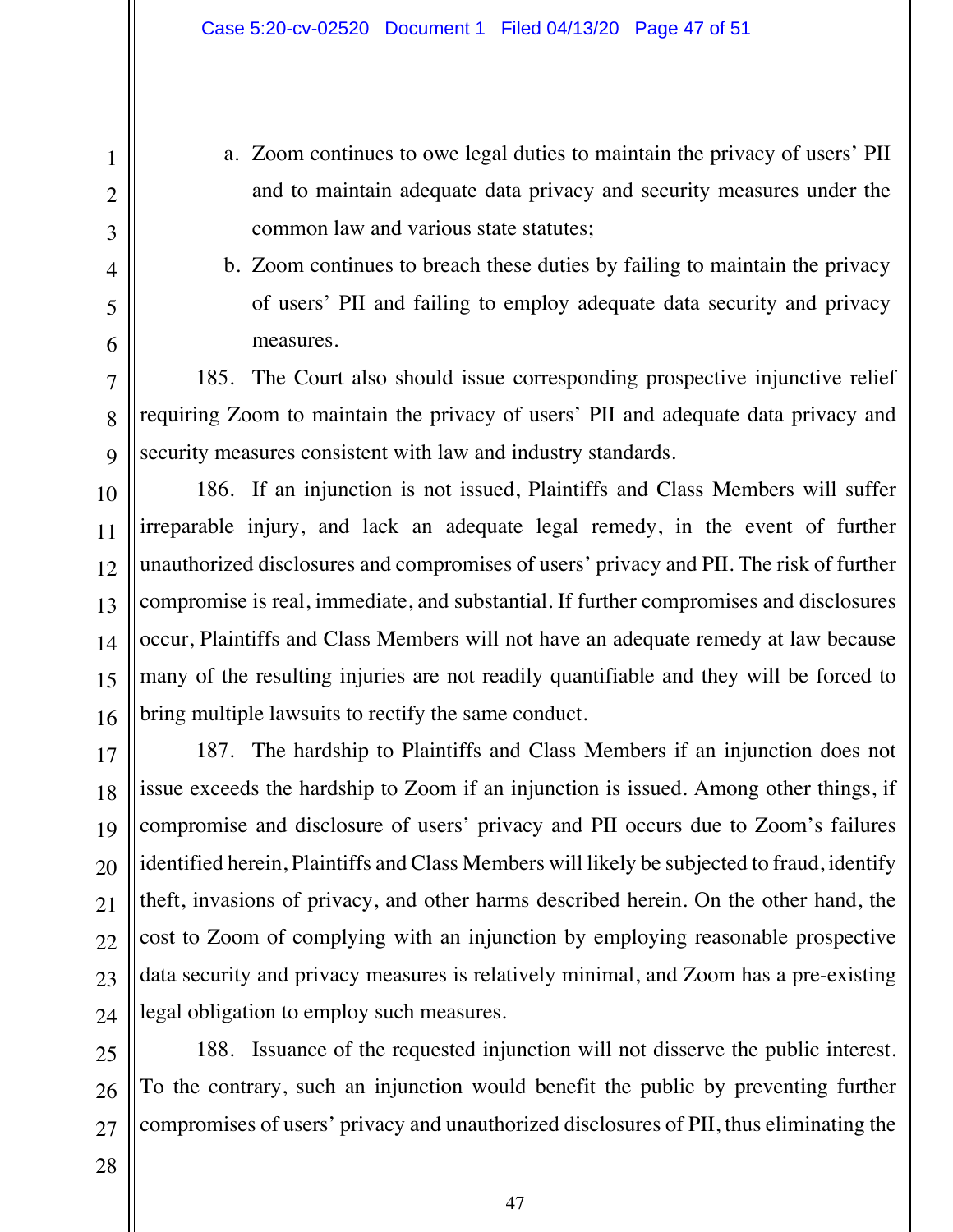additional injuries that would result to Plaintiffs and the millions of consumers whose privacy and security would be further compromised.

# **COUNT VII**

#### **NEGLIGENCE**

# **(On Behalf of Plaintiff Murphy and Nationwide Class B, or, Alternatively, Plaintiff Murphy and the California Subclass B)**

189. Plaintiff Murphy restates and re-alleges the preceding paragraphs as if fully set forth herein.

190. Zoom provided services to Plaintiff Murphy and the Class Members, including the ability to participate in allegedly secure videoconferences. The transactions between Defendant and the Class Members are intended to benefit the Plaintiff Murphy and the Class Members by providing them the ability to use Zoom's videoconference services for all of the purposes they expected and which were intended by Zoom.

191. Zoom owed a duty to Plaintiff Murphy and the Class Members to exercise reasonable care in the obtaining, using, and protecting of their personal information, arising from the sensitivity of the information shared via Zoom and their reasonable expectation that their information would not be shared with third parties without their consent. This duty included Zoom ensuring that no unauthorized third parties, including Facebook, were improperly given Plaintiff Murphy's and the Class Members' PII.

192. The use of Zoom by Plaintiff Murphy and Class Members was predicated on the understanding that Zoom would take appropriate measures to protect their information. Zoom had a special relationship with Plaintiff Murphy and the Class Members as a result of being entrusted with their content and information, which provided an independent duty of care.

193. It was entirely foreseeable to Zoom that Plaintiff Murphy and the Class Members would be harmed if Zoom disclosed their PII to third parties for advertising purposes without their consent.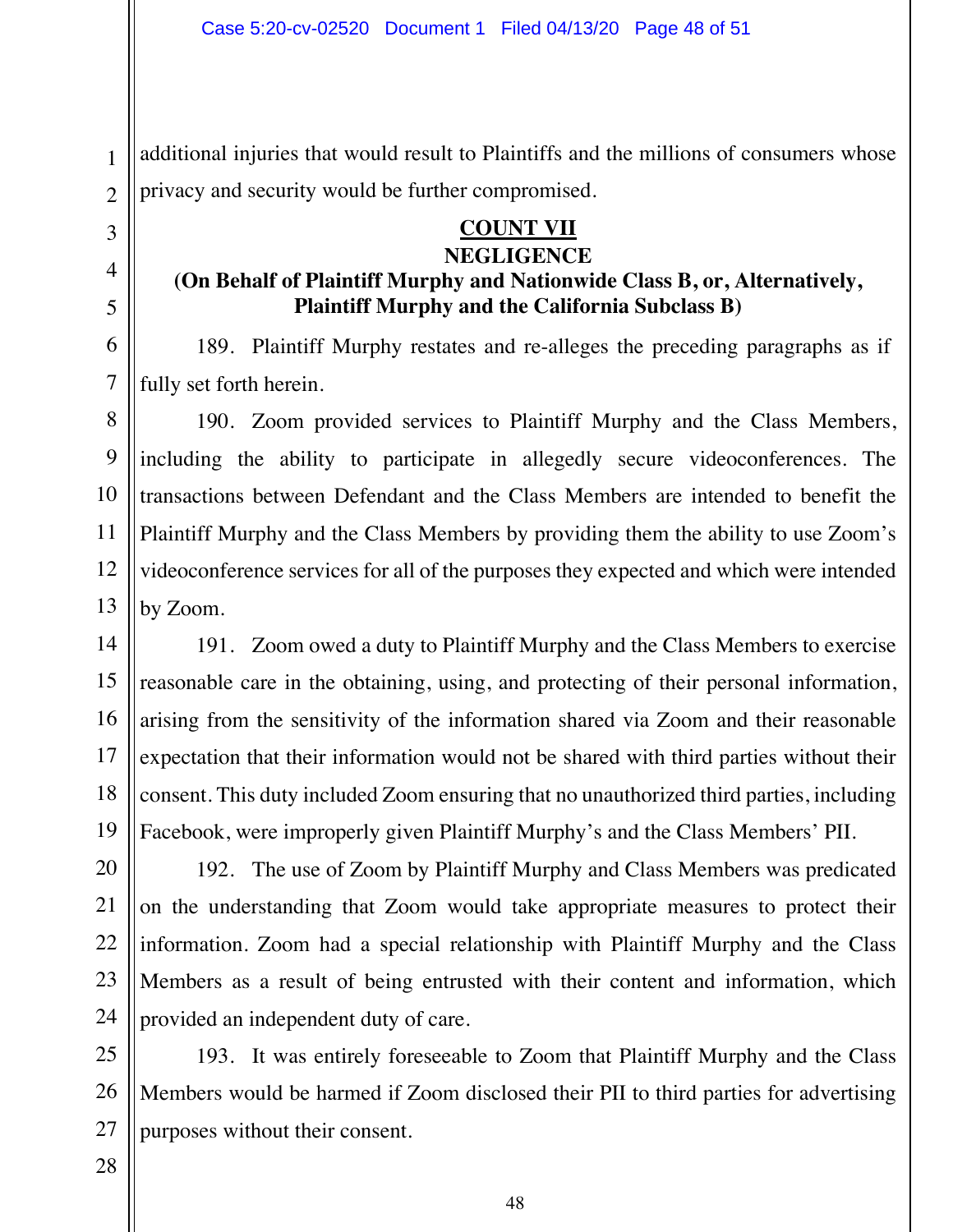194. There is a close connection between Defendant's failure to adequately safeguard Class Member privacy and the injuries suffered by them. But for Zoom's acts and omissions in maintaining inadequate security, Plaintiff Murphy's and the Class Members' PII would not have been shared with Facebook and other unauthorized third parties.

195. Zoom's conduct also involves moral blame. Aware of the privacy expectations of its customers, and the sensitive nature of the information shared during videoconferences intended to be private, Zoom has not taken sufficient actions to prevent the unauthorized disclosure of PII.

196. Zoom breached its duty to Plaintiff Murphy and the Class Members when it disclosed their PII to unauthorized third parties like Facebook.

197. Plaintiff Murphy and the Class Members were harmed by Zoom's failure to exercise reasonable care in safeguarding their PII, and that harm was reasonably foreseeable.

# **COUNT VIII**

# **Invasion of Privacy (Public Disclosure of Private Facts) (On behalf of Plaintiff Murphy and the Nationwide Class B, or alternatively, Plaintiff Murphy and the California Subclass B)**

198. Plaintiff Murphy restates and re-alleges the preceding paragraphs as if fully set forth herein.

199. Plaintiff Murphy and the Class Members have a reasonable expectation of privacy in their PII, their mobile devices and their online behavior generally. Their private affairs include their behavior on their mobile devices, including their use of Zoom's products and services, and any other behavior that may be monitored by the data gathered by Zoom and disclosed to unauthorized parties such as Facebook.

200. The reasonableness of such expectations of privacy is supported by Zoom's unique position to monitor Plaintiff Murphy's and the Class Members' behavior through its access to their private mobile devices and videoconferences. The

1 1

2 2

3 3

4 4

5 5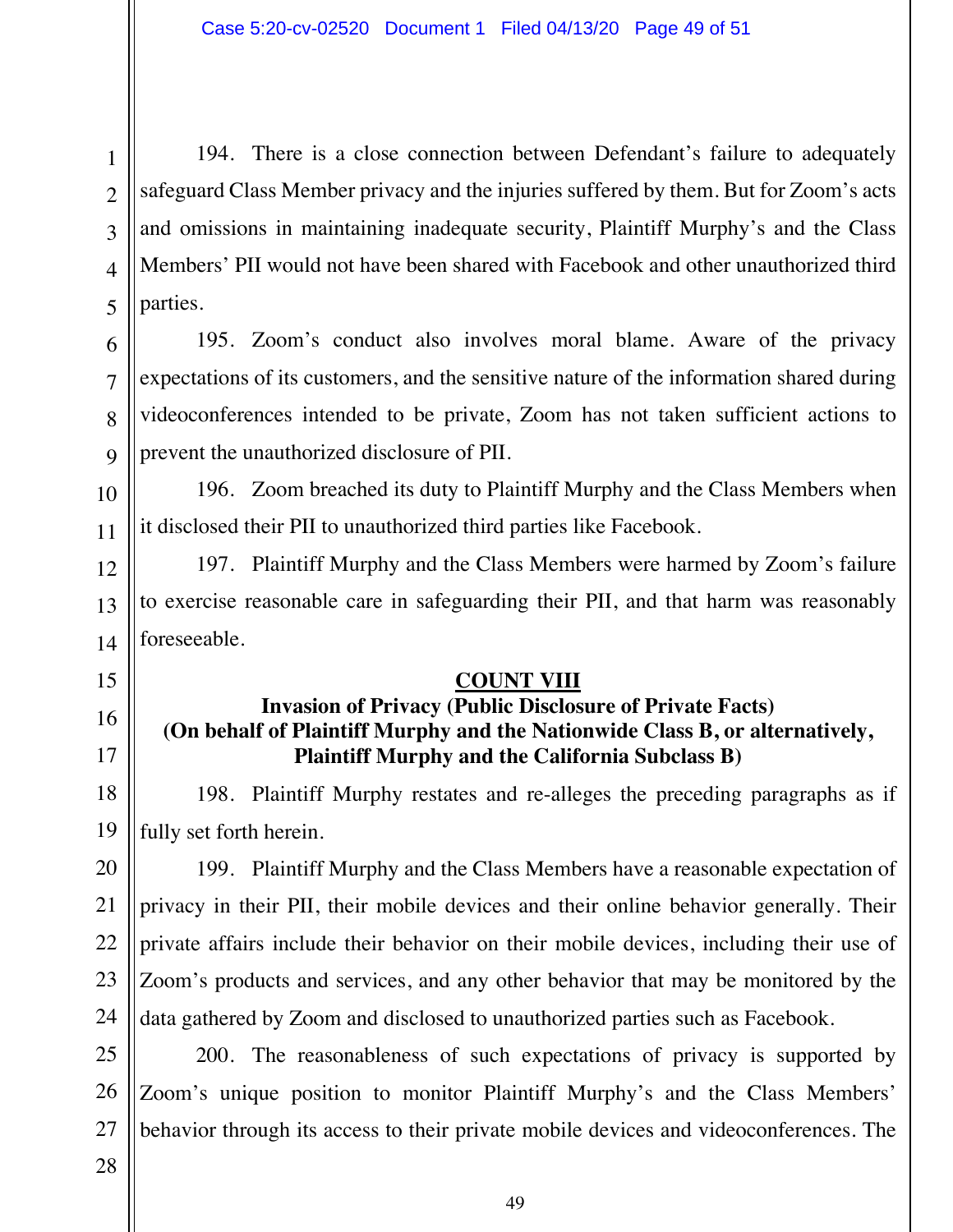surreptitious, highly technical, and non-intuitive nature of Zoom's disclosure of their PII further underscores the reasonableness of their expectations of privacy.

201. Plaintiff Murphy's and Class Members' privacy interest is legally protected because they have an interest in precluding the dissemination or misuse of sensitive information and an interest in making intimate personal decisions and conducting activities like videoconferencing without observation, intrusion, or interference.

202. Zoom shared Plaintiff Murphy's and the Class Members' PII with unauthorized third parties, including Facebook, without their permission or consent.

203. Zoom's acts and omissions caused the exposure and publicity of private details about Plaintiff Murphy and the Class Members—matters that are of no concern to the public.

204. This intrusion is highly offensive to a reasonable person. Zoom's actions alleged herein are particularly egregious because Zoom concealed its conduct from Plaintiff Murphy and the Class Members and because Zoom represented to Plaintiff Murphy and the Class Members that it took their privacy seriously.

205. Plaintiff Murphy and Class Members were harmed by the public disclosure of their private affairs.

206. Zoom's actions were a substantial factor in causing the harm suffered by Plaintiff Murphy and Class Members.

207. As a result of Zoom's actions, Plaintiff Murphy and Class Members seek damages, including compensatory, nominal, and punitive damages, in an amount to be determined at trial.

### **REQUEST FOR RELIEF**

WHEREFORE, Plaintiffs, individually and on behalf of all Class Members proposed in this Complaint, respectfully requests that the Court enter judgment in their favor and against Zoom as follows:

1 1

2 2

3 3

4 4

5 5

6 6

7 7

8 8

9 9

10 10